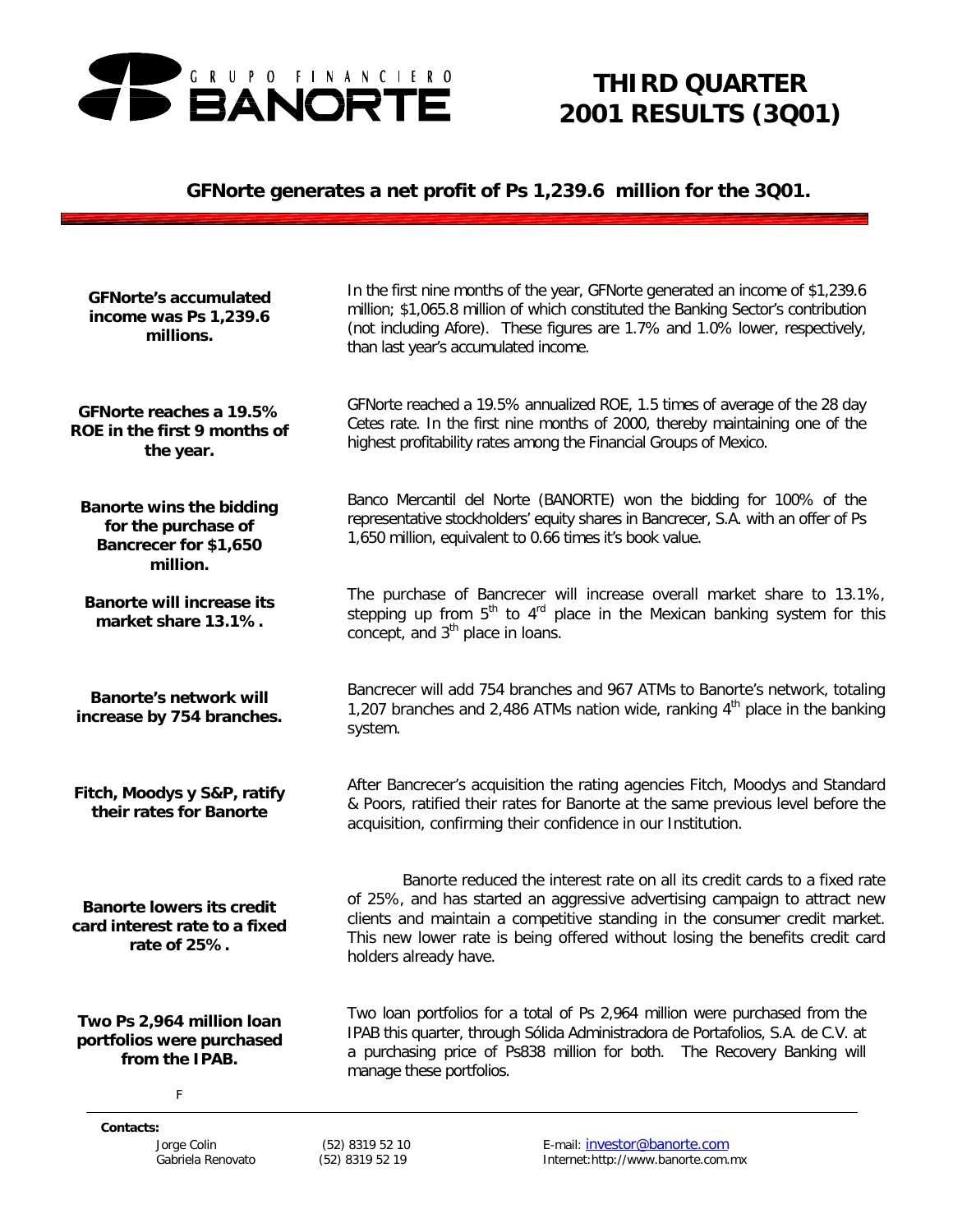

# **I. Highlights**

Monterrey, N.L., October 25, 2001. GRUPO FINANCIERO BANORTE (GFNorte) announced its accumulated results up to and including the third quarter of 2001. GFNorte and its subsidiaries reported net earnings of Ps 357.6 million in the third quarter alone, 3% higher than last quarter's earnings. Up to September, the accumulated net earnings were Ps 1,239.6 million, 1.7% lower than those of the same period last year, despite the notable drop in interest rates during the year. The average ROE so far this year was 19.5%.

The Banking Sector accounted for 87% of GFNorte's total earnings in the third quarter, generating Ps 312.5 million. 17% higher than in the last quarter and Ps 1,065.8 million accumulated for the year, with a 20.1% ROE. On the other hand, the earnings in the different sectors for the third quarter are as follows: Brokerage, Ps 14.1 million; Long Term Savings, Ps 78.3 million; and Auxiliary Organizations, Ps 54.3 million.

The Banking Sector's profits were attributed to the continual improvement of its Traditional Banking Business performance, which had to face an adverse scenario of low interest rates that have reduced the financial margin, the economic recession in the United States with its negative impact on many Mexican companies, and lastly, the terrorist attacks against our neighbor to the north last September, which caused an upward trend in interest rates at the close of the quarter creating a negative impact on the Banks risk position market valuation. This result was due to increased deposits from the public as well as in consumer loans and those to small and medium-sized companies, the level of non interest income and more stringent control over operative expenses. This situation was partially compensated by the loan risk provisions of Ps 770.8 million taken during the year, as compared to the Ps 415.8 million of the same period last year.

The Recovery Banking contributed with 26% of the Banking Sector profits obtained in the year, in accordance to the established strategy of increasing the contribution of Traditional Banking, whereas in 2000 this proportion reached 29%.

As of September, 2001, the Banking Sector Demand Deposits grew by 4.6% over the same period last year, keeping Banorte's non-interest demand deposits per branch at the forefront of the Mexican banking market. On the other hand, total deposits increased 5.8% in the same period as a result of greater money market volumes.

The GFNorte assets under management at the close of September, which include deposits, on behalf of third party deposits, and mutual funds of the Banking Sector, the Brokerage House and the Afore totaled Ps 220,922 million

The Banking Sector's loan portfolio, up to September, totaled Ps 78,620 million. La commercial loans (excluding corporate loans), showed an 18.3% increase from September 2000 to September 2001. The automobile product's grew by 166.2% in the same period is noteworthy. This growth is the result of a strategy aimed to increase revenues in order to compensate for the impact of lower interest rates. As part of this strategy, Banorte maintains an aggressive 17.9% fixed rate program for new mortgages and automobile loans. Additionally, last September Banorte set a 25% fixed interest for credit cards, while keeping all the added benefits this product has to offer, as part of the "Rather than a light card, a strong credit card" advertising campaign. With this program Banorte expects to attract new clients for these products.

As for Asset Quality, the Banking Sector closed the quarter with a past-due portfolio balance of Ps 4,410 million and a total past-due portfolio ratio of 5.6%. The reserve coverage is 100% at the close of September.

The capitalization ratio, applying the rules that will be in effect in 2003, reached a level of 18.4% for Banorte, for credit risks, and 15.8% including market risks. Bancentro, on the other hand, reached 21.6% and 13.7% respectively. This enabled the GFNorte Banking Sector to end the period with a capitalization ratio of 18.9% using credit risk, and 15.4% considering credit and market risks. These figures are well above the established minimum, which allow for a sound growth position for GFNorte's Banking Sector.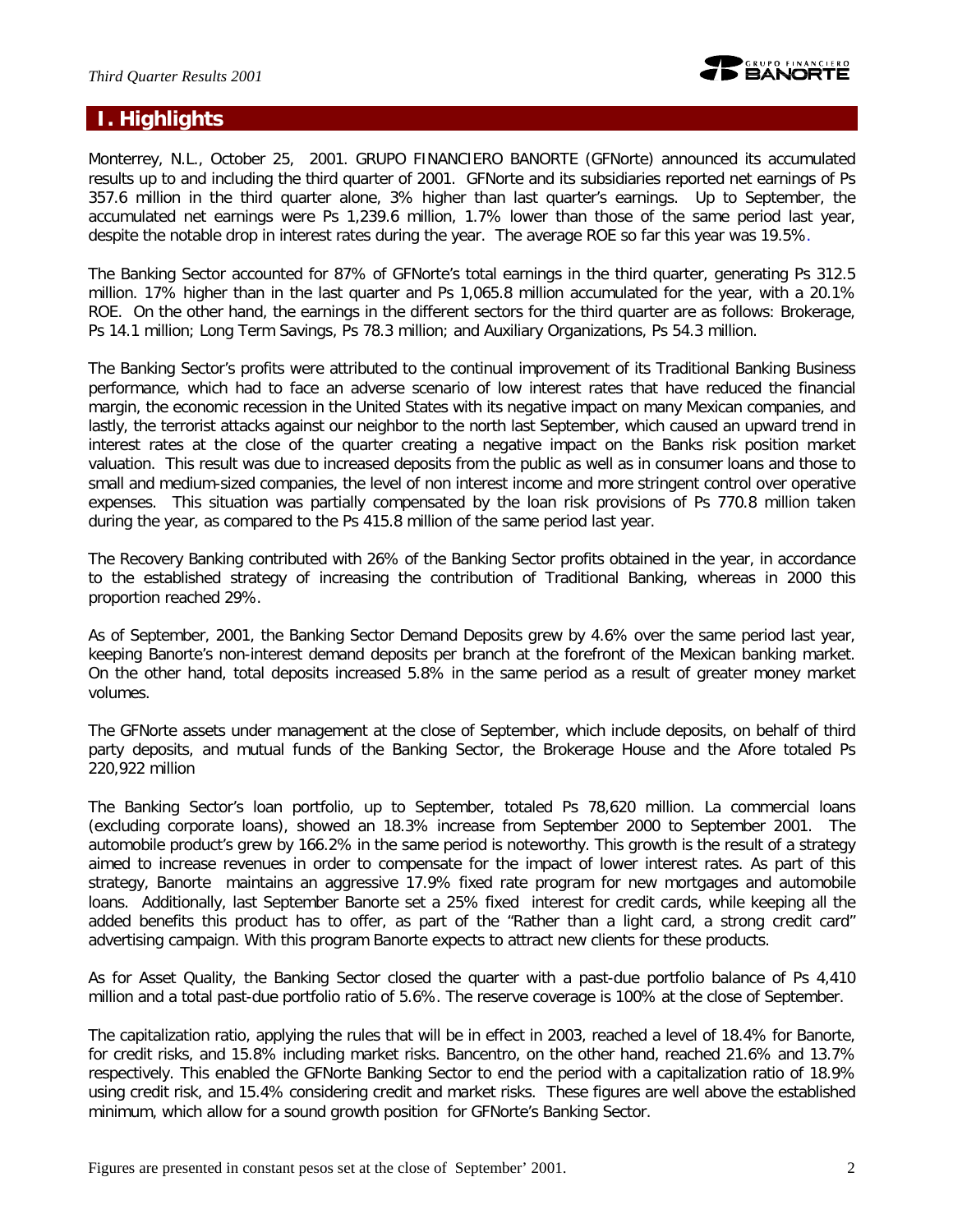### *Third Quarter Results 2001*

Moreover, the 1Q01 Banking Sector's operating expenses, not including personnel expenses, dropped by 4.2% as compared to the same period last year. Personnel expenses rose 6.8% in this period due to higher expenses for severance pays under the Evolution Project seeking to enhance efficiency. Moreover, early in the year some personnel were transferred from the Brokerage House to the Bank because of the former's spin off late last year. Regardless of the above, overall expenses stayed the same as a year ago. This control over operating expenses is part of the efficiency efforts implemented in GFNorte in its endeavor to reach international standards.

During the quarter, two loan portfolios were purchased to IPAB during the quarter for a total of Ps 2,964 million. These purchases were made through Sólida Administradora de Portafolios, S.A. de C.V. and will be turned over to Banorte's Recovery Banking. The purchasing price paid for both portfolios was Ps 838 million. With these last acquisitions Ps13,882 millions of loans have been purchased since 1999, in addition to the Ps 23,230 million of rights for collecting Serfin loans.

The international rating firms, Fitch, Moody´s, and Standard and Poor´s ratified their marks to Banorte after the latter had announced the Bancrecer acquisition.

The Group's Brokerage Sector, which consists of Brokerage House Banorte, generated Ps 14.1 million in earnings up to September 2001. This figure is lower than the accumulated amount of the same period in 2000, as the Brokerage House risk position were transferred to Banco del Centro last August. Up to and including September, Brokerage House Banorte maintains total assets under management of Ps 86,413.5 million, 21% higher than in the same period last year.

GFNorte continued to increase the number of affiliates in the Afores sector through Banorte-Generali AFORE, totaling 2,359,861 affiliates. Last July, 600,595 affiliates were received from the transfer of those found in the CONSAR overall account, in accordance with the established rules for distributing the individuals who had not chosen an Afore in particular. Banorte-Generali AFORE has one of the lowest affiliation costs in the industry and holds a 9.0% market share. The assets under management totaled Ps 13,040.4 million, 58.6% higher than those of the same period last year. In the Insurance business, the total accumulated premiums sold grew by 10% in the last twelve months. The Annuities company showed an important asset increase of 60.8% in relation to 3Q00. The accumulated earning up to September 2001 for the Long Term Savings sector was Ps 78.3 million, 83% higher than that of the same period in 2000, due to the promotional efforts and the positive impact of the mark to market valuations in the Insurance and the Annuities companies.

In the Auxiliary Organizations Sector, the Leasing Company portfolio showed an outstanding 28.4% growth from September 2000 to the same period in 2001, and a reduction from 3.6% to 2.6% in its past-due portfolio. On the other hand, the Factor Banorte portfolio increased by 15.8% in the same period. The net annual earnings in this sector totaled Ps 54.3 million.

### BANCRECER'S ACQUISITION

On september 24th 2001, the IPAB announced that Banco Mercantil del Norte (Banorte), a subsidiary of Grupo Financiero Banorte, was the winning institution in the bidding for the 100% of the Capital Stock of Bancrecer.

With this acquisition, Banorte's total deposits market share will increase to 13.1% moving up from  $5<sup>th</sup>$  to  $4<sup>th</sup>$  place in the mexican banking sytem, and to  $3<sup>rd</sup>$  place in loans.

Bancrecer will add 754 branches and 967 ATM's to Banorte for a total of 1,207 branches and 2,486 ATM's, ranking 4<sup>th</sup> place in the system in terms of distribution channel network. By incorporating Bancrecer's branches, Banorte will have presence in 172 news cities. This will enhance Banorte's geographical coverage and strengthen it's presence in important cities and regions of the country.

The addition of Bancrecer will widen our client base to 4.2 million deposit accounts and will reach a Ps 131,500 million balance on total deposits.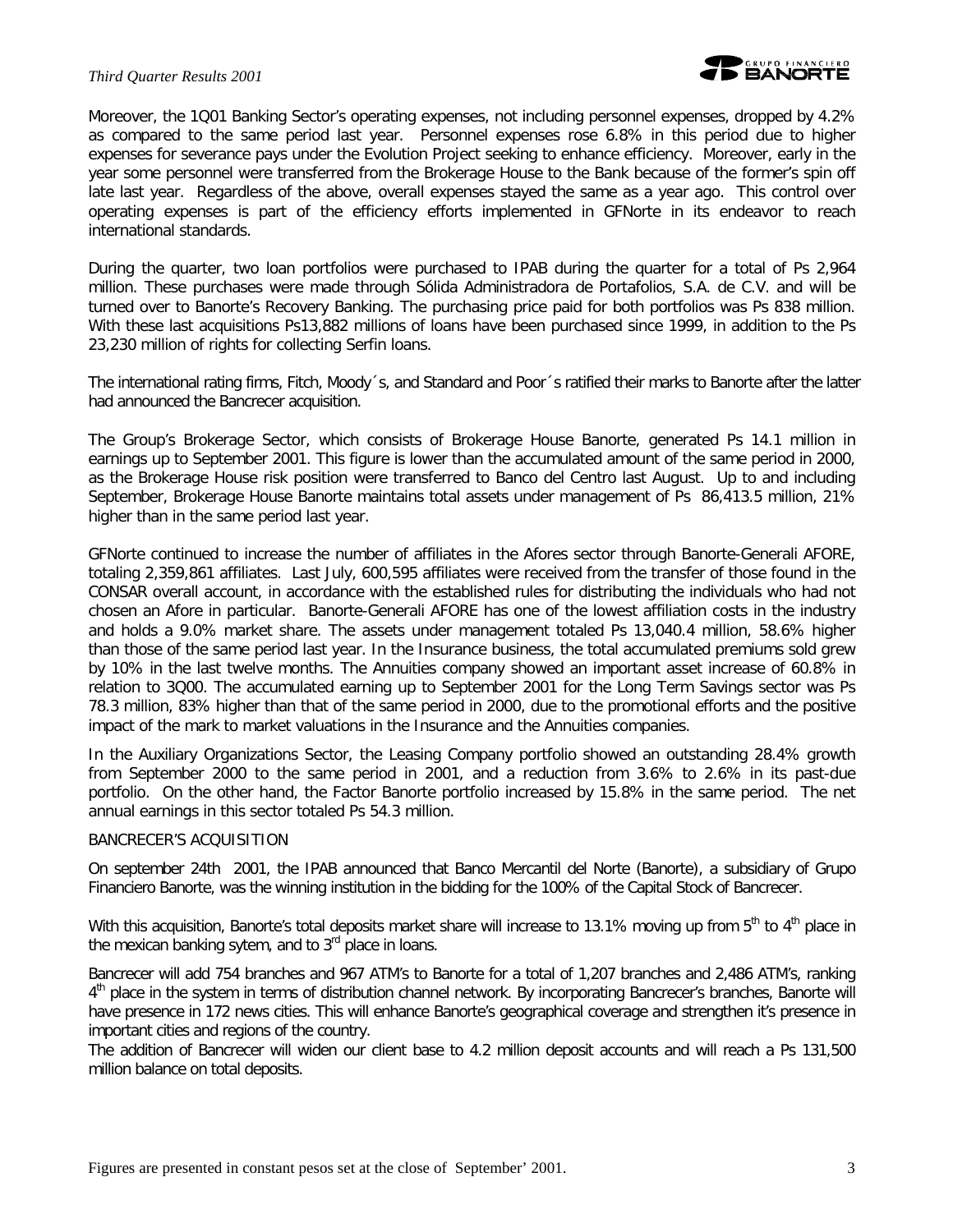# **II. Macroeconomic Environment**

There were big changes in the third quarter this year. After the September  $11<sup>th</sup>$  terrorist attacks on the United States, perception of the financial, economic and political milieu was radically different. The stock markets the world over suffered considerable losses; Dow Jones dropped by 16%, Nasdaq fell by 31% and the Mexican Stock Exchange was no exception with a 19% decline. Despite immediate action taken by the Government and the U.S. Central Bank reducing interest rates and proposing new tax cuts, these measures were not enough to encourage disheartened investors.

The fixed income market showed similar levels to those seen in June. The 28 days Cete closed the quarter at 9.32%, a slight recovery over last August's historically low average rate of 7.5%.

Given the prevailing air of uncertainty, the exchange rate experimented a considerable adjustment –falling from 9.19 pesos per dollar in July to 9.53ppd in September, which represents a 3.7% depreciation. The price of oil also underwent a marked drop and is now around 17 dollars per barrel, after having been priced over 20 dollars per barrel at the beginning of the third quarter.

Inflation's declining trend came to a stand still in the third quarter. Although inflation showed a negative variation in July, prices increased considerably in August and, especially, in September. However, the inflation rate for the last twelve months up to the close of the quarter was 6.14%.

The country's economic activity continued to deteriorate during this period. The most vulnerable sector to the American deceleration has been domestic industry, especially those sectors having to do with exports. Industrial production in July dropped by 3.3%, -its sixth fall in a row- and is at a virtual stand-still since the beginning of the year.

Early this quarter and for the first time this year, consumer spending fell by 0.4% in July. This reduced dynamism first started to show signs in April with moderate growth rates in retail sales.

The external sector has not been unscathed by the impact of the U.S. economy deceleration. Whereas Mexican exports have dropped, so have imports shown a significant reduction. Both fell 8% in July-August.

Despite the uncertainty world wide, our country's situation is stable. Though the true effects of the "war" are yet to be seen, expectations do not contemplate a breakdown of the fundamental aspects of Mexico's economy: an exchange rate without abrupt variations, controlled inflation, and stable interest rates.

# **III. Recent Events**

### *Banking Sector*

*Bancrecer's Acquisition.-* September 24th 2001, the IPAB announced that Banco Mercantil del Norte (Banorte), a subsidiary of Grupo Financiero Banorte, was the winning institution in the bidding for the 100% of the Capital Stock of Bancrecer. The price to be paid by Banorte is Ps 1,650 million, equivalent to USD 174 millions, which represents 0.66 times the book value of Bancrecer's Capital Stock at the date its shares are transferred to Banorte.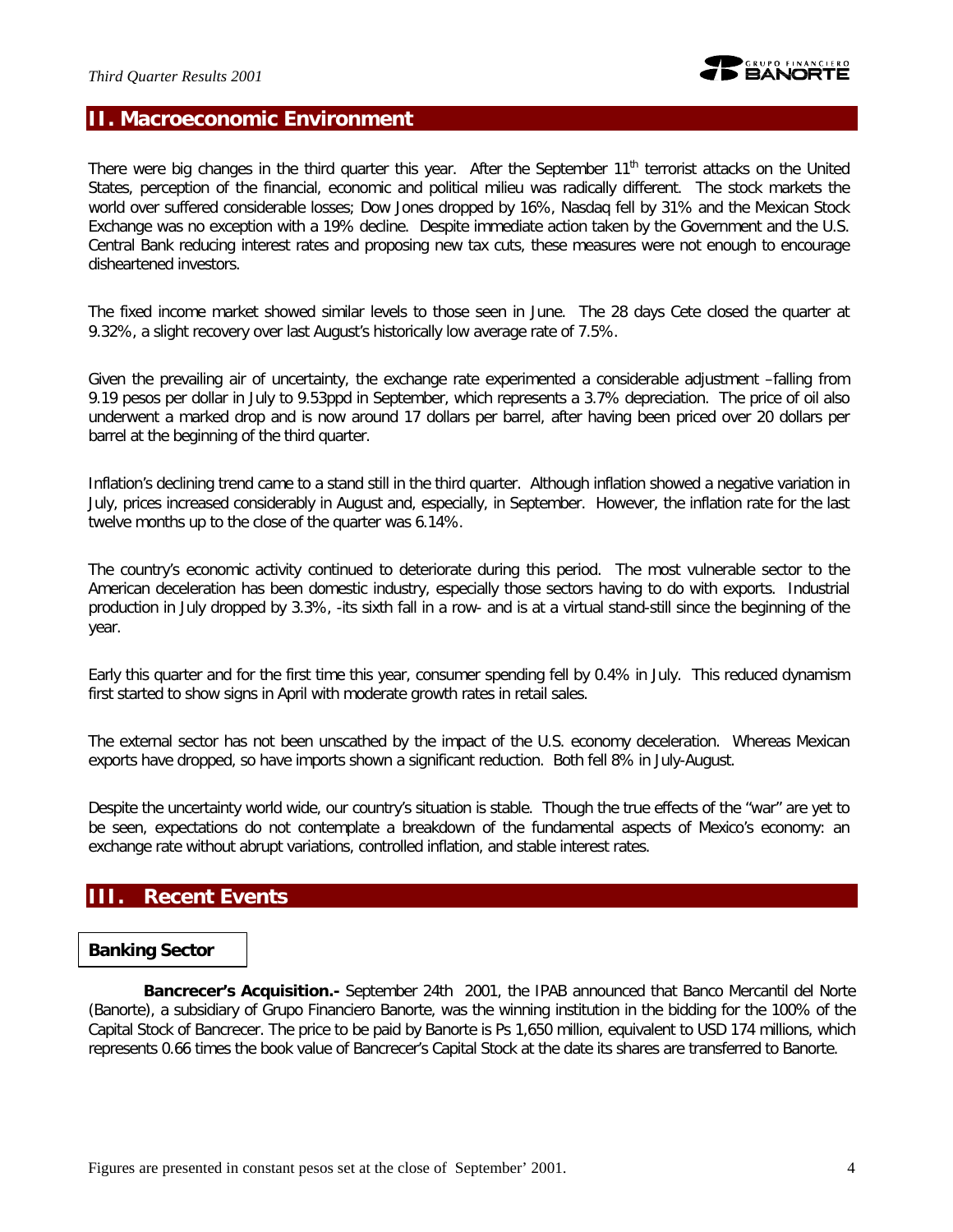

The acquisition of Bancrecer will be mainly funded with GFNorte's own resources, including current cash holdings and dividends obtained from subsidiaries, as well as through the use of the outstanding Non Convertible Subordinated debt and of additional Debt, as follows:

| <b>SOURCE</b>                                     | <b>ESTIMATED AMOUNT</b> |
|---------------------------------------------------|-------------------------|
|                                                   | (millions of pesos)     |
| GFNorte's cash position                           | \$ 300                  |
| Dividends obtained from GFNorte's subsidiaries    | \$ 300                  |
| Outstanding non convertible subordinated debt (1) | \$500                   |
| Debt $(2)$                                        | \$550                   |
|                                                   | \$1.650                 |

(1): The issue took place on June 2001, for a amount of 436 mililons of UDIS, equivalent to Ps 1,301 millions at the time of the operation.

(2): The amount could decrease in a important way with the payment from Generali for the use of the Bancrecer's network to sell the products and service of the Afore, Insurance and Annuities companies, where it has a 49% stake.

The expected time for the completion of the process is no earlier than 35 calendar days, and no longer than 135 calendar days from this date.

Bancrecer's distribution network is composed by 754 branches and 967 ATM's. When adding this network to that of Banorte's (as of June, 2001), it's position as a major national bank will be consolidated, gaining a significant market share in economically important locations and regions, resulting a network of 1,207 branches and 2,486 ATM'S, reaching by this the fourth place in the Mexican market.



JUNE 2001. BANORTE INCLUDES MODULES. FIGURES IN MILLION PESOS.

In addition to the above mentioned advantages, the incorporation of Bancrecer branches to Banorte's network, will give the bank a position in 172 locations in which, up to now, Banorte had been absent.

The resulting institution will serve a broad client base, with almost 4.2 million deposit accounts for an amount of Ps 131.5 billions of pesos.

The integrated Banorte-Bancrecer branch network is being thoroughly reviewed and analyzed, to detect possible redundancies, branches that have to be definitely closed, and those that are to be relocated. The definition of the new branch network is expected to be ready during the second quarter of 2002.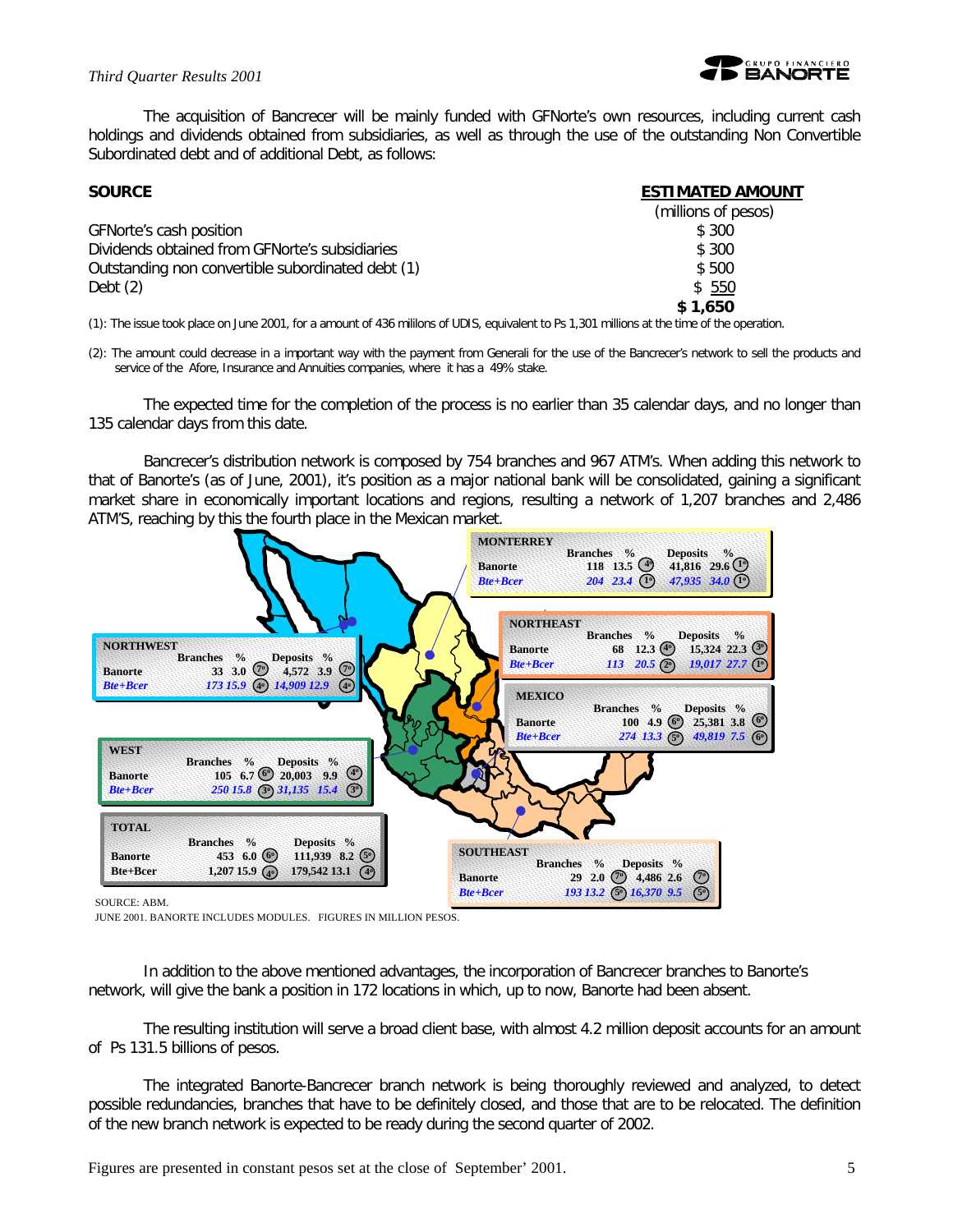

In the short term, synergies will arise from a tight and strict schedule for the integration of Bancrecer to Banorte that will bring about significant reductions in non interest expense for the resulting institution. Cost reductions for Bancrecer are estimated in Ps 406 million for 2002 and Ps 807 million starting 2003, the latter representing 22% decline compared with the level observed in 2001 in Bancrecer.

The integration of the network will be in two stages to be completed in 18 months. The first stage is designed to be completed in 4 to 6 months, and contemplates the integration of the 10 most frequent transactions, which represent 83.5% of total transactions. Once the first stage is completed, it will be possible for customers of both banks to make banking transactions in branches of either bank indistinctively.The second stage includes the conversion of current Bancrecer's products to those of Banorte, as well as to physically and technically integrate both information systems. The expected period for this stage to be completed has been set in twelve months.

The necessary investments required by the merger have been estimated in Ps 1,076 million for the first two years, Ps 611 millions for 2002 and Ps 465 millions for 2003. Includes the costs of organizational restructuring, branch equipment and corporate image, deriving from the integration of Bancrecer to Banorte.

The most relevant indicators of Bancrecer as of July, 2001, in millions of pesos, are set to be:

| <b>FINANCIAL</b> (Millions of pesos)                           |        | (Jul/01)<br><b>MARKET</b>     |                         |
|----------------------------------------------------------------|--------|-------------------------------|-------------------------|
| Stockholders' Equity                                           | 2,500  | Number of Branches            | 754 branches            |
| <b>Total Assets</b>                                            | 68,642 | Number of ATM's               | 967 ATM'S               |
| Total Loan Portfolio                                           | 55,256 | Number of Accounts (Deposits) | 1.6 million<br>accounts |
| <b>IPAB Note</b>                                               | 45,940 | Number of Loans Outstanding   | 71 thousand<br>loans    |
| Past Due Loans                                                 | 128    | Deposit Market Share          | 4.9%                    |
| Loan Loss Reserves                                             | 695    | Loan Portfolio Market Share   | 7.3%                    |
| Deposits (checking acccount and low<br>interest term deposits) | 29,461 |                               |                         |
| Money Market Term Deposits                                     | 27,921 |                               |                         |

*New IPAB portfolio purchases.*- Two IPAB loan portfolios were purchased during the quarter; one of them, a Ps 2,753 million portfolio consisting mainly of commercial loans, was purchased for Ps800. The other one made up of mortgage loans worth Ps 211 million, was purchased for Ps 38 million.

### **LONG TERM SAVING SECTOR**

*Afore.-* On July 1, 2001, Afore Banorte Generali received funds from the distribution of the CONSAR (National Commission for the Retirement Savings Fund) overall account. These funds were distributed among the different Afores in the system. Both the Afore Assets, which closed the quarter with an 18.0% increase, and Income benefited. The funds were transferred along with 556,518 Afore affiliates, for a total of 2,359,861.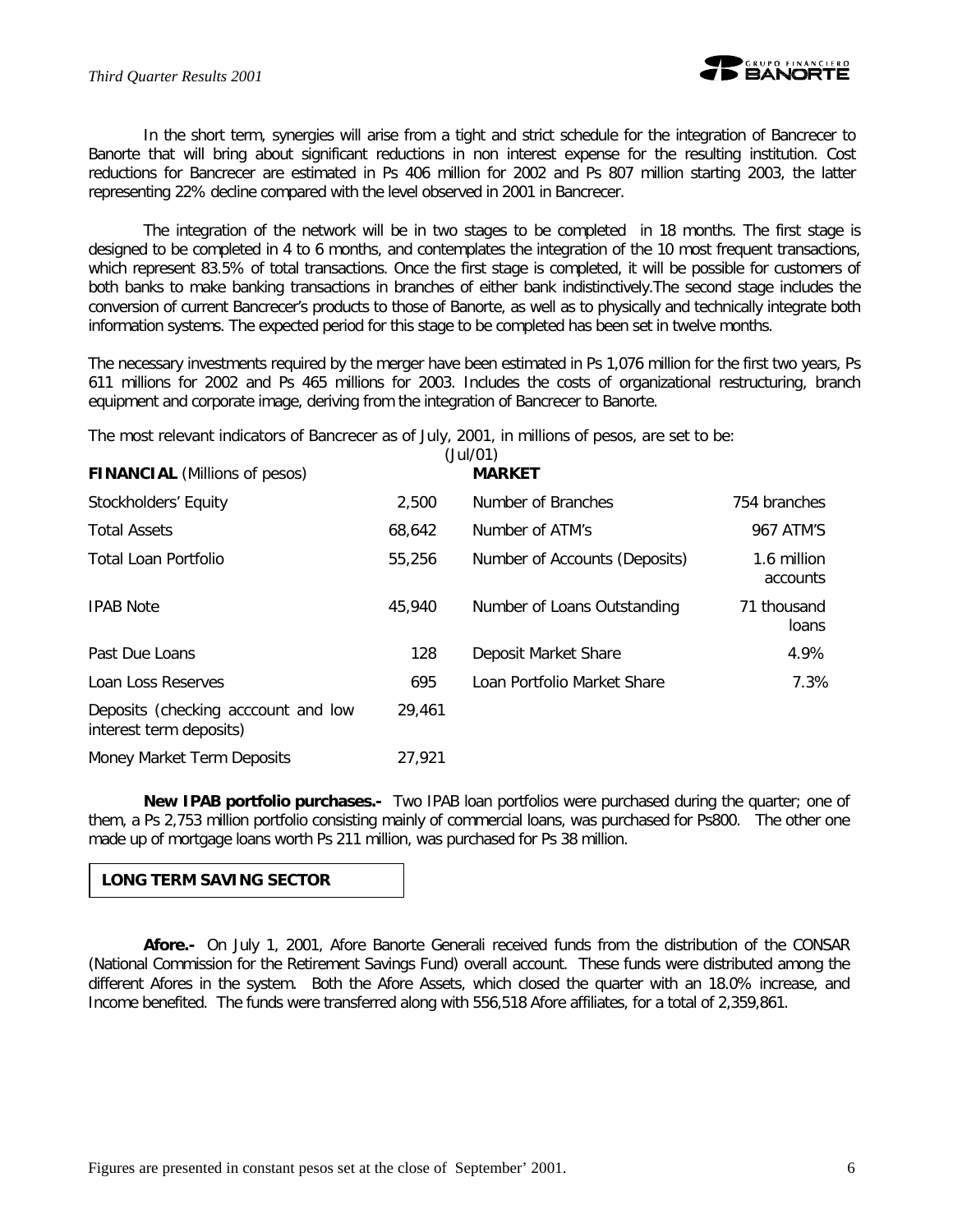# **IV. Grupo Financiero- Consolidated**

### **Grupo Financiero Banorte Earnings**

| (Millions of Pesos)                  |       | <b>QUARTER</b> |        |                   | <b>ACCUMULATED</b>    |
|--------------------------------------|-------|----------------|--------|-------------------|-----------------------|
|                                      | 3000  | 2001           | 3001   | 3000              | 3001                  |
| G. F. Banorte [holding]              | 17.0  | 11.3           | 10.3   | 25.3              | 27.2                  |
| <b>Banking Sector</b>                |       |                |        |                   |                       |
| Banco Mercantil del Norte (1)        | 150.7 | 3.8            | 119.2  | 402.9             | 373.4                 |
| Banco del Centro (2)                 | 293.8 | 262.8          | 193.2  | 673.7             | 692.4                 |
|                                      | 444.5 | 266.7          | 312.5  | $1,076.6$ 1,065.8 |                       |
| <b>Brokerage Sector</b>              |       |                |        |                   |                       |
| Brokerage House                      | 52.2  | 0.9            | 0.9    | 60.3              | 14.1                  |
| <b>Long-Term Saving Sector</b>       |       |                |        |                   |                       |
| Pension Funds Afore                  | 28.4  | 4.8            | 35.2   | 65.7              | 72.0                  |
| Insurance                            | 15.1  | 27.3           | (0.3)  | (3.0)             | 7.6                   |
| Annuities                            | (2.3) | 18.3           | (14.7) | (19.8)            | (1.4)                 |
|                                      | 41.2  | 50.4           | 20.3   | 42.8              | 78.3                  |
| <b>Auxiliary Organization Sector</b> |       |                |        |                   |                       |
| Leasing                              | 7.5   | 6.4            | 6.3    | 16.7              | 19.5                  |
| Factoring                            | 11.6  | 7.2            | 3.2    | 30.3              | 23.1                  |
| Warehousing                          | 2.3   | 2.4            | 2.0    | 3.6               | 6.4                   |
| Bonding                              | 2.3   | <u>1.9</u>     | 2.0    | 5.7               | 5.3                   |
|                                      | 23.7  | 17.9           | 13.6   | 56.3              | 54.3                  |
| <b>Total</b>                         | 578.6 | 347.1          |        |                   | 357.6 1,261.2 1,239.6 |
| <b>RATIOS</b>                        |       |                |        |                   |                       |
| Net Income per Share (3)             | 1.16  | 0.70           | 0.72   | 2.54              | 2.49                  |
| Dividends per share (3)              |       |                |        |                   |                       |
| Book Value per share(3) (4)          | 14.68 | 17.59          | 17.84  | 14.68             | 17.84                 |

1) 95.79% owned by GFNorte. Includes Banpaís until 4Q00.

2) Includes the Bank's Subsidiaries. Excludes the AFORE

3) Per Share data, based on 497.1 million shares outstanding on September 30,2001.

4) Excluding Minority holdings.

*Grupo Financiero Banorte* accumulated earnings (income) for Ps 1,239.6 million in the first 9 months of the year, 1.7% less than last year equivalent to Ps2.49 per share. The book value at the close of 3Q01 was Ps 17.84 per share, a 21.5% higher than last year.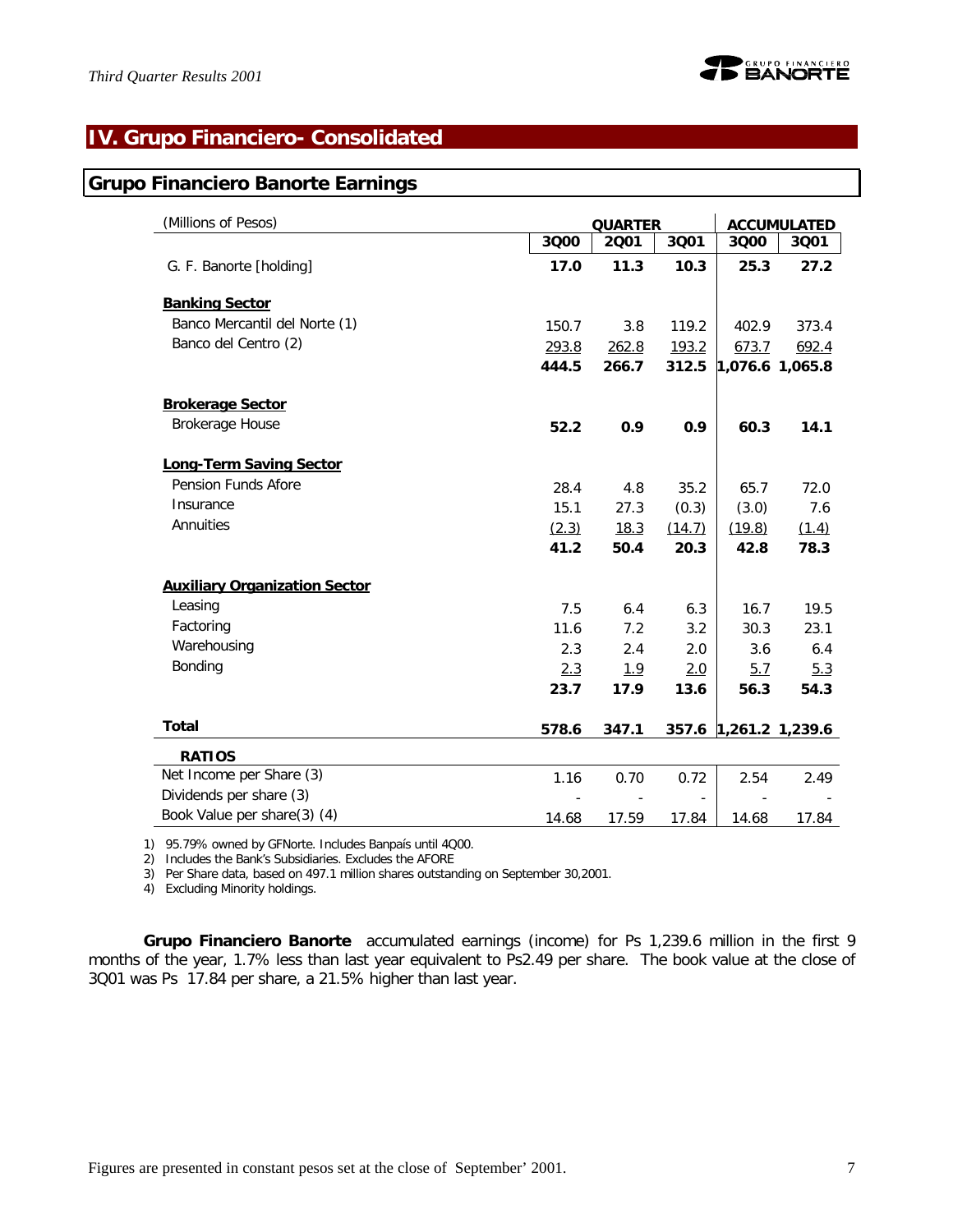# **Relevant Numbers for Grupo Financiero**

| (Millions of Pesos)                      |         | <b>QUARTER</b> |         | <b>ACCUMULATED</b> |         |  |
|------------------------------------------|---------|----------------|---------|--------------------|---------|--|
| <b>Income Statement</b>                  | 3000    | 2001           | 3001    | 3000               | 3001    |  |
| Net Interest Income (NII)                | 1,568.5 | 1,804.7        | 1,518.1 | 5,129.3            | 4,970.6 |  |
| + REPOMO-Margin                          | (27.3)  | 8.8            | 19.2    | (35.3)             | 34.9    |  |
| = NET Interest Income after Repomo       | 1,541.2 | 1,813.6        | 1,537.2 | 5,094.0            | 5,005.5 |  |
| - Loan Loss Provisions                   | 6.8     | 436.0          | 164.7   | 419.6              | 777.7   |  |
| - Loss Sharing Provisions                | 83.7    | 51.6           | 24.4    | <u>164.7</u>       | 151.0   |  |
| =Net Interest Income after Provisions    | 1,450.7 | 1,326.0        | 1,348.1 | 4,509.7            | 4,076.8 |  |
| + Non Interest Income                    | 750.1   | 614.2          | 622.3   | 1,899.1            | 2,136.3 |  |
| $=$ Total Operating Income               | 2,200.8 | 1,940.2        | 1,970.4 | 6,408.9            | 6,213.1 |  |
| - Non Interest Expense                   | 1,752.6 | 1,727.1        | 1,749.8 | 5,130.2            | 5,140.6 |  |
| = Net Operating Income                   | 448.3   | 213.1          | 220.5   | 1,278.7            | 1,072.5 |  |
| Other Revenues and Expenses              | 221.6   | 178.8          | 234.8   | 249.9              | 480.1   |  |
| $=$ Pre-tax Income                       | 669.9   | 391.9          | 455.3   | 1,528.5            | 1,552.6 |  |
| Income Tax & profit sharing              | (52.9)  | (47.3)         | 1.2     | (60.7)             | (65.5)  |  |
| - Tax on asset                           | (5.9)   | (5.1)          | (25.9)  | (16.4)             | (32.9)  |  |
| - Deferred Income Tax & profit sharing   | (22.4)  | (57.9)         | (30.5)  | (102.0)            | (194.2) |  |
| $=$ Net Income before Subsidiaries       | 588.7   | 281.6          | 400.2   | 1,349.4            | 1,260.0 |  |
| + Undistributed Earnings of Subsidiaries | 21.4    | 70.3           | (3.5)   | (0.6)              | 65.2    |  |
| =Net Income-contin. Operation            | 610.0   | 351.9          | 396.7   | 1,348.8            | 1,325.1 |  |
| + Extraordinary Items, net               |         |                |         |                    |         |  |
| - Minoritary Income                      | (31.4)  | (4.7)          | (39.1)  | (87.6)             | (85.5)  |  |
| =Total Net Income                        | 578.6   | 347.1          | 357.6   | 1,261.2            | 1,239.6 |  |
|                                          |         |                |         |                    |         |  |
| <b>Profability Ratios</b>                |         |                |         |                    |         |  |
| <b>ROA (1)</b>                           | 1.8%    | 1.3%           | 1.4%    | 1.3%               | 1.6%    |  |
| <b>ROE (2)</b>                           | 27.6%   | 16.2%          | 16.1%   | 19.4%              | 19.5%   |  |
| Efficiency Ratio (3)                     | 70.9%   | 66.3%          | 69.6%   | 67.3%              | 66.4%   |  |

| <b>Balance Sheet</b>                              | 3000    | 2001    | 3001    |
|---------------------------------------------------|---------|---------|---------|
| <b>Total Assets</b>                               | 120,950 | 102,282 | 100,853 |
| Loan Portfolio                                    | 87,662  | 79.190  | 80,435  |
| Performing loans excl. Fobaproa and Governm. Ent. | 30,127  | 27,727  | 28,867  |
| <b>Deposits</b>                                   | 89.725  | 75,315  | 70,663  |
| Assets under Management (4)                       | 193,734 | 215,312 | 220,922 |
| Equity                                            | 8,044   | 9.523   | 9.683   |
| Past Due Loans                                    | 4,303   | 4.246   | 4.439   |
| Loan Loss Reserves                                | 4.419   | 4.237   | 4,433   |
| <b>Asset Quality Ratios</b>                       |         |         |         |
| Past Due Loans to Total Loans                     | 4.9%    | 5.4%    | 5.5%    |
| Loan Loss Reserves to Past Due Loans              | 102.7%  | 99.8%   | 99.9%   |

(1) Annualized earnings as a percentage of the average of end of the month assets over the period.

(2) Annualized earnings as a percentage of the average of end of the month equity over the period.

(3) (Non Interest Expense – Contributions to IPAB - Depreciation) / (Total Operating Income – Repomo Margin – Provisions-Trading Income)

 (4) Includes Deposits, On behalf of Third Parties Deposits and Mutual Funds of the Banking Sector, Assets under management of the Brokerage Sector and those of the Afore.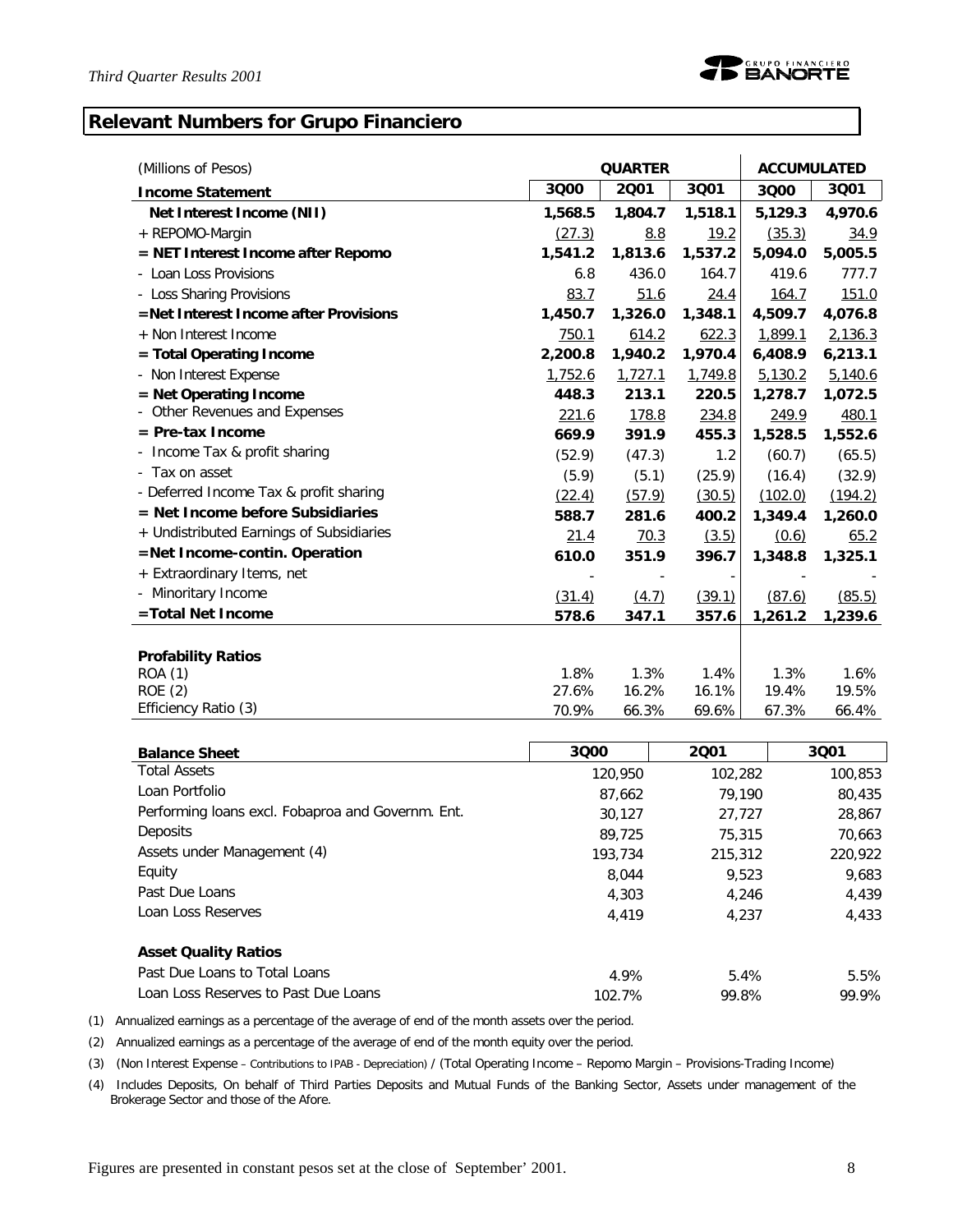

# **V. Information by Sectors 1. Banking Sector**

| (Millions of Pesos)                                    |         | <b>QUARTER</b><br><b>ACCUMULATED</b> |         |                  |            |  |
|--------------------------------------------------------|---------|--------------------------------------|---------|------------------|------------|--|
| <b>Income Statement</b>                                | 3000    | 2001                                 | 3001    | 3000             | 3001       |  |
| <b>Net Interest Income</b>                             | 1,456.4 | 1,667.0                              | 1,417.6 | 4,820.9          | 4,639.1    |  |
| + REPOMO-Margin                                        | (17.5)  | 17.3                                 | 26.2    | 6.4              | 57.1       |  |
| = Net Interest Income after Repomo                     | 1,438.9 | 1,684.3                              | 1,443.8 | 4,827.4          | 4,696.2    |  |
| Loan Loss Provisions                                   | 6.5     | 434.8                                | 159.4   | 415.8            | 770.8      |  |
| - Loss Sharing Provisions                              | 83.7    | 51.6                                 | 24.4    | 164.7            | 151.0      |  |
| = Net Interest Income after Provisions                 | 1,348.7 | 1,197.9                              | 1,260.0 | 4,246.8          | 3,774.4    |  |
| + Non Interest Income                                  | 466.7   | 470.7                                | 378.1   | 1,257.1          | 1,517.4    |  |
| = Total Operating Income                               | 1,815.4 | 1,668.6                              | 1,638.1 | 5,503.9          | 5,291.9    |  |
| - Non Interest Expense                                 | 1,533.4 | 1,494.3                              | 1,545.2 | 4,501.4          | 4,519.2    |  |
| = Net Operating Income                                 | 282.0   | 174.3                                | 93.0    | 1,002.5          | 772.7      |  |
| + Other Revenues and Expenses                          | 203.1   | <u>173.9</u>                         | 222.2   | 235.9            | 464.1      |  |
| $=$ Pre-tax Income                                     | 485.1   | 348.2                                | 315.2   | 1,238.4          | 1,236.8    |  |
| Income Tax & profit sharing                            | (6.4)   | (36.4)                               | 2.8     | (6.4)            | (48.6)     |  |
| Tax on asset                                           | (5.9)   | (3.8)                                | (2.9)   | (16.4)           | (8.7)      |  |
| Deferred Income Tax & profit sharing<br>$\blacksquare$ | (24.5)  | (46.8)                               | (0.6)   | (117.6)          | (113.8)    |  |
| = Net Income before Subsidiaries                       | 448.3   | 261.1                                | 314.4   | 1,098.1          | 1,065.7    |  |
| + Undistributed Earnings of Subsidiaries               | 28.5    | 10.4                                 | 38.5    | 69.4             | 88.4       |  |
| = Net Income-continuos Operation                       | 476.8   | 271.6                                | 352.9   | 1,167.5          | 1,154.1    |  |
| + Extraordinary Items, net                             |         |                                      |         |                  |            |  |
| Minoritary Income                                      | Ė       | 0.1                                  |         | (3.3)            | <u>0.1</u> |  |
| =Total Net Income                                      | 476.8   | 271.6                                | 352.9   | 1,164.3          | 1,154.2    |  |
| <b>Profability Ratios</b>                              |         |                                      |         |                  |            |  |
| ROA (1)                                                | 1.4%    | 1.1%                                 | 1.3%    | 1.1%             | 1.4%       |  |
| <b>ROE</b> (2)                                         | 25.8%   | 14.5%                                | 17.1%   | 20.6%            | 20.1%      |  |
| Efficiency Ratio (3)                                   | 72.6%   | 65.9%                                | 72.9%   | 68.3%            | 67.8%      |  |
| <b>Balance Sheet</b>                                   | 3000    |                                      | 2001    |                  | 3001       |  |
| <b>Total Assets</b>                                    |         | 118,483                              |         | 98,408<br>97,618 |            |  |

| <b>Balance Sheet</b>        | ouu     | 29 I   | ovu i  |
|-----------------------------|---------|--------|--------|
| <b>Total Assets</b>         | 118,483 | 98,408 | 97.618 |
| Loan Portfolio              | 87,433  | 78,279 | 78,620 |
| Deposits                    | 89,910  | 74.692 | 70.989 |
| Equity                      | 6,584   | 7,797  | 8,047  |
| Past Due Loans              | 4.274   | 4,219  | 4,410  |
| Loan Loss Reserves          | 4,400   | 4.219  | 4,410  |
|                             |         |        |        |
| <b>Asset Quality Ratios</b> |         |        |        |

| .                                    |        |        |        |
|--------------------------------------|--------|--------|--------|
| Past Due Loans to Total Loans        | 4.9%   | 5.4%   | 5.6%   |
| Loan Loss Reserves to Past Due Loans | 102.9% | 100.0% | 100.0% |

Note: It does not consolidate the Afore which net results are shown in the Undistributed Earnings of Subsidiaries line, using the participation method.

1) Annualized earnings as a percentage of the average of month-end assets over the period.

2) Annualized earnings as a percentage of the average of month-end equity over the period.

3) (Non Interest Expense – Contributions to IPAB- Depreciation) / (Total Operating Income – Repomo Margin – Provisions-Trading Income)

The Ps 352.9 million earnings of the Banking Sector during the quarter were 29.9% greater than those in the previous quarter. The net accumulated profit was Ps 1,154.2 million –0.9% lower than that of the same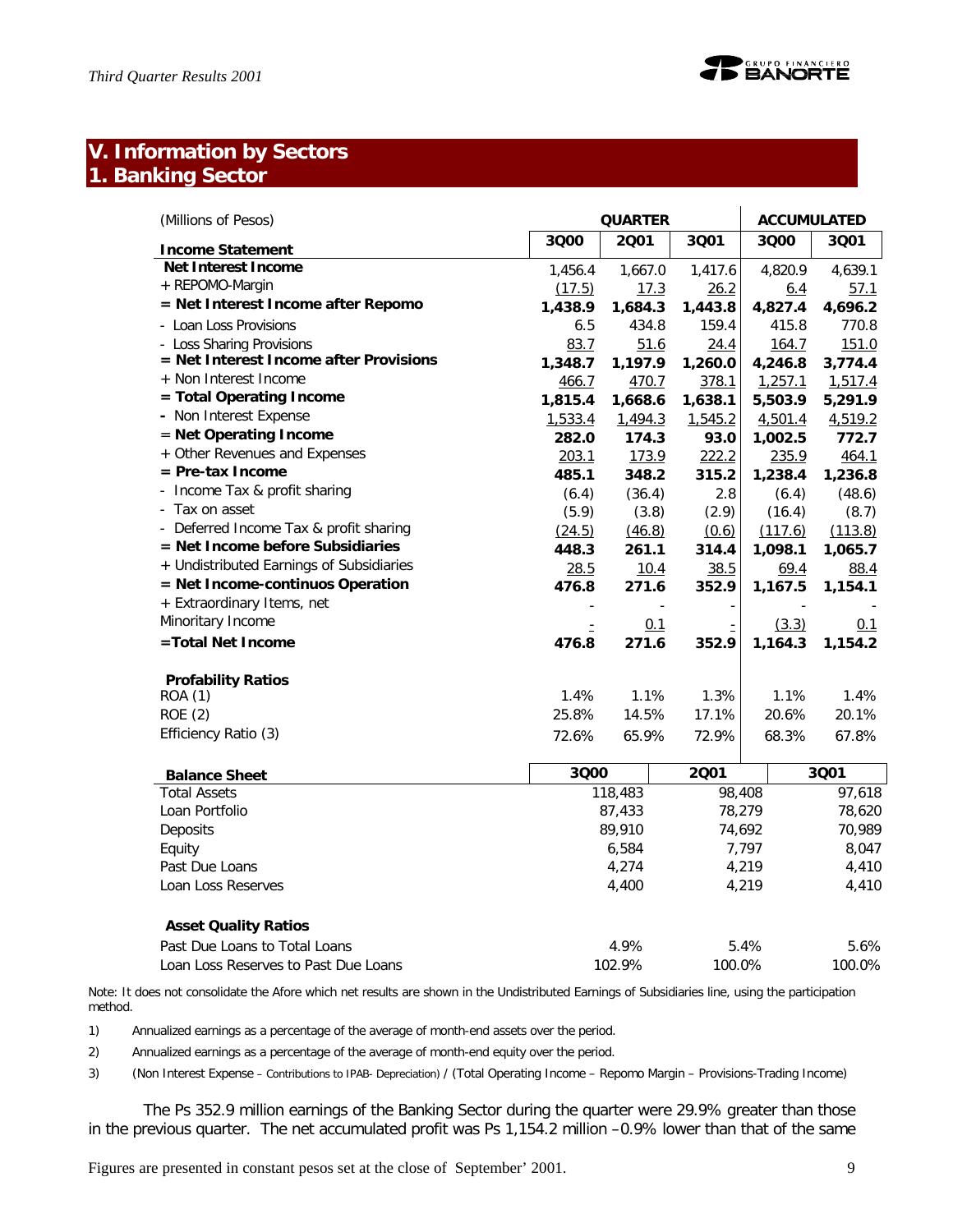### *Third Quarter Results 2001*



period in 2000. Loan loss provisions during the quarter dropped by Ps 275.4 million; and Ps 24.4 million were charged to earnings for the Fobaproa loss sharing provisions. The Net Interest Income before Repomo fell 15%, as compared to 2Q01, due to the Money Market's extraordinary earnings in 2Q01 and a pronunced drop in the 28-day Cetes level. Non Interest Income for the quarter was Ps 378.1 million vs. Ps 470.7 million in the last quarter – a 19.7% drop due mainly to the negative impact of the security unrealized gains because of the volatile rates in the period. The quarter's Ps 1,545.2 Non Interest Expense – 3.4% greater than that of 2Q01 was basically due to the operative personnel salary raise in July.

### **Net Interest Income**

| (Millions of Pesos)                             |                 | <b>QUARTER</b>  | <b>ACCUMULATED</b> |                 |                    |
|-------------------------------------------------|-----------------|-----------------|--------------------|-----------------|--------------------|
| <b>BANKING SECTOR</b>                           | 3000            | 2001            | 3001               | 3000            | 3001               |
| Interest Income                                 | 6,991.6         | 4,499.0         | 4,521.9            | 18,985.0        | 17,451.6           |
| Interest Expense                                | 5,678.1         | 2.897.3         | 3,188.1            | 14,595.5        | 13,025.0           |
| Loan Fees                                       | 146.8           | 69.4            | 89.1               | 442.7           | 225.7              |
| Fees Paid                                       | 4.0             | 4.1             | 5.3                | 11.2            | 13.2               |
| Net Interest Income before Repomo               | 1,456.4         | 1,667.0         | 1,417.6            | 4,820.9         | 4,639.1            |
| Average Earning Assets<br>% Net Interest Margin | 132,247<br>4.4% | 102,413<br>6.5% | 99,324<br>5.7%     | 135,498<br>4.7% | 102.095<br>$6.0\%$ |

| (Millions of Pesos)                | 3000           |         | 2001                  |               | 3001           |               |
|------------------------------------|----------------|---------|-----------------------|---------------|----------------|---------------|
|                                    | <b>BANORTE</b> |         | <b>BANCEN BANORTE</b> | <b>BANCEN</b> | <b>BANORTE</b> | <b>BANCEN</b> |
| Interest Income loans & securities | 3.751.9        | 968.0   | 4,048.8               | 1,401.0       | 2.730.3        | 1,044.0       |
| Interest Income- repo agreement    | 1,132.6        | 1,143.7 | (818.3)               | (132.4)       | 57.9           | 689.8         |
| Foreign exchange Valuation         | (4.5)          |         |                       |               |                |               |
| UDI valuation                      |                |         |                       |               |                |               |
| Valorization Inst. Indizados       |                |         |                       |               |                |               |
| <b>Interest Income</b>             | 4,880.0        | 2,111.7 | 3,230.5               | 1,268.5       | 2,788.1        | 1,733.8       |
| Loan Fees                          | 140.7          | 6.1     | 69.1                  | 0.2           | 88.8           | 0.2           |
| Interest Expenses-dep.& funding    | 2,876.0        | 575.5   | 2,172.0               | 54.2          | 1,516.2        | (6.2)         |
| Interest expenses- repo agreement  | 1,087.7        | 1,130.0 | 564.1                 | 107.4         | 978.1          | 686.7         |
| Foreign exchange Valuation         |                | (0.1)   | (2.3)                 | (0.3)         | 4.0            | 0.4           |
| UDI valuation                      |                |         |                       |               |                |               |
| Valorization Inst. Indizados       | 8.9            |         | 1.1                   | 1.1           | (0.1)          | 9.0           |
| - Interest Expense                 | 3,972.7        | 1,705.4 | 2,734.9               | 162.4         | 2,498.2        | 689.9         |
| Fees paid                          | 3.6            | 0.4     | 4.1                   |               | 5.4            |               |
| = Net Interest Income              | 1,044.5        | 412.0   | 560.7                 | 1,106.4       | 373.4          | 1,044.1       |

The Net Interest Income before Repomo of the Banking Sector was Ps 1,417.6 million in the quarter, 15% lower than that of 2Q01 because of the reduction of interest rates during the quarter (the 28-day Cete averaged 12.39% during 2Q01 vs. 8.26% in 3Q01), and to the extraordinary income obtained in 2Q00 from Money Market operations as well as in Treasury repo transactions.

The accumulated Net Interest Income before Repomo fell by 3.8%, as compared to the same period in 2000, due mainly to 2 reasons: 1) A drop in the 28-day Cetes average from 14.75% to 12.68%; and 2) a reduction in loans fees, as in 2000 commissions were included only to be later regrouped in Non Interest Income from charges for ATM usage and sales point terminals to other banks.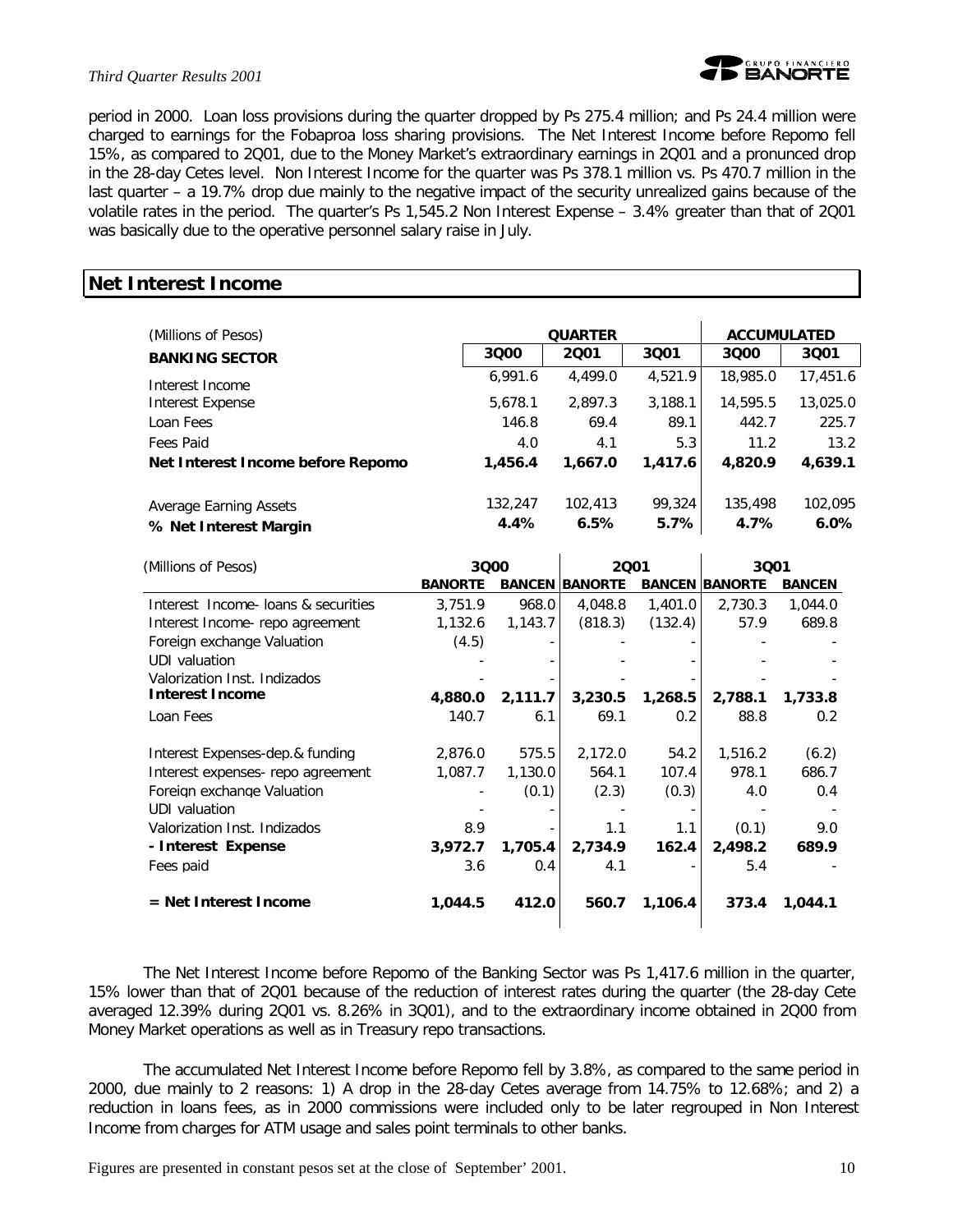### **Non Interest Income**

| (Millions of Pesos)            | <b>QUARTER</b> |        |        | <b>ACCUMULATED</b> |         |  |
|--------------------------------|----------------|--------|--------|--------------------|---------|--|
|                                | 3Q00           | 2001   | 3Q01   | 3000               | 3001    |  |
| Fees on purchased services:    |                |        |        |                    |         |  |
| + Fund Transfers               | 8.1            | 10.9   | 13.8   | 25.2               | 33.8    |  |
| + Account Management Fees      | 70.7           | 78.4   | 75.5   | 188.1              | 227.2   |  |
| + Fiduciary                    | 231.0          | 115.4  | 423.0  | 487.7              | 780.5   |  |
| + Credit Card                  | 8.0            | 84.3   | 82.7   | 19.6               | 246.5   |  |
| + From Fobaproa                | 142.5          | 81.9   | 61.4   | 458.5              | 221.5   |  |
| + Other Fees                   | 53.1           | 72.5   | 108.2  | 189.0              | 251.3   |  |
|                                | 513.4          | 443.3  | 764.7  | 1,368.0            | 1,760.9 |  |
| Fees paid:<br>+ Fund Transfers |                |        |        |                    |         |  |
| + Other Fees                   | 87.2           | 84.2   | 316.0  | 269.6              | 483.5   |  |
|                                | 87.2           | 84.2   | 316.0  | 269.6              | 483.5   |  |
| $=$ Net Fees                   | 426.2          | 359.1  | 448.7  | 1,098.4            | 1,277.4 |  |
| <b>Trading Income</b>          |                |        |        |                    |         |  |
| + Foreign Exchange             | 50.9           | 43.4   | 45.7   | 155.9              | 143.6   |  |
| + Securities- Realized gains   | (1.3)          | 83.2   | (22.9) | 18.3               | 91.2    |  |
| + Securities- Unrealized gains | (9.2)          | (15.1) | (93.2) | (15.5)             | 5.3     |  |
|                                | 40.5           | 111.6  | (70.5) | 158.7              | 240.1   |  |
| $=$ Non Interest Income        | 466.7          | 470.7  | 378.1  | 1,257.1            | 1,517.4 |  |

Non Interest Income for the quarter totaled Ps 378.1 millions 19.7% lower than that of 2Q01 especially because of the negative impact of the security unrealized gains due to volatile interest rates which took a turn in mid-quarter. The Fiduciary income and Other Fees paid were affected by the consolidation of the Trust which manages the Serfin portfolio collecting, beginning this quarter. Said commissions increased by Ps 402 million and Ps 234 million, respectively. These commissions, the Ps 70 million Trust Paid Interest (included in the Net Interest Income) and the Ps 5.9 million now included in the Operation & Administration Expenses rendered a net quarterly net earning of Ps 92 million (which compares to the Ps 115.4 million in 2Q01). The yearly accumulated Non Interest Income was 20.7% higher than that of the same period in 2000, mainly reflected in Credit Card Commissions due to the reclassification of the commissions charged to other banks for the usage of ATMs and sales point terminals since 4Q00, to the 20.8% increase in the Account Management Fees and to the 398% raise in Securities – Realized gains.

### **Non Interest Expense**

| (Millions of Pesos)                  |       | <b>QUARTER</b> | <b>ACCUMULATED</b> |         |         |
|--------------------------------------|-------|----------------|--------------------|---------|---------|
|                                      | 3000  | 2001           | 3001               | 3000    | 3001    |
| Personnel Expenses                   | 614.6 | 648.9          | 674.9              | 1,878.6 | 2,006.0 |
| +Fees Paid                           | 63.9  | 70.6           | 83.3               | 224.6   | 236.7   |
| +Operation & Administration Expenses | 461.4 | 429.5          | 413.2              | 1,246.5 | 1,196.0 |
| +Rent, Depreciation& Amortization    | 173.1 | 157.6          | 187.4              | 515.6   | 511.1   |
| +Tax other than income tax           | 124.5 | 102.7          | 99.5               | 349.0   | 305.4   |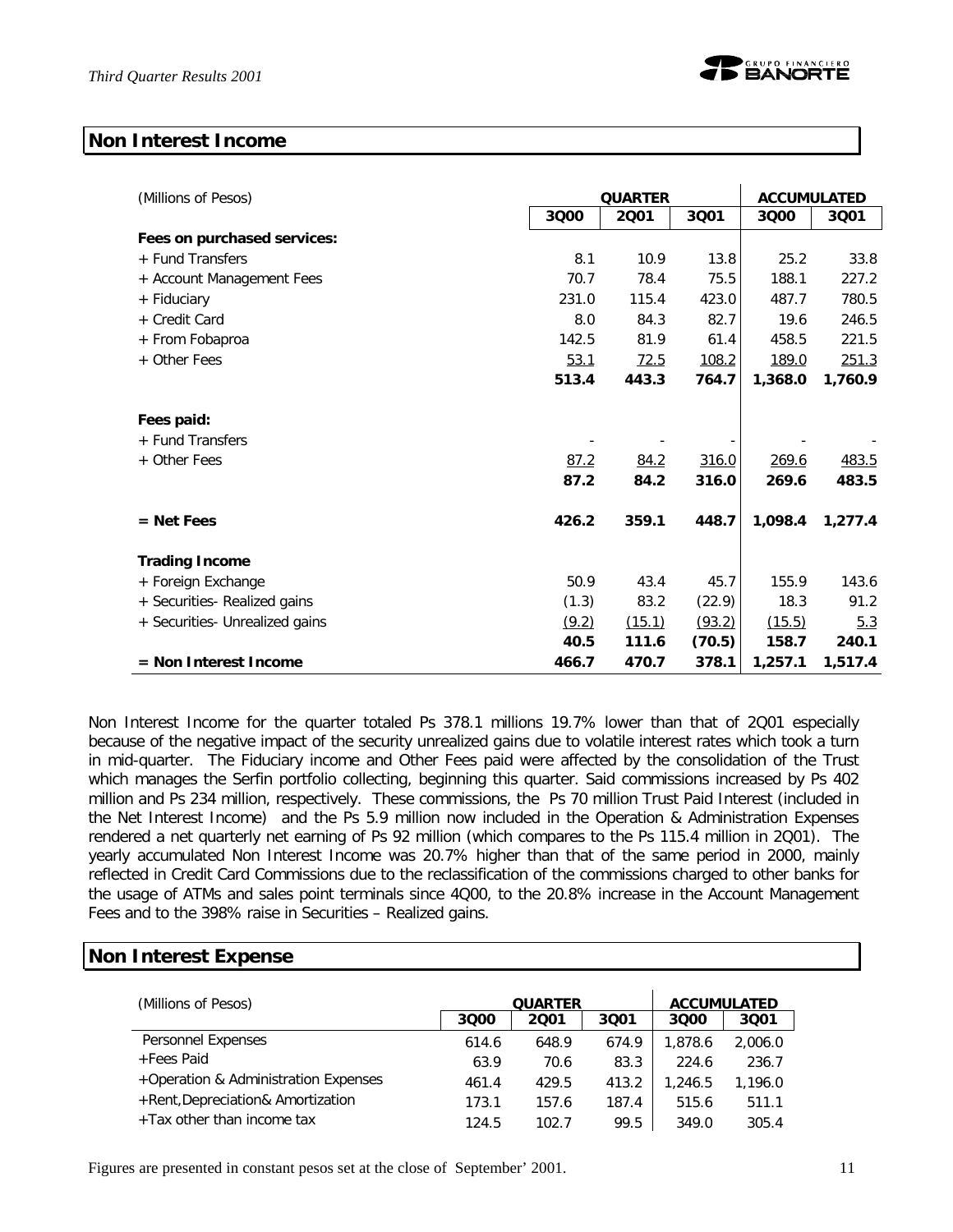

 $\mathbf{I}$ 

| +Contributions to IPAB         | 95.8 | 84.9 | 86.9                                    | 287.0 | 264.0 |
|--------------------------------|------|------|-----------------------------------------|-------|-------|
| - Corporate Expense Recoveries | Ξ.   | Ξ.   | Ξ.                                      |       | E.    |
| $=$ Non Interest Expense       |      |      | 1,533.4 1,494.3 1,545.2 4,501.4 4,519.2 |       |       |

The Non Interest Expense for the quarter was 3.4% higher than that in 2Q01 due principally to the annual 10% salary raise for operative personnel (which represent approximately 41% of the total payroll), as of July, that appears under the concept of Personnel Expenses. In the quarter, Ps 5.9 million were included in the Operation & Administrative Expense line as a result of the consolidation of the Trust where Serfin loans are collected. The yearly accumulated Non Interest Expense stayed almost the same as compared to last year, which had shown a 6.8% increase in Personnel Expenses due to severance paid to the 531 employees laid off in 1Q01, that was compensated with a reduction in Administration and Promotion Expenses, Contribution to the IPAB and Other Taxes.

# **Other Revenues and Expenses**

| (Millions of Pesos)             |         | <b>QUARTER</b> |        | <b>ACCUMULATED</b> |         |  |
|---------------------------------|---------|----------------|--------|--------------------|---------|--|
|                                 | 3000    | 2001           | 3001   | 3000               | 3001    |  |
| +Other Revenues                 | 164.6   | 133.4          | 114.9  | 441.3              | 341.2   |  |
| +Foreign Exchange               |         |                |        | 0.4                |         |  |
| + Recoveries                    | 210.5   | 169.1          | 83.3   | 241.0              | 355.4   |  |
| +Repomo-other                   |         | 61.9           | 40.9   | 17.3               | 85.7    |  |
| $=$ Other Revenues              | 375.0   | 364.3          | 239.2  | 700.0              | 782.3   |  |
|                                 |         |                |        |                    |         |  |
| -Other Expenses                 | (137.3) | (183.1)        | (3.3)  | (237.3)            | (293.3) |  |
| -Foreign Exchange               |         |                |        | (22.4)             |         |  |
| -Repomo-other                   | (34.6)  | (7.4)          | (13.6) | (204.4)            | (24.9)  |  |
| =Other Expenses                 | (171.9) | (190.5)        | (17.0) | (464.1)            | (318.2) |  |
|                                 |         |                |        |                    |         |  |
| $=$ Other Revenues and Expenses | 203.1   | 173.9          | 222.2  | 235.9              | 464.1   |  |

The net earning for Other Products and Expenses was Ps 222.2 million; 27.8% higher than that of the last quarter. This was due mainly to a lower Recoveries in the quarter, the cancellation of the preventive provisions for Ps 70.0 million created in 2Q01 for the securities position transferred from Banorte to Bancen, and the two write offs for a total of Ps 29.6 million in the last quarter (both concepts are included in Other Expenses). The accumulated net earning for Other Products and Expenses increased by Ps 228.2 million, accounted for by the increase in Recoveries and Other Expenses and to the drop in Repomo Others (Other Expenses).

### **Loan Portfolio**

| (Millions of Pesos)             | <b>Local Currency</b> |        |        | <b>Foreign Currency</b>  |        |        | Total  |        |        |  |
|---------------------------------|-----------------------|--------|--------|--------------------------|--------|--------|--------|--------|--------|--|
| <b>Performing Loans</b>         | 3000                  | 2001   | 3Q01   | 3000                     | 2001   | 3Q01   | 3Q00   | 2001   | 3Q01   |  |
| Commercial                      | 12,477                | 12,120 | 12,767 | 4,560                    | 4,300  | 4,386  | 17.038 | 16,420 | 17,153 |  |
| <b>Financial Intermediaries</b> | 3,207                 | 700    | 233    | 676                      | 545    | 354    | 3,883  | 1,245  | 587    |  |
| Consumer                        | 629                   | 1,376  | 1,631  | $\overline{\phantom{a}}$ |        |        | 629    | 1,377  | 1,631  |  |
| Mortgages                       | 4,290                 | 4,186  | 4,334  |                          |        | ۰      | 4.290  | 4.186  | 4,334  |  |
| <b>Goverment Entities</b>       | 2.797                 | 39,305 | 38,776 | $\overline{\phantom{a}}$ | 13     | 14.    | 2.797  | 39,319 | 38,790 |  |
| Fobaproa                        | 45,873                | 5.929  | 5.987  | 8.650                    | 5,585  | 5.727  | 54,523 | 11,514 | 11,714 |  |
| Total                           | 69.273                | 63,616 | 63,727 | 13,886                   | 10,445 | 10,482 | 83,159 | 74,061 | 74,209 |  |
|                                 |                       |        |        |                          |        |        |        |        |        |  |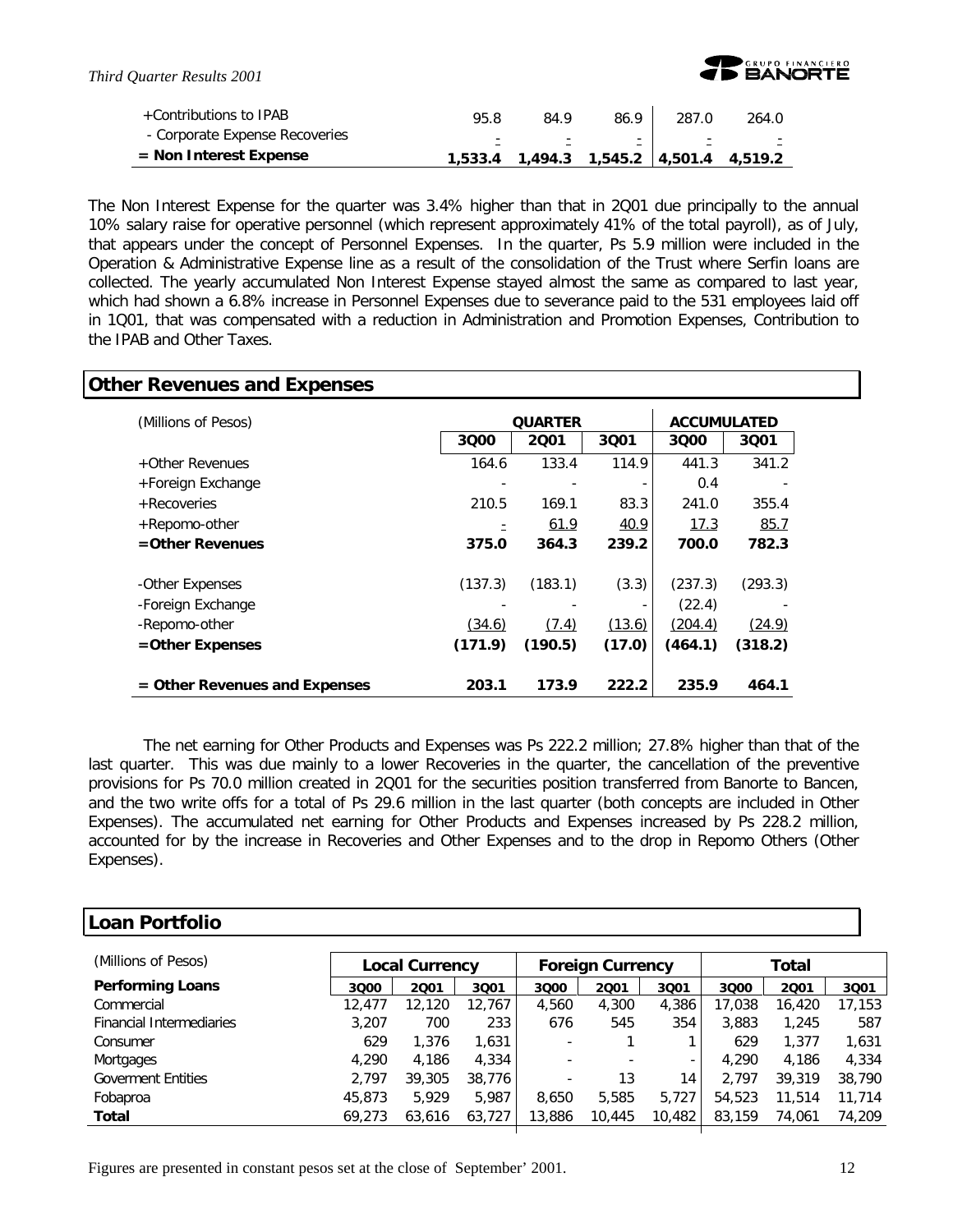

| <b>Past Due Loans</b>           |                          |        |        |        |        |         |                |        |        |
|---------------------------------|--------------------------|--------|--------|--------|--------|---------|----------------|--------|--------|
| Commercial                      | 1.229                    | 1,153  | 1,339  | 604    | 954    | 1,034   | 1,833          | 2,106  | 2,373  |
| <b>Financial Intermediaries</b> |                          |        |        |        |        |         |                |        |        |
| Consumer                        | 616                      | 307    | 308    |        |        | -       | 616            | 307    | 308    |
| Mortgages                       | 1.824                    | 1,806  | 1,730  |        |        |         | 1.824          | 1,806  | 1,730  |
| <b>Goverment Entities</b>       |                          |        |        |        |        |         |                |        |        |
| <b>Total</b>                    | 3.670                    | 3,265  | 3.376  | 604    | 954    | 1.034   | 4.274          | 4.219  | 4,410  |
| <b>Total Propietary Loans</b>   | 72,943                   | 66.881 | 67.104 | 14,490 | 11,399 | 11,516  | 87,433         | 78,279 | 78,620 |
| % Past Due Loans                | 5.0%                     | 4.9%   | 5.0%   | 4.2%   | 8.4%   | $9.0\%$ | 4.9%           | 5.4%   | 5.6%   |
| Total Loans w/o Fobaproa/IPAB   | 27.070                   | 25,249 | 25,702 | 5,840  | 5,814  | 5.789   | 32,910         | 31,062 | 31,491 |
| $(***)$<br><b>FOBAPROA</b>      | $\overline{\phantom{a}}$ | 35,703 | 35,415 |        |        |         | $\overline{a}$ | 35,703 | 35,415 |

(\*) Includes valued UDIS

(\*\*) IPAB portfolio is included in the Loans to Government Agencies

(\*\*\*) Includes Fobaproa promissory notes.

Note: There is no scheme for Mortgage Earnings.

The quarter closed with a Ps 78,620 million Loan Portfolio, 0.4% higher than in the last quarter, because of the 4.5% increase in the commercial portfolio and the placement of new car loans as a result of the promotional activities carried out during the quarter. Corporate loans held a level similar to that of the previous quarter.

There was a 10.1% total annual portfolio reduction due to the net effect of the following factors:

#### Decrease:

- 1) A 13.6% drop in the Fobaproa / IPAB portfolio, caused by scheduled amortization and other advancements during the debt renegotiation in 4Q00.
- 2) Reduction of the corporate portfolio caused by the negative impact of reduced economic activity in the United States over this sector.
- 3) Reduction in loans to Financial Intermediaries diminishing financing to the Group's Leasing and Factoring companies, and a lower demand from financial companies.

#### Increase:

- 1) Increase in commercial loan portfolio placement in medium and small business responding to the dynamism in the domestic consumer spending sector.
- 2) Increase in car loan placement given the fixed interest rate campaign.

The past-due loans showed an increase of 4.5% over 2Q01 as a result of the staggering reduction in industrial activity in Mexico that has affected some domestic companies. The past-due loan rate at the end of 2Q01 was 5.6%.

| (Millions of Pesos) |        | <b>TRADITIONAL</b><br><b>RECOVERY</b><br><b>BANKING</b><br><b>BANKING</b> |       |       | <b>FOBAPROA</b> |      | <b>TOTAL</b> |        |  |
|---------------------|--------|---------------------------------------------------------------------------|-------|-------|-----------------|------|--------------|--------|--|
|                     | 3Q00   | 3001                                                                      | 3000  | 3001  | 3000            | 3001 | 3000         | 3Q01   |  |
| Commercial          | 15,782 | 17,528                                                                    | 2.745 | 1,997 |                 |      | 18,527       | 19,526 |  |
| Corporate           | 7,822  | 6,852                                                                     | 52    | 50    |                 |      | 7.874        | 6,902  |  |

### **Loan Portfolio Breakdown**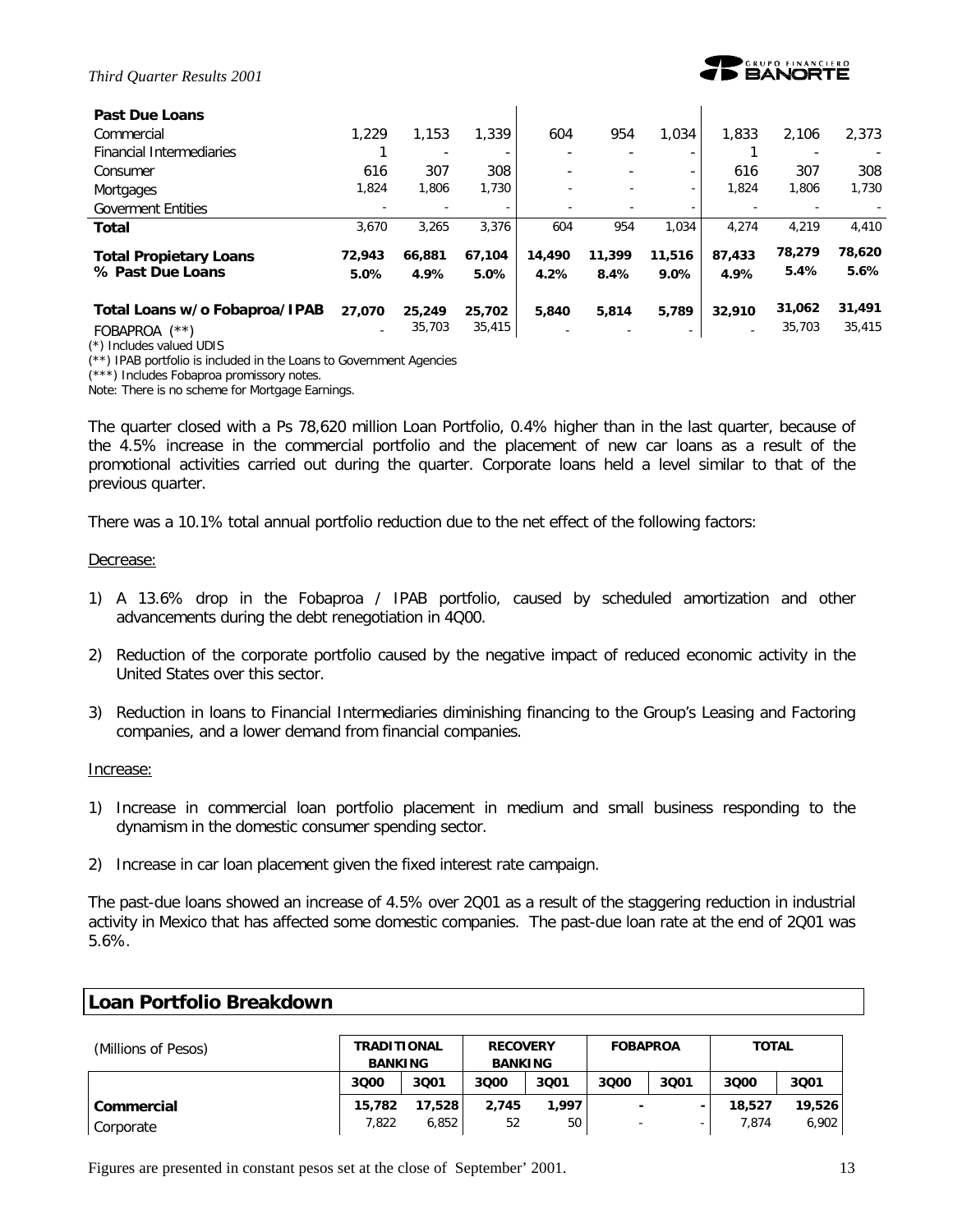

*Third Quarter Results 2001*

| Commercial                     | 7,890  | 10,551 | 2,677 | 1,945                    |                          | $\overline{\phantom{a}}$ | 10,567 | 12,496  |
|--------------------------------|--------|--------|-------|--------------------------|--------------------------|--------------------------|--------|---------|
| Other                          | 70(1)  | 125    | 17    | $\overline{2}$           |                          |                          | 87     | 128     |
|                                |        |        |       |                          |                          |                          |        |         |
| <b>Financial Entities</b>      | 3,884  | 587    |       |                          |                          | $\overline{\phantom{a}}$ | 3,884  | 587     |
|                                |        |        |       |                          |                          |                          |        |         |
| Consumer                       | 976    | 1,654  | 612   | 285                      |                          | $\overline{\phantom{a}}$ | 1,588  | 1,939   |
| Credit Card                    | 504    | 562    | 402   | 135                      |                          |                          | 906    | 697     |
| Auto                           | 343(1) | 897    |       | 16                       |                          |                          | 343    | 913     |
| Other                          | 129    | 195    | 210   | 134                      |                          |                          | 338    | 329     |
|                                |        |        |       |                          |                          |                          |        |         |
| <b>Mortgages</b>               | 1,490  | 2,099  | 4,624 | 3,964                    |                          | ۰                        | 6,114  | 6,064   |
| <b>Government Entities</b>     | 2,797  | 3,361  |       | 14                       |                          | 35,415                   | 2,797  | 38,790  |
| <b>Government Entities</b>     | 2,797  | 3,361  |       | 14                       |                          | $\overline{\phantom{a}}$ | 2,797  | 3,375   |
| <b>IPAB</b>                    |        |        |       |                          | $\overline{\phantom{a}}$ | 35,415                   |        | 35,415  |
|                                |        |        |       |                          |                          |                          |        |         |
| Fobaproa                       |        |        |       | $\overline{\phantom{a}}$ | 54,523                   | 11,714                   | 54,523 | 11,714  |
| <b>Total</b>                   | 24,930 | 25,229 | 7,981 | 6,261                    | 54,523                   | 47,129                   | 87,433 | 78,620  |
| Total Loans w/o Fobaproa/ IPAB |        |        |       |                          |                          |                          | 32,910 | 31, 491 |
|                                |        |        |       |                          |                          |                          |        |         |

(1) Automovile loans for Ps 343 million were regrouped from Other in Commercial Loans of Traditional Banking to Auto in Consumer Loans for comparison purposes. In 2000 these were included as a part of Commercial loans.

### **Classified Loans**

(Millions of Pesos)

|                          |              | COMMERCIAL (*) |         |             | <b>MORTGAGES</b> |                          |       | <b>CONSUMER</b> |                          |                        | <b>TOTAL</b> |         |
|--------------------------|--------------|----------------|---------|-------------|------------------|--------------------------|-------|-----------------|--------------------------|------------------------|--------------|---------|
| Grade                    | Loans        | ℅              | Reserve | Loans       |                  | % Reserve                | Loans |                 | % Reserve                | Loans                  | ℅            | Reserve |
| $\mathsf{A}$             | 14,833       | 67.9           | 117     | 2.473       | 40.<br>ε         | 14                       | 1,232 | 62.             | 6                        | 18,537                 | 62.1         | 137     |
| B                        | 2.836        | 13.0           | 357     | 1,593       | 26.3             | 86                       | 375   | 19.1            | 38                       | 4,804                  | 16.1         | 480     |
| $\mathcal{C}$            | 957          | 4.4            | 336     | 506         | 8.3              | 158                      | 46    | 2.3             | 21                       | 1,508                  | 5.1          | 515     |
| D                        | 203          | 0.9            | 141     | 1.492       | 24.6             | 1.044                    | 36    | 1.8             | 26                       | 1,730                  | 5.8          | 1,212   |
| E                        | 1.191        | 5.5            | 1.168   |             |                  |                          | 277   | 14.1            | 276                      | 1,468                  | 4.9          | 1,444   |
| Not Classified           | 1,812        | 8.3            | $\sim$  |             |                  | $\overline{\phantom{0}}$ |       |                 | $\overline{\phantom{a}}$ | 1,812                  | 6.1          |         |
| Total                    | 21.831 100.0 |                | 2.119   | 6.063 100.0 |                  | 1,302                    |       | 1.965 100.0     | 366                      | 29,859 100.0<br>49,312 |              | 3.788   |
| Excepted<br><b>Total</b> | 21,831 100.0 |                | 2.119   | 6.063 100.0 |                  | 1,302                    |       | 1,965 100.0     | 366                      | 79,171 100.0           |              | 3,788   |

Note : Consolidated with UDIS. Assessed with June'01 figures, except the Mortgage and Consumer, which uses the numbers from September 30, 2001, per application of Report 1480 of the CNByV (the National Banking and Securities Commission).

(\*) Includes Financial Intermediaries, Goverment Entities, Irrevocable Lines of Credit and Signatures Guarantees Granted.

### **Fobaproa-IPAB**

| (Million of Pesos)           | <b>REMAINING CONTINGENCIES</b> |               |         |  |  |  |  |
|------------------------------|--------------------------------|---------------|---------|--|--|--|--|
|                              | LOSS(1)                        | INCENTIVE(1)  | FOBA-70 |  |  |  |  |
|                              | SHARING                        | <b>SCHEME</b> |         |  |  |  |  |
| Gross Fobaproa notes balance | 9.742                          | 5,846(3)      | 977     |  |  |  |  |
| - Cash recoveries            | 2.166                          | 1,393(3)      | 243     |  |  |  |  |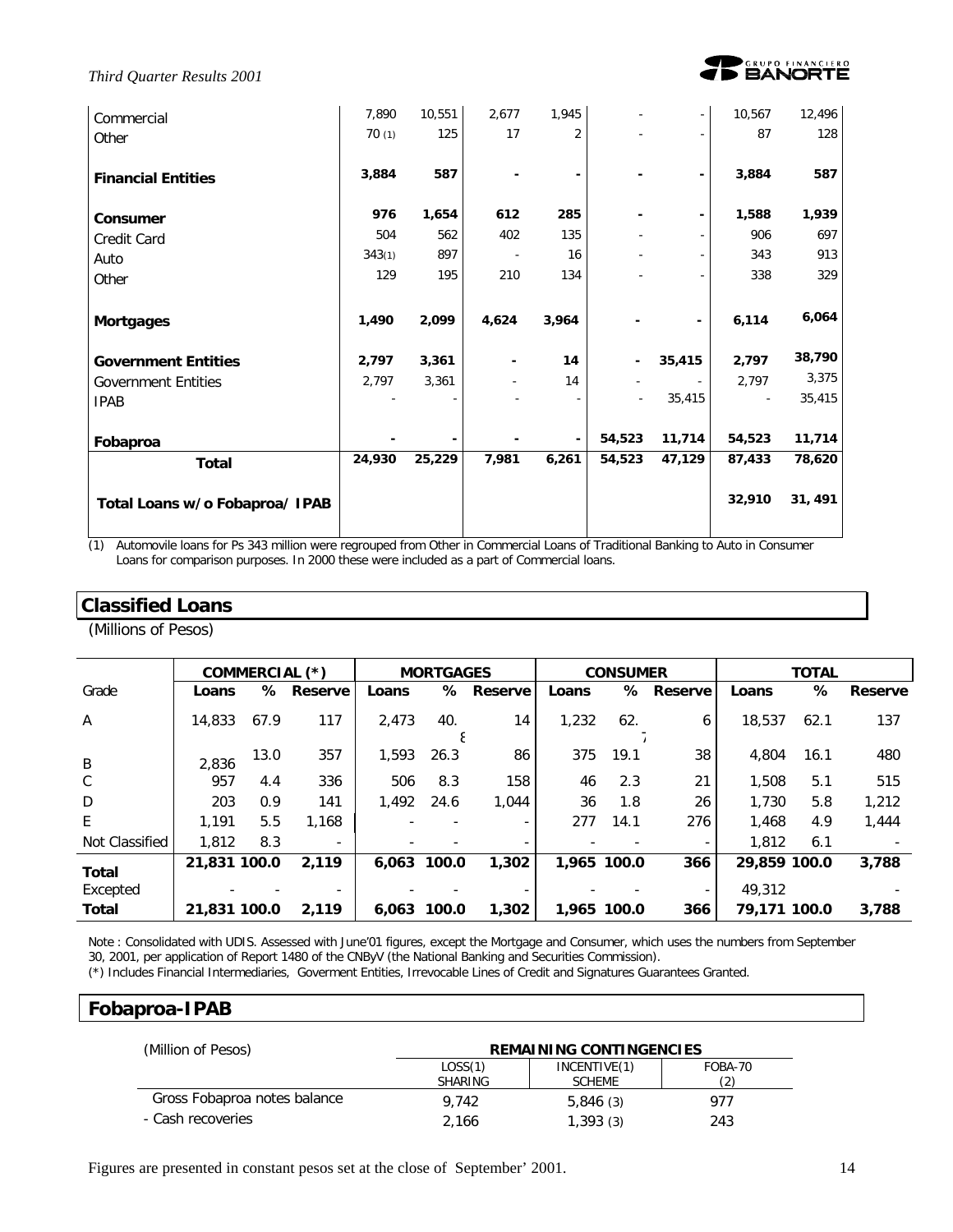

| - Repossesed assets<br>$=$ Balance net of recoveries | $\overline{\phantom{0}}$<br>7.576 | Ξ<br>4.453 | 225<br>509 |
|------------------------------------------------------|-----------------------------------|------------|------------|
| Contingency before reserves                          | 2.019                             | 334        | 509        |
| - Reserves                                           | 2,019                             | 334        | 509        |
| $=$ Remaining contingencies                          |                                   |            |            |

1) Includes only cash recoveries.

2) Includes the historical value of repossesed assets without inflation updating.

3) Included in Loss Sharing program.

Banorte provisioned Ps 24.4 million through the Income Statement during the quarter to keep 100% provisioned on FOBAPROA-IPAB Loss Sharing program, Incentive Scheme, and FOBA-70 program. Cash recoveries in the Loss Sharing program represented 22.2% of Banorte's Gross FOBAPROA-IPAB notes balance. The provisioning for the repossesed assets in Foba 70 is carried out monthly and is calculated as the difference between the Fobaproa note balance and cash recoveries vs. their historical value.

### **Fobaproa - IPAB Notes Integration 3Q01**

| (Millions of Pesos)        |                                                                  |                                                 | <b>BANORTE</b>                |                | <b>BANCEN</b>          |                                 | <b>BANPAIS</b>                  | <b>BANKING</b><br><b>SECTOR</b> |              |
|----------------------------|------------------------------------------------------------------|-------------------------------------------------|-------------------------------|----------------|------------------------|---------------------------------|---------------------------------|---------------------------------|--------------|
|                            | <b>LOSS</b><br><b>SHARING</b><br><b>LOCAL</b><br><b>CURRENCY</b> | <b>LOSS</b><br><b>SHARING</b><br><b>DOLLARS</b> | <b>WITHOUT</b><br><b>RISK</b> | FOBA-<br>70    | <b>NCENTIVE SCHEME</b> | <b>LOCAL</b><br><b>CURRENCY</b> | <b>LOCAL</b><br><b>CURRENCY</b> | <b>DOLLARS</b>                  | <b>TOTAL</b> |
| Gross Balance              | 9,534                                                            | 209                                             | 1,203                         | 977            | (1)                    |                                 | ۰                               | 5,906                           | 17,829       |
| - Checking account balance | 1.937                                                            | 230                                             | 139                           |                | (1)                    | 143                             | 645                             | 158                             | 3,252        |
| - Reserves                 | 2,019                                                            | Ξ                                               | Ξ                             | <u>509</u>     | 334                    |                                 |                                 |                                 | 2,862        |
| $=$ Net Balance            | 5,578                                                            | (21)                                            | 1,064                         | 468            | (334)                  | (143)                           | (645)                           | 5,748                           | 11,714       |
| <b>Interest Rate</b>       | CETES 91 - 35                                                    | $LIBOR + 5$                                     | CETES 91                      | <b>TIIE 28</b> | N.A.                   | N.A.                            | N.A.                            | $CPTDL+0.17$                    |              |
| Maturity                   | 2005                                                             | 2006                                            | 2006                          | 2001           | 2005/2006              | N.A.                            | N.A.                            | 2007                            |              |

1) The figures of Ps 5,846 & Ps 1,393 are included in Loss Sharing.

N.A.- Not Applicable

### **Loan Loss Reserves (LLR)**

| (Millions of Pesos)                     | 3001           |               |              |  |  |  |
|-----------------------------------------|----------------|---------------|--------------|--|--|--|
|                                         | <b>BANORTE</b> | <b>BANCEN</b> | <b>Total</b> |  |  |  |
| <b>PREVIOUS PERIOD END BALANCE</b>      | 3,809          | 410           | 4,219        |  |  |  |
| Provision taken in the period           | 166            | 2             | 168          |  |  |  |
| UDI trusts transfers                    | 163            | (5)           | 158          |  |  |  |
| Charges offs and discounts:             |                |               |              |  |  |  |
| Commercial Portfolio                    | (9)            |               | (8)          |  |  |  |
| Foreclosed assets                       | (37)           |               | (37)         |  |  |  |
| Consumer Portfolio                      | (1)            | (2)           | (3)          |  |  |  |
| Mortgage Portfolio                      | (62)           | (1)           | (62)         |  |  |  |
|                                         | (109)          | (2)           | (111)        |  |  |  |
| Cost of debtors support programs        | (22)           | (6)           | (28)         |  |  |  |
| Valuation and Others                    | 5              | (2)           | 4            |  |  |  |
| <b>LOAN LOSS RESERVES AT PERIOD END</b> | 4,013          | 397           | 4,410        |  |  |  |

(\*) It does not include UDI trusts eliminations.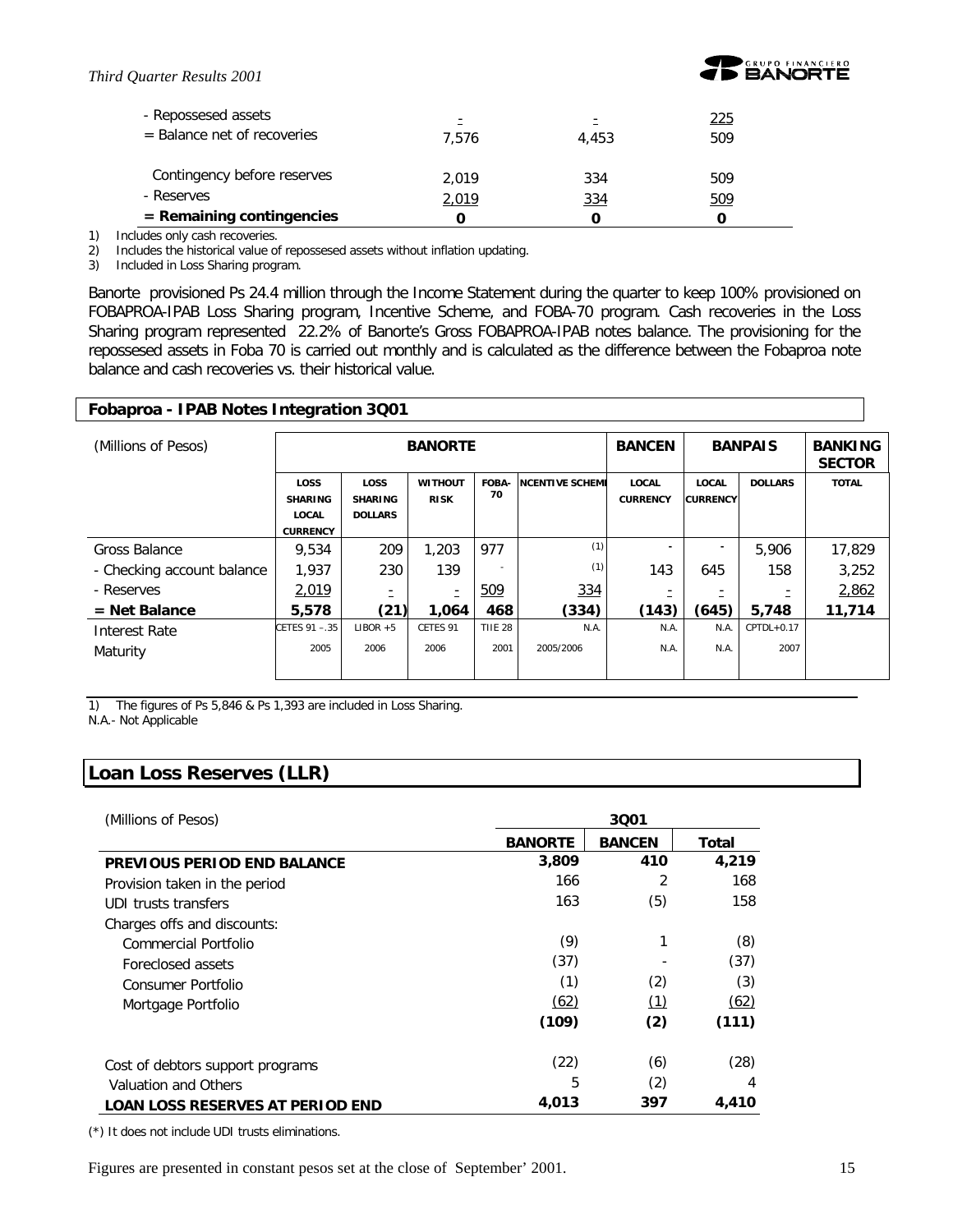### *Third Quarter Results 2001*



During the quarter, Ps 168 million were provisioned through the Income Statement and Ps 111 million were taken out through Charge offs and discounts related to the recovery and restructuring of past due loans, from which Ps 8 million came from the Commercial Portfolio, Ps 3 millon from Consumer and Ps 62 million from Mortgages. The cost of debtor support programs of the quarter was Ps 28 million. On the other hand, in the Valuation concept, there were Ps 4 million positive. The balance of Loan Loss Provisions at the close of 3Q01 was Ps 4,410 million.

### **Reserve Coverage as of 3Q01**

| (Millions of Pesos)<br><b>BANORTE</b> | <b>Past Due</b> | <b>Reserves</b> | <b>Reserves/Past Due</b> |
|---------------------------------------|-----------------|-----------------|--------------------------|
| Commercial                            | 2,152           | 2,152           | 100.0%                   |
| <b>Financial Intermediaries</b>       |                 |                 |                          |
| Consumer                              |                 |                 |                          |
|                                       | 308             | 308             | 100.0%                   |
| Mortgage                              | 1,609           | 1,553           | 96.5%                    |
| <b>Goverment Entities</b>             |                 |                 |                          |
| Total                                 | 4,069           | 4,013           | 98.6%                    |
|                                       |                 |                 |                          |
| <b>BANCEN</b>                         |                 |                 |                          |
| Commercial                            | 220             | 220             | 100.0%                   |
| <b>Financial Intermediaries</b>       |                 |                 |                          |
| Consumer                              |                 |                 |                          |
| Mortgage                              | 121             | 121             | 100.0%                   |
| <b>Goverment Entities</b>             |                 |                 |                          |
| Surplus                               |                 | <u>56</u>       |                          |
| Total                                 | 341             | 397             | 116.4%                   |
| Total                                 | 4,410           | 4,410           | 100.0%                   |

The Reserve Coverage of the Banking Sector was 100.0% at the end of 3Q01. In Banorte, the reserve coverage was 98.6%, with a 100% coverage of past due Commercial and Consumer loans, and 96.5% in Mortgage loans. In the case of Bancen, the reserve coverage was 116.4%, with individual coverage at 100.0%, leaving a surplus of Ps 56 million to cover future contingencies.

### **Deposits**

| (Millions of Pesos)                     | 3000    | 2001    | 3001    |
|-----------------------------------------|---------|---------|---------|
| <b>Demand Deposits</b>                  | 24.691  | 25,360  | 25,816  |
| Time Deposits                           | 63,885  | 48,017  | 43,840  |
| <b>Bonds</b>                            | 1,333   | 1,315   | 1,333   |
| Total                                   | 89,910  | 74.692  | 70.989  |
| On behalf of Third Parties Deposits (*) | 23,479  | 45,056  | 49.026  |
| <b>Total Deposits</b>                   | 113,389 | 119,748 | 120,015 |
|                                         |         |         |         |

(\*) Accounted in Memorandum Accounts.

The Total Deposits amount was similar to that of the previous quarter. The principal change took place in the Time Deposit which fell by 8.7% because they were replaced by Bank Loans. The Third-Parties Deposits increased by 8.8% as a result of the promotion campaigns carried out in the quarter. Compared to the 3Q00 balance, Total Deposits grew by 5.8% due to the implementation of new promotion strategies.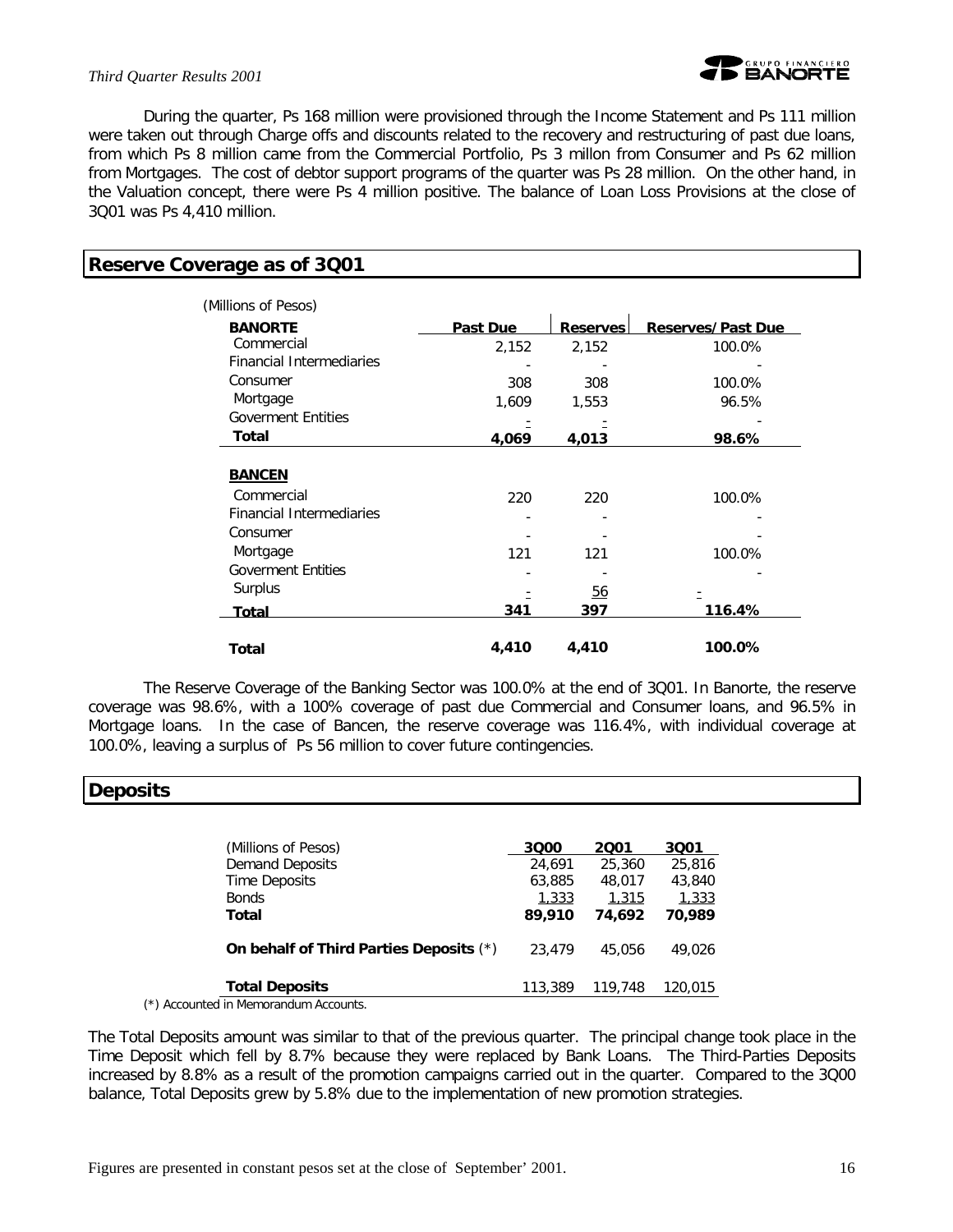

### **Risk Management**

The market risk module was completed. It is part of the RiskWatch risk measurement system, by Algorithmics. This measures standardized the methodology used to calculate said risk for all the portfolios of Grupo Financiero Banorte.

In order to use the same methodology to calculate market risk to set and control internal limits, and to reveal it to the investing public and corresponding authorities, the Risk Policies Committee approved the use of Value at Risk by historical simulations as the methodology to apply. Consequently, the maximum risk limits for the different financial instruments operated by Grupo Financiero Banorte were updated, using the same methodology.

Moreover, the General Risk Management Department has continued with the processes related to updating and improving policies and procedures for risk management, especially in the case of liquidity risk by applying additional methods to calculate "gaps", and an enhanced and in-depth analysis of the composition of balance assets and liabilities, supplemented with the calculation of financial ratios. These actions intend to measure and monitor liquidity risks.

### **Market Risk**

The methodology used to calculate market risk is the Value at Risk by historical simulation, which is determined by simulating 500 historical scenarios Grupo Financiero Banorte's current portfolios.

Said method is applied to all the Group's portfolios exposed to risk factor variations that have a direct effect on their appraisal (domestic interest rates, foreign interest rates, exchange rates, among other), using a 99% reliability rate and a 10-day portfolio tenure.

The average quarterly Value at Risk (VaR) of the financial instrument portfolios of the Group (Sectors, Banking and Brokerage) including bonds, shares, money market operations, interest rate swaps, forwards, futures, and others derived in and outside the balance, is as follows:

Value at Risk *(Millions of pesos)*

|                   | 3Q00                    | <b>Q00</b><br>Δ. | 1001<br>QU. | 2Q01                   | 3QO <sup>7</sup>     |
|-------------------|-------------------------|------------------|-------------|------------------------|----------------------|
| VaR<br>10<br>days | 20 <sub>1</sub><br>27 T | ົ່<br>30 I       | 298<br>270  | $\overline{1}$<br>54 I | $\sim$<br><b>JIV</b> |

The Value at Risk make up for the third quarter 2001, calculated under the aforementioned premises per Institution and Sector is as follows:

(Millions of Pesos)

|                       | VaR 10 days |
|-----------------------|-------------|
| l Banorte             | 116         |
| <b>Bancen</b>         | 302         |
| <b>Banking Sector</b> | 316         |
| Brokerage House       |             |
| GFNorte               | 316         |

The consolidated Value at Risk both for the Banking Sector and for Grupo Financiero Banorte, considers the correlations of every risk factor involved in portfolio appraisal. Therefore, the mathematical sum of the Value at Risk per Institution may not match.

Additionally, the Value at Risk per risk factor of the instruments portfolio described for Grupo Financiero Banorte as a whole, was as follows for the third quarter of 2001: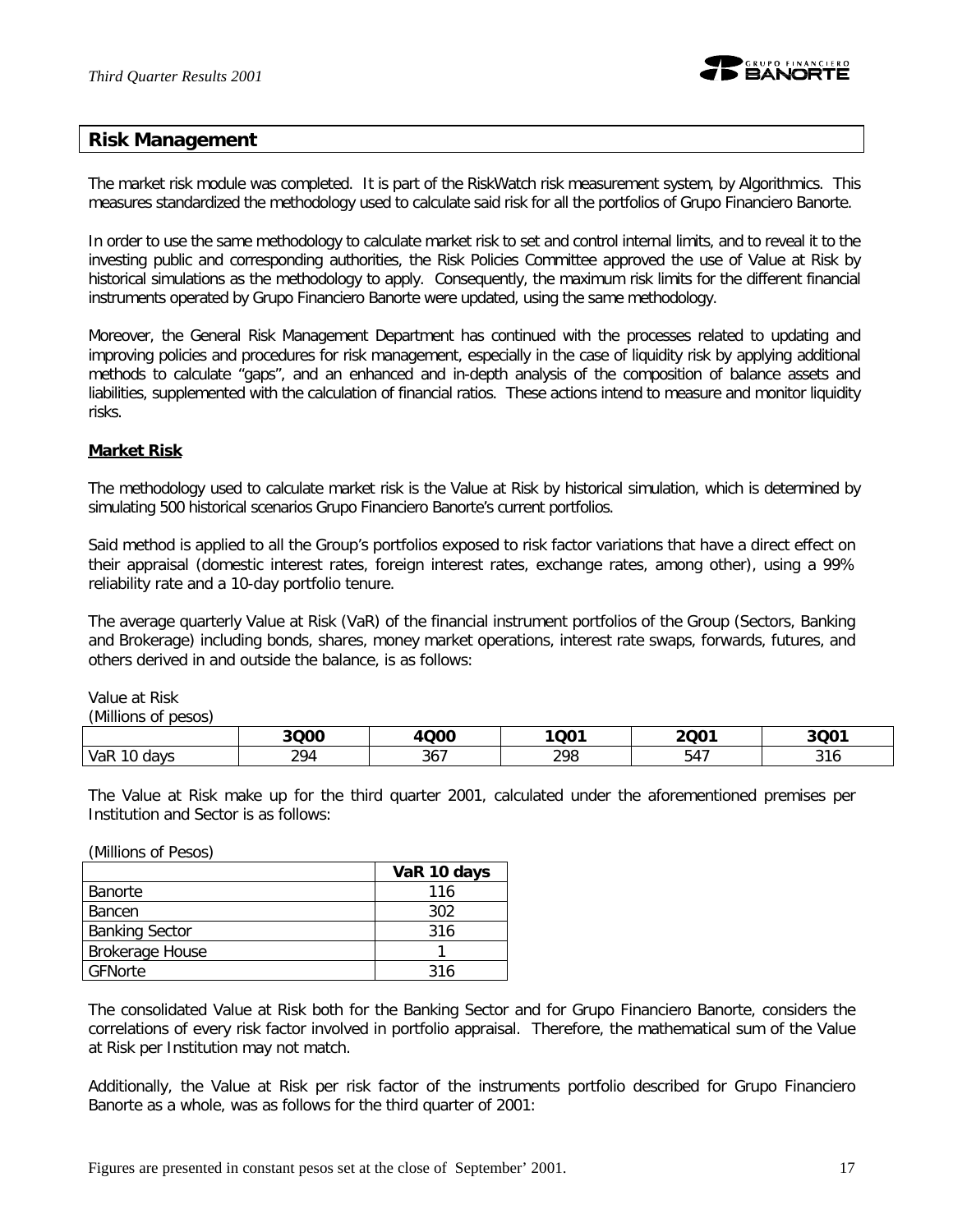

*(Millios of pesos)*

| וטטטע וט טטוווויון     |       |
|------------------------|-------|
| <b>RISK FACTOR</b>     | Total |
| Domestic interest rate | 374   |
| Foreign interest rate  |       |
| Exchange rate          | 58    |
| Stock Exchange         | 33    |
| Eurobonds Price        | 78    |

The VaR for each of the risk factors presented is determined by simulating 500 historical scenarios of the variables that make up each one of said factors, while keeping the variables that affect the rest of the indicated risk factors constant.

### **Capitalization**

| (Millions of Pesos)               | <b>RULES OF 2003</b> |               |                |               |  |
|-----------------------------------|----------------------|---------------|----------------|---------------|--|
|                                   | 2001                 |               | 3001           |               |  |
|                                   | <b>BANORTE</b>       | <b>BANCEN</b> | <b>BANORTE</b> | <b>BANCEN</b> |  |
| <b>Basic Capital</b>              | 4.751                | 1,345         | 4.980          | 1.499         |  |
| Supplemental Capital              | 1,735                |               | 1.717          | 27            |  |
| <b>Net Capital</b>                | 6,486                | 1,345         | 6,697          | 1,526         |  |
| Credit risk assets                | 37,889               | 4,885         | 36,346         | 7,055         |  |
| Net Capital / Risk Credit         | 17.1%                | 27.5%         | 18.4%          | 21.6%         |  |
| Total risks assets (1)            | 41,500               | 8,701         | 42,311         | 11.149        |  |
| <b>Capitalization Ratio</b>       |                      |               |                |               |  |
| Tier 1                            | 11.4%                | 15.5%         | 11.8%          | 13.5%         |  |
| Tier 2                            | 4.2%                 |               | 4.0%           | 0.2%          |  |
| <b>Total Capitalization Ratio</b> | 15.6%                | 15.5%         | 15.8%          | 13.7%         |  |

(1) Includes Market Risks. Without inter-company eliminations

Note.- The disclosure of capital and credit risk assets is included in the Notes to Banking Sector Financial Statements section.

At the close of 3Q01, Banorte ended up with a 18.4% capitalization ratio with respect to the credit risk assets and, 15.8% considering also market risks. The capitalization ratio is divided into the Tier 1 capital ratio of 11.8% and 4.0% for Tier 2 capital. Bancen, closed with a 21.6% ratio with respect to the credit risk assets and 13.7% considering market risks. Its Tier 1 capital ratio was 13.5% and 0.2% for the Tier 2 capital ratio.

### **US Dollar Assets and Liabilities**

| (Millions of Dollars)       | 2001                            |      | 3001           |               |  |
|-----------------------------|---------------------------------|------|----------------|---------------|--|
| Liabilities                 | <b>BANCEN</b><br><b>BANORTE</b> |      | <b>BANORTE</b> | <b>BANCEN</b> |  |
| <b>Retail Deposits</b>      | 846.7                           |      | 793.3          |               |  |
| Market Issues               | 319.9                           | ٠    | 282.0          |               |  |
| Loans                       | 295.4                           | ٠    | 281.7          |               |  |
| Intergroup Funding          |                                 |      |                |               |  |
| Development Banks           | 150.3                           | 30.7 | 133.2          | 30.7          |  |
| <b>Cross Currency Swaps</b> | 150.0                           |      | 150.0          |               |  |
| Deferred payments           | 37.3                            |      | 37.1           |               |  |
| Loan Loss Reserves          | 53.0                            |      | 73.4           |               |  |
| Foreign Exchange Der        | 126.5                           |      | 114.1          |               |  |
| Other liabilities           | 12.9                            | 0.8  | 14.4           | 0.6           |  |
| Total                       | 1,992.0                         | 31.5 | 1,879.0        | 31.3          |  |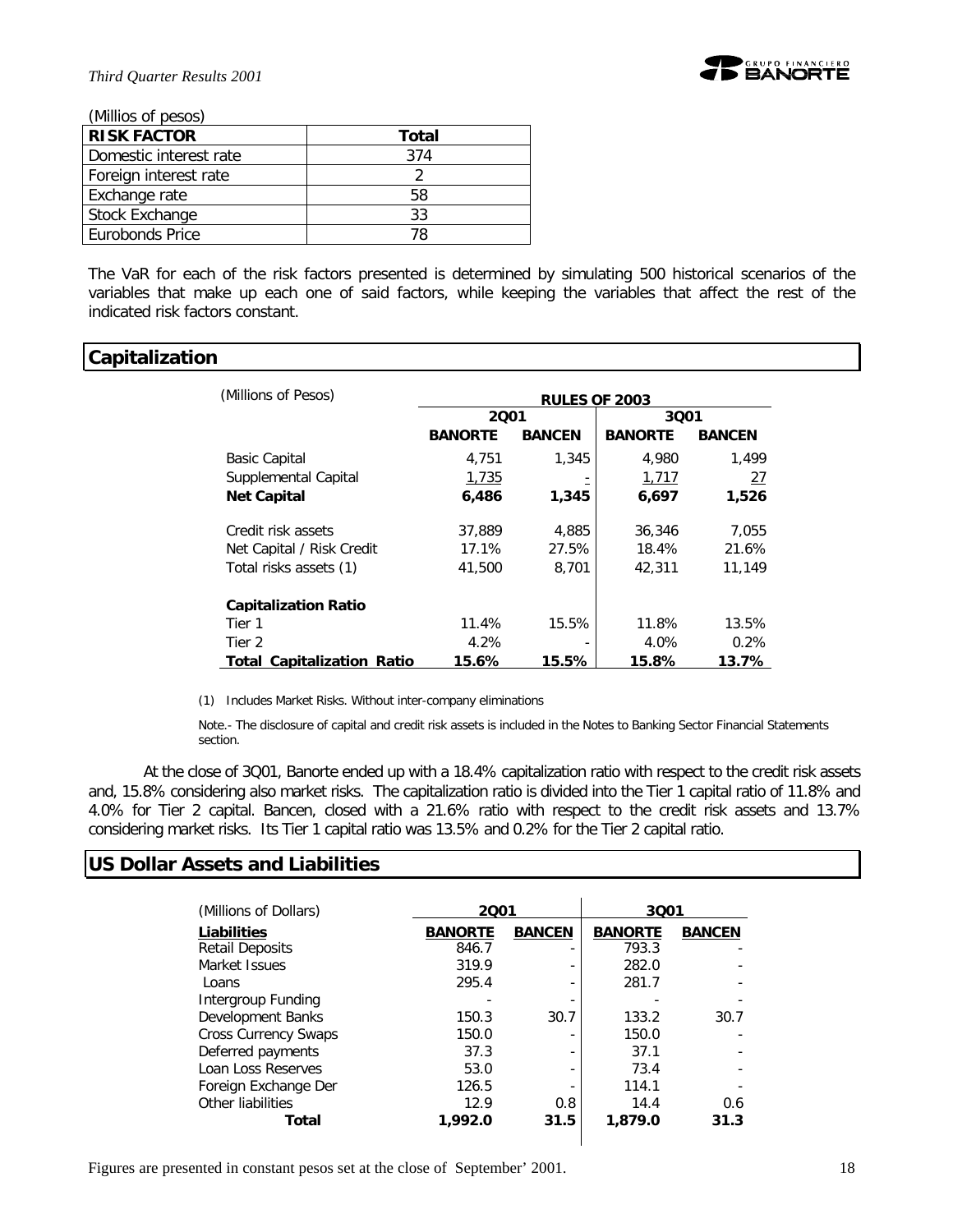| <b>Assets</b>                                         |         |      |         |      |
|-------------------------------------------------------|---------|------|---------|------|
| Cash                                                  | 11.2    |      | 13.9    |      |
| Deposits on Foreign Banks                             | 261.2   | 31.5 | 226.9   | 27.7 |
| Intergroup Deposits                                   |         | ۰    |         |      |
| <b>USCP</b>                                           | 113.7   | ٠    | 112.9   |      |
| Remittances Securitization Trust                      | 9.8     | ۰    | 11.9    |      |
| Investment portfolio                                  | 196.8   | ۰    | 163.3   |      |
| Loan portfolio                                        | 632.1   | ۰    | 604.0   | 3.0  |
| Fobaproa - IPAB Notes(1)                              | 610.8   | ۰    | 602.2   |      |
| Foreign Exchange Der                                  | 130.9   | ۰    | 111.8   |      |
| Other assets                                          | 25.5    | -    | 32.2    | 1.1  |
| Total                                                 | 1,992.0 | 31.5 | 1,879.0 | 31.3 |
| (1) The belower is not of February election care unto |         |      |         |      |

(1) The balance is net of Fobaproa checking accounts.

During 3Q01, there was a 5.6% drop in the balance of dollars compared to figures of 2Q01. Most of the concepts of the dollar balance decreased mainly because of two factors: 1) reduced activity in international trade by import and export companies as a result of the diminished economic activity in the United States, and 2) a lack of interest by the public to invest in dollars due to the low interest rates prevailing in the quarter.

### **Recovery Banking**

This section is intended to dimension the Recovery Banking business contribution to the Banking Sector. Recovery Banking has contributed substantially in the last years to the Banking Sector's earnings. However, it is important to mention that this contribution tends to be smaller as the Traditional GFNorte Banking Business is strengthened.

A breakdown of the Recovery Banking contribution to the earnings of said Sector is given below:

| (Millions of Pesos)                      |       |      |
|------------------------------------------|-------|------|
| <b>Income Statement</b>                  | 3000  | 3001 |
| Net Interest Income                      | 343   | 30   |
| +REPOMO-margin                           | (17)  | (17) |
| =Net Interest Income After REPOMO        | 326   | 13   |
| - Loan Loss Provisions                   | 548   | (12) |
| = Net Interest Income After Provisions   | (222) | 25   |
| + Fiduciary                              | 438   | 379  |
| + Fobaproa Fees                          | 459   | 221  |
| + Other Fees                             | 22    | 40   |
| Non Interest Income                      | 919   | 640  |
| = Total Operating Income                 | 697   | 665  |
| Non Interest Expense                     | 355   | 367  |
| = Net Operating Income                   | 342   | 298  |
| Other Revenues and Expenses              |       |      |
| $=$ Pre-tax Income                       | 342   | 298  |
| Income Tax & Profit Sharing              | 8     | 46   |
| - Tax on Asset                           |       |      |
| Deferred Income Tax & Profit Sharing     |       |      |
| = Net Income before Subsidiaries         | 335   | 252  |
| + Undistributed Earnings of Subsidiaries |       | 53   |
| = Net Income-continuos Operation         | 335   | 305  |
| + Extraordinary Items, net               |       |      |
| - Minoritary Income                      |       |      |
| $=$ Total Net Income                     | 335   | 305  |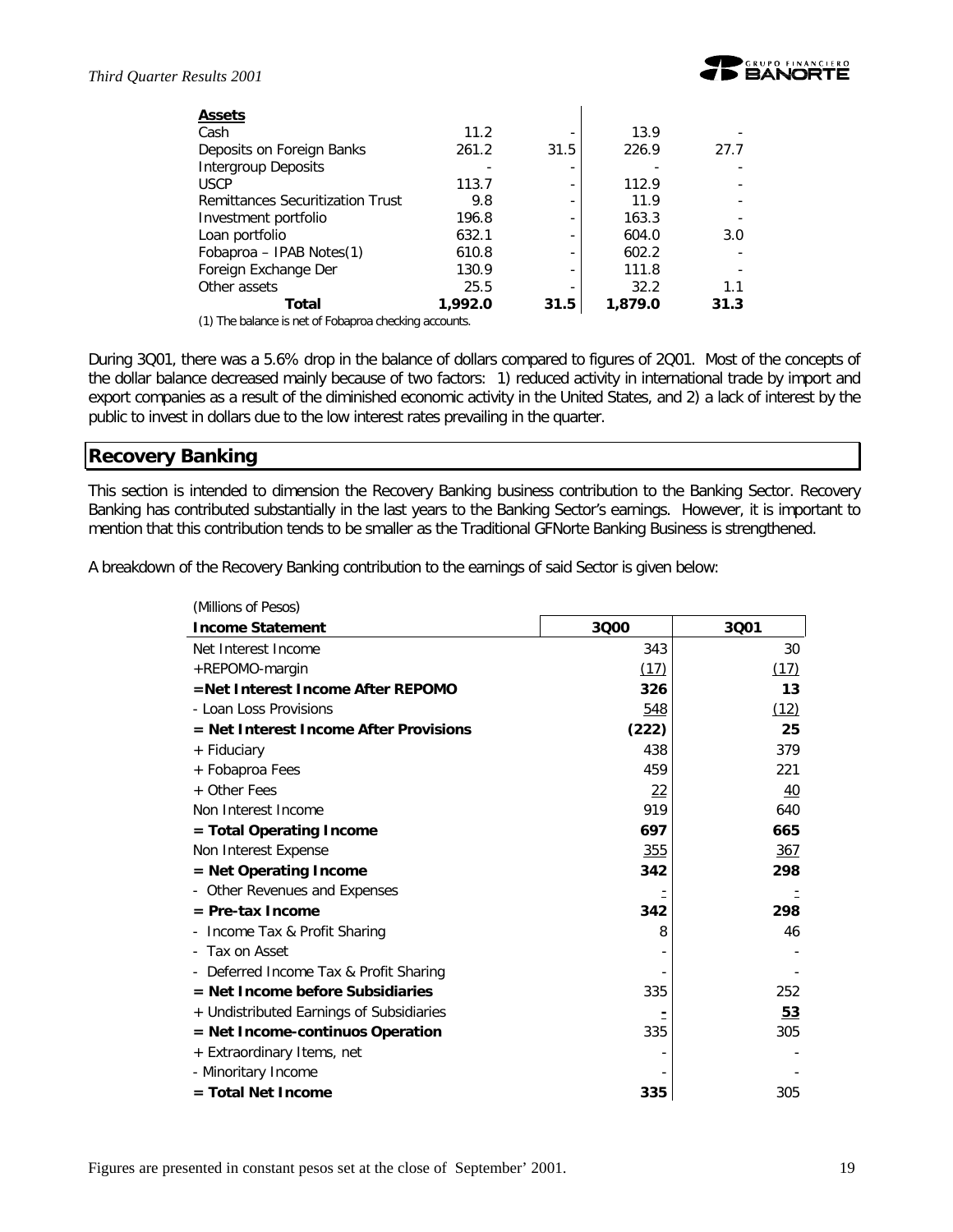

The basis to calculate these figures were the assets managed by Recovery Banking which consist of: the loan portfolios ceded to Fobaproa by Bancen and Banpaís before being sold, the purchase of collecting rights of the Serfin Portfolio for 4 years, and the portfolios bought from the IPAB. Additionally, it administrates own portfolio which, given its characteristics, have been transfered to be collected through the Recovery Banking.

### **Assets under Management**

The following table shows the amounts of assets managed by the Recovery Bank and the concepts where these assets are found, as well as the items where the income from each portfolio are registered

| (Millions of Pesos)              | 3001   | <b>ACCOUNTING IN THE BALANCE</b><br><b>SHEET</b> | ACCOUNTING IN THE INCOME<br><b>STATEMENT</b> |
|----------------------------------|--------|--------------------------------------------------|----------------------------------------------|
| <b>Fobaproa-IPAB Portfolios:</b> |        |                                                  |                                              |
| Banking Sector (1)               | 22,401 | Out of balance trusts                            | Fees from FOBAPROA                           |
| Serfin                           | 16,232 | <b>Serfin Trust</b>                              | Fiduciary (3)                                |
| Repossesed assets                | 7,687  | Out of balance trusts                            | Fobaproa fees and Fiduciary                  |
|                                  | 46,320 |                                                  |                                              |
| Loans purchased to IPAB(3):      | 7.986  | Sólida Administradora de Portafolios             | Undistributed Earnings from Subsidiaries     |
| <b>Banking Sector Portfolio:</b> |        |                                                  |                                              |
| Banking Sector (1)               | 6,093  | Banorte's Portfolio                              | Net Interest Income                          |
| Repossesed assets                | 1,313  | Banorte's Repossesed assets                      | Other Revenues and Expenses                  |
|                                  | 7,409  |                                                  |                                              |
| Total                            | 61,712 |                                                  |                                              |

(1) Includes the loan portfolios sold toFobaproa by Bancen and Banpaís.

(2) Includes 4 packages.

(3) Departing 3Q01 this trust is consolidated and affects the following accounts: Interest Expenses, Fiduciary, Other Fees Paid, and Operation & Administration Expenses.

Following are the Recovery Banking earning as a percentage of the overall earnings of the Banking Sector:

|                              | <b>ACCUMULATED</b> |                   |
|------------------------------|--------------------|-------------------|
| (Millones de Pesos)          | <b>2H00</b>        | 1H <sub>0</sub> 1 |
| Banking Sector Net Income(*) | 1.164              | 1,154             |
| Recovery Bank Net Income     | 335                | 305               |
| $=$ % of Contribution        | 28.8%              | $26.4\%$          |

(\*) Banking Sector at 100%

During the year 2000, the Recovery Banking benefited with extraordinary fee income from IPAB as well as for the portfolio recovery programs called "Punto Final" and "Banorte es más que Punto Final", which contributed to increasing net interest margin.

### **2.-Brokerage Sector**

| (Millions of Pesos)    |       | <b>QUARTER</b> |       |       | <b>ACCUMULATED</b> |  |
|------------------------|-------|----------------|-------|-------|--------------------|--|
|                        | 3000  | 2001           | 3001  | 3000  | 3001               |  |
| <b>Brokerage House</b> |       |                |       |       |                    |  |
| Net Income             | 52.2  | 0.9            | 0.9   | 60.3  | 14.1               |  |
| Equity                 | 191.9 | 219.1          | 219.4 | 191.9 | 219.4              |  |
| <b>Total Assets</b>    | 592.5 | 327.6          | 328.6 | 592.5 | 328.6              |  |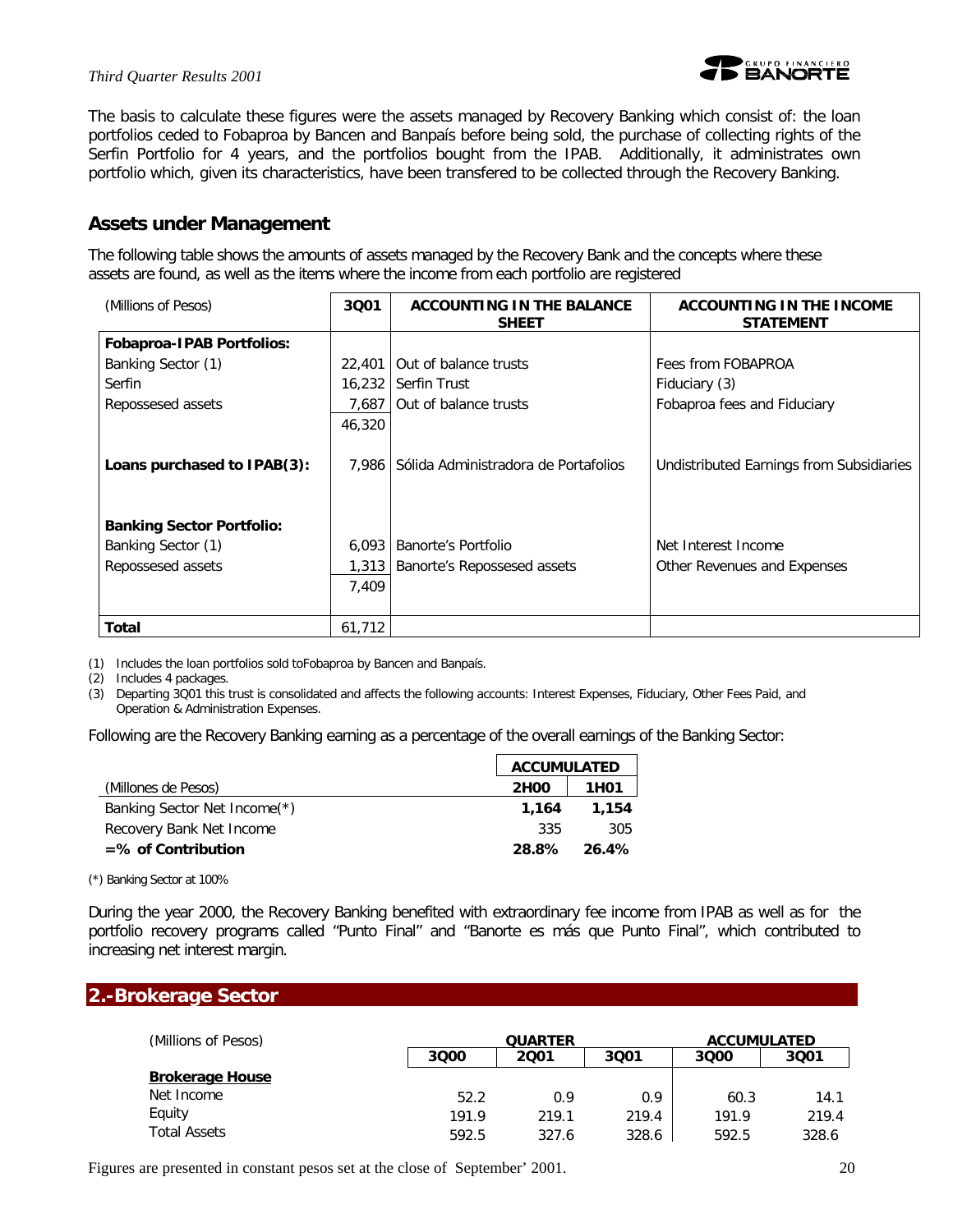| Third Ouarter Results 2001 |          |          |                   | <b>EXP GRUPO FINANCIERO</b> |
|----------------------------|----------|----------|-------------------|-----------------------------|
| Assets under Management    | 71.461.1 | 83,085.2 | 86,413.5 71,461.1 | 86,413.5                    |

The *Brokerage House* showed a Ps 0.9 million profit during the third quarter of 2001, equal to the profit made in the last quarter, accumulating Ps 14.1 million earnings during the year. This profit was made despite the events that took place during the quarter in the United States which caused a 19% drop in the Mexican Stock Exchange (IPC). Especially notable is the fact that the money market income reached was higher than the goal set by the company. This countered the negative effect on stock trading income. There were savings in general expenses this quarter, thereby contributing to generate a profit.

The accumulated profit was Ps 14.1 million, compared to the Ps 60.3 million obtained in 2000. The causes: a drop in the stock trading income market, and the fact that as of August 2000 the risk position operation was transferred to Banco del Centro.

### **3.-Long Term Savings Sector**

| (Millions of Pesos)               |         |                        | <b>ACCUMULATED</b> |         |          |
|-----------------------------------|---------|------------------------|--------------------|---------|----------|
|                                   | 3000    | <b>OUARTER</b><br>2001 | 3001               | 3000    | 3001     |
| <b>Afore</b>                      |         |                        |                    |         |          |
| Net Income                        | 56.3    | 9.4                    | 69.1               | 133.8   | 141.2    |
| Equity                            | 1,015.4 | 1,082.6                | 1,148.9            | 1,015.4 | 1,148.9  |
| <b>Total Assets</b>               | 1,156.7 | 1,274.3                | 1,375.2            | 1,156.7 | 1,375.2  |
| Assets under Management (SIEFORE) | 8,222.3 | 11,055.2               | 13,040.4           | 8,222.3 | 13,040.4 |
| Insurance                         |         |                        |                    |         |          |
| Net Income                        | 29.6    | 53.5                   | (0.6)              | (5.9)   | 14.9     |
| Equity                            | 108.5   | 137.6                  | 137.1              | 108.5   | 137.1    |
| <b>Total Assets</b>               | 1,323.1 | 1,449.2                | 1,455.2            | 1,323.1 | 1,455.2  |
| <b>Technical Reserves</b>         | 1.047.9 | 1,146.5                | 1,163.6            | 1,047.9 | 1,163.6  |
| <b>Annuities</b>                  |         |                        |                    |         |          |
| Net Income                        | (4.6)   | 35.9                   | (28.7)             | (38.9)  | (2.7)    |
| Equity                            | 93.0    | 131.7                  | 126.7              | 93.0    | 126.7    |
| <b>Total Assets</b>               | 1,956.8 | 2,833.5                | 3,146.2            | 1,956.8 | 3,146.2  |
| <b>Technical Reserves</b>         | 1,852.5 | 2,690.2                | 3,006.8            | 1,852.5 | 3,006.8  |

The *Afore* accumulated a net earning in the year for Ps 141.2 million (51% are from Bancen), a 5.5% increase over the same period last year. This increase was due mainly to a 58.6% income in assets, as new affiliates were attracted by the important promotion campaign held throughout the year ad also to transfer of affiliates from CONSAR in 3Q01. In July, 600,595 affiliates were received from the transfer of affiliates found in the overall account which were distributed among all the Afores of the System. At the end of 3Q01 there were a total of 2,359,861 affiliates, reaching a 9.0% market share. The net income variation with respect to the previous quarter is due to the business' cyclic nature as the employer contributions are bimonthly, therefore two contributions are received in the 1st and 3rd quarters of the year, whereas there is only one contribution in the 2nd and 4th quarters.

The *Insurance* company accumulated earnings for Ps 14.9 million (51% are from GFNorte) up to September 2001 vs a Ps 5.9 million loss last year. This was due mostly to the fact that in 2000 there were considerable losses from security unrealized gains in 2Q00, while in 2Q01 there were important earnings in the same concept. As to the quarterly variation, a Ps 0.6 million loss was shown in the period due to a broadening of technical reserves for approximately Ps 17 million, which countered the benefits of the positive effect from security unrealized gains.

The *Annuities* showed an accumulated loss for Ps 2.7 million in the first 9 months of the year (51% are from GFNorte) which compares favorably to the last year's Ps38.9 million loss. The reason for this variation is the substantial loss in the security unrealized gains during 2Q00; while in 2Q01 there were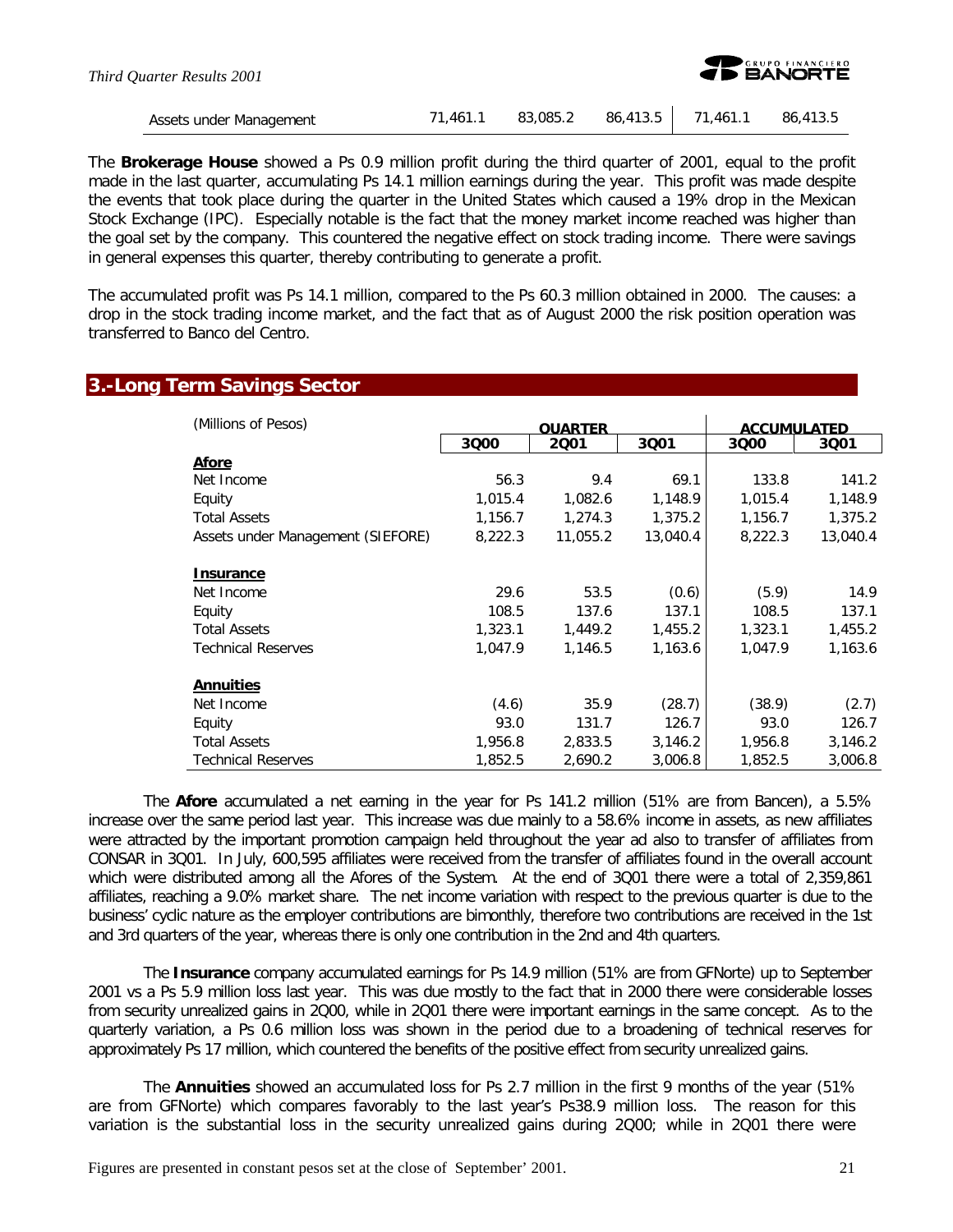

### *Third Quarter Results 2001*

substantial earnings in the same concept. Another important factor favoring the results in 2001 was the 60.8% increase in it's assets vs 3Q00. Compared to the last quarter, there was a negative variation due to the increase in technical reserves during the quarter.

| (Millions of Pesos) |         | <b>QUARTER</b> |         |         | <b>ACCUMULATED</b> |  |
|---------------------|---------|----------------|---------|---------|--------------------|--|
|                     | 3000    | 2001           | 3001    | 3000    | 3001               |  |
| Leasing             |         |                |         |         |                    |  |
| Net Income          | 7.5     | 6.4            | 6.3     | 16.7    | 19.5               |  |
| Equity              | 111.0   | 131.7          | 138.1   | 111.0   | 138.1              |  |
| Loan Portfolio(*)   | 529.0   | 604.4          | 679.3   | 529.0   | 679.3              |  |
| Past Due Loans      | 19.0    | 17.8           | 17.6    | 19.0    | 17.6               |  |
| Loan Loss Reserves  | 8.8     | 8.7            | 12.9    | 8.8     | 12.9               |  |
| <b>Total Assets</b> | 532.4   | 608.5          | 689.5   | 532.4   | 689.5              |  |
| Factoring           |         |                |         |         |                    |  |
| Net Income          | 11.6    | 7.2            | 3.2     | 30.3    | 23.1               |  |
| Equity              | 153.5   | 170.7          | 174.0   | 153.5   | 174.0              |  |
| Loan Portfolio      | 1,558.8 | 1,610.6        | 1,805.0 | 1,558.8 | 1,805.0            |  |
| Past Due Loans      | 10.3    | 9.2            | 10.9    | 10.3    | 10.9               |  |
| Loan Loss Reserves  | 10.3    | 8.9            | 9.5     | 10.3    | 9.5                |  |
| <b>Total Assets</b> | 1,559.9 | 1,616.4        | 1,806.9 | 1,559.9 | 1,806.9            |  |
| <b>Warehousing</b>  |         |                |         |         |                    |  |
| Net Income          | 2.3     | 2.4            | 2.0     | 3.6     | 6.4                |  |
| Equity              | 56.2    | 54.7           | 56.8    | 56.2    | 56.8               |  |
| Inventories $(**)$  | 578.0   | 159.0          | 165.5   | 578.0   | 165.5              |  |
| <b>Total Assets</b> | 670.7   | 226.4          | 224.6   | 670.7   | 224.6              |  |
| <b>Bonding</b>      |         |                |         |         |                    |  |
| Net Income          | 2.3     | 1.9            | 2.0     | 5.7     | 5.3                |  |
| Equity              | 63.1    | 66.1           | 68.3    | 63.1    | 68.3               |  |
| <b>Total Assets</b> | 131.3   | 136.4          | 142.8   | 131.3   | 142.8              |  |

**New Accounting Principles : Warehousing, Leasing & Factoring= Circular 1490**

(\*) Departing 2Q00 it includes operating lease.

(\*\*) Accounted in Other Assets, Deferred charges and Intangibles account.

The *Leasing* company accumulated earnings in the year for Ps 19.5 million, 16.8% higher than last year's. This is mainly due to the 28.4% increase in its Loan Portfolio, which has grown as a result of the promotional efforts, and to a lesser degree, to the Past-Due Loans ratio falling from 3.6% in 3Q00 to 2.6% in 3Q01. During the quarter, a Ps 4.2 million credit reserve was created as part of the program to reach a 100% reserve coverage. The quarter closed with a 73.3% reserve coverage ratio. It presently ranks 9th among the 29 leasing companies in the sector.

The *Factoring* company generated Ps 23.1 million in earnings in the first 9 months of the year, 23.8% less than those in the same period in 2000. This is due to smaller trading margins caused by an interest rate lower than in 2000, and also to the fact that at the end of 2Q01, the company began paying income tax that it hadn't paid before due to fiscal losses. The Total Portfolio grew by 15.8%.

The *Warehousing* net accumulated profit was Ps 6.4 million, 77.8% higher than in the same period last year, in spite of the inventory commercialization service drop as a consequence of the deceleration of the United States economy, given that most products that are commercialized are tied to international activities. It is one of the most outstanding companies in its field nationwide because of its service and the variety of products it has to offer the market.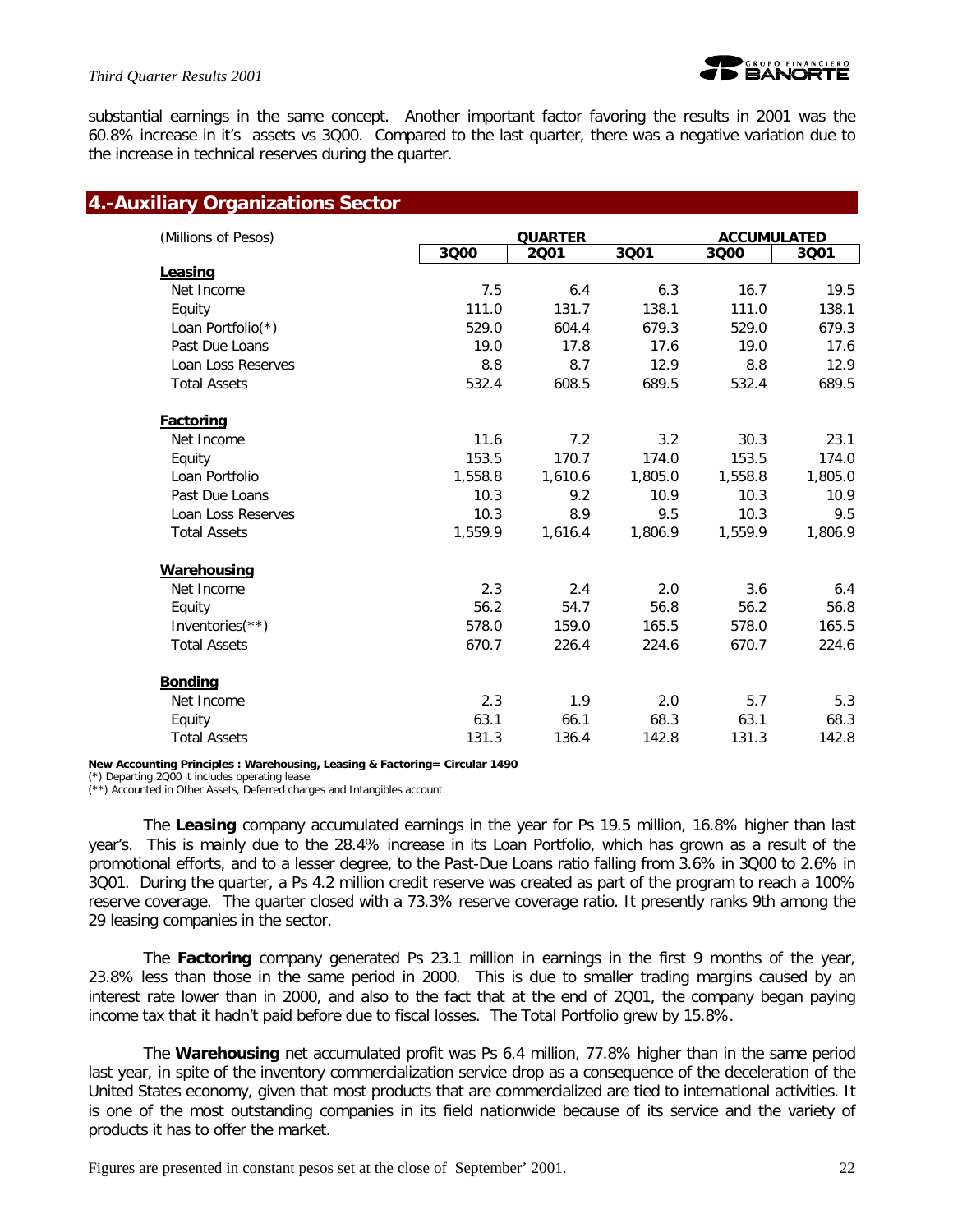

The *Bonding* generated a Ps 5.3 million net accumulated profit in the year, slightly lower than last year's, due mainly to the reduction in transaction margins because of greater competition. A specific situation that affected most of the sureties companies in Mexico was that Pemex concentrated the gas companies bonds in the Insurgentes bonding company, when in the past each gas company chose its own bonding company.

# **V. Accounting Changes and Regulations**

*Banking Sector (Banorte and Bancen)*- Starting 3Q01, the trust where Serfin loans are collected (whose rights were acquired by Banorte in March), 2000, is consoldiated. This consolidation affects the following accounts in Bancen's and the Banking Sector's Income Statements: Interest Expense, Fee Income from Fiduciary and Other Fees paid (both as part of the Non Interest Income), and Operation & Administration Expenses.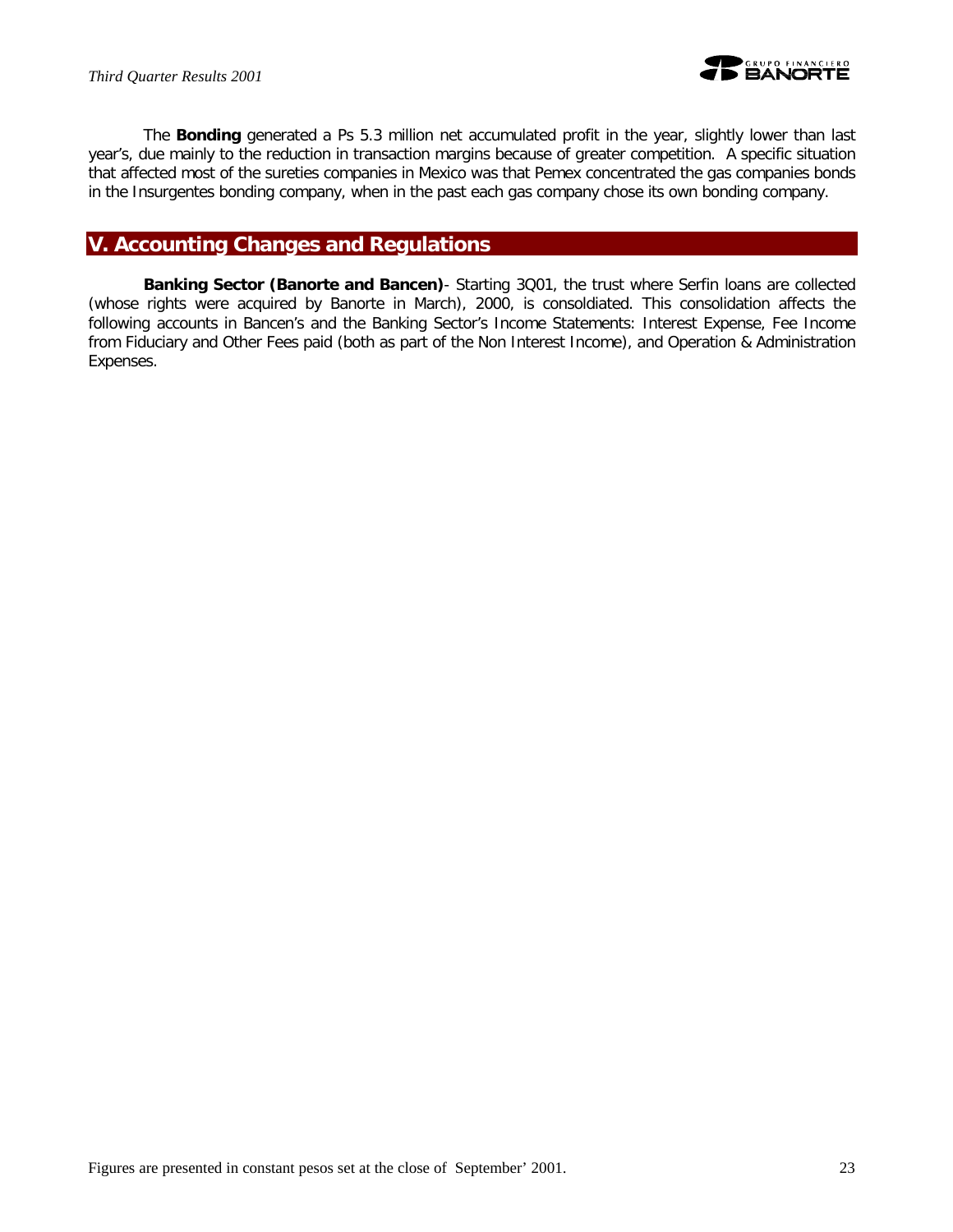

# **ANNEX 1- GRUPO FINANCIERO- GENERAL INFORMATION**

# **GFNorte Ownership in Subsidiaries- 3Q01**

| (Percentages)                 | 3001   |
|-------------------------------|--------|
| Banco Mercantil del Norte (1) | 95.79% |
| Banco del Centro              | 99.99% |
| <b>Brokerage House</b>        | 99.99% |
| Pension Funds Afore (2)       | 51.00% |
| Insurance                     | 51.00% |
| Annuities                     | 51.00% |
| Leasing                       | 99.99% |
| Factoring                     | 99.99% |
| Warehousing                   | 99.99% |
| <b>Bonding</b>                | 99.99% |
|                               |        |

(1) As a result of merging Banpaís in February, 2000.

(2) Subsidiary of Banco del Centro.

# **Capital Structure of the Holding Company**

| <b>Number of Shares</b>          | <b>SERIE O</b><br>as of September 30,2001 |
|----------------------------------|-------------------------------------------|
| Number of shares issued          | 504,586,887                               |
| - Shares held on Treasury        | 7.521.263                                 |
| $=$ Number of shares outstanding | 497,065,624                               |

# **Banorte's Rating – 3Q01**

| Calificadoras    | <b>Calificated</b> | <b>Opinion</b> | Category                       | Date      |
|------------------|--------------------|----------------|--------------------------------|-----------|
|                  | <b>Entity</b>      |                |                                |           |
| Moody's Investor | <b>Banorte</b>     | <b>POS</b>     | Outlook                        |           |
|                  |                    | Ba1            | Foreign LT Bank Deposits       |           |
|                  |                    | D+             | <b>Bank Financial Strength</b> | Sept-2001 |
|                  |                    | <b>NP</b>      | Short Term                     |           |
| Standard & Poors | Banorte            | <b>NEG</b>     | Outlook                        |           |
|                  |                    | <b>BB</b>      | LT Foreign Issuer Credit       |           |
|                  |                    | <b>BB</b>      | LT Local Issuer Credit         | Oct-2001  |
|                  |                    | B              | ST Foreign Issuer Credit       |           |
|                  |                    | B              | ST Local Issuer Credit         |           |
| Fitch            | Banorte            | POS.           | Outlook                        | Sep.-2001 |
|                  |                    | $BB+$          | Foreign Currency LT Debt       |           |
|                  |                    | <b>BBB</b>     | Local Currency LT Debt         |           |
|                  |                    | B              | Foreign Currency ST Debt       |           |
|                  |                    | F3             | ocal Currency ST Debt          |           |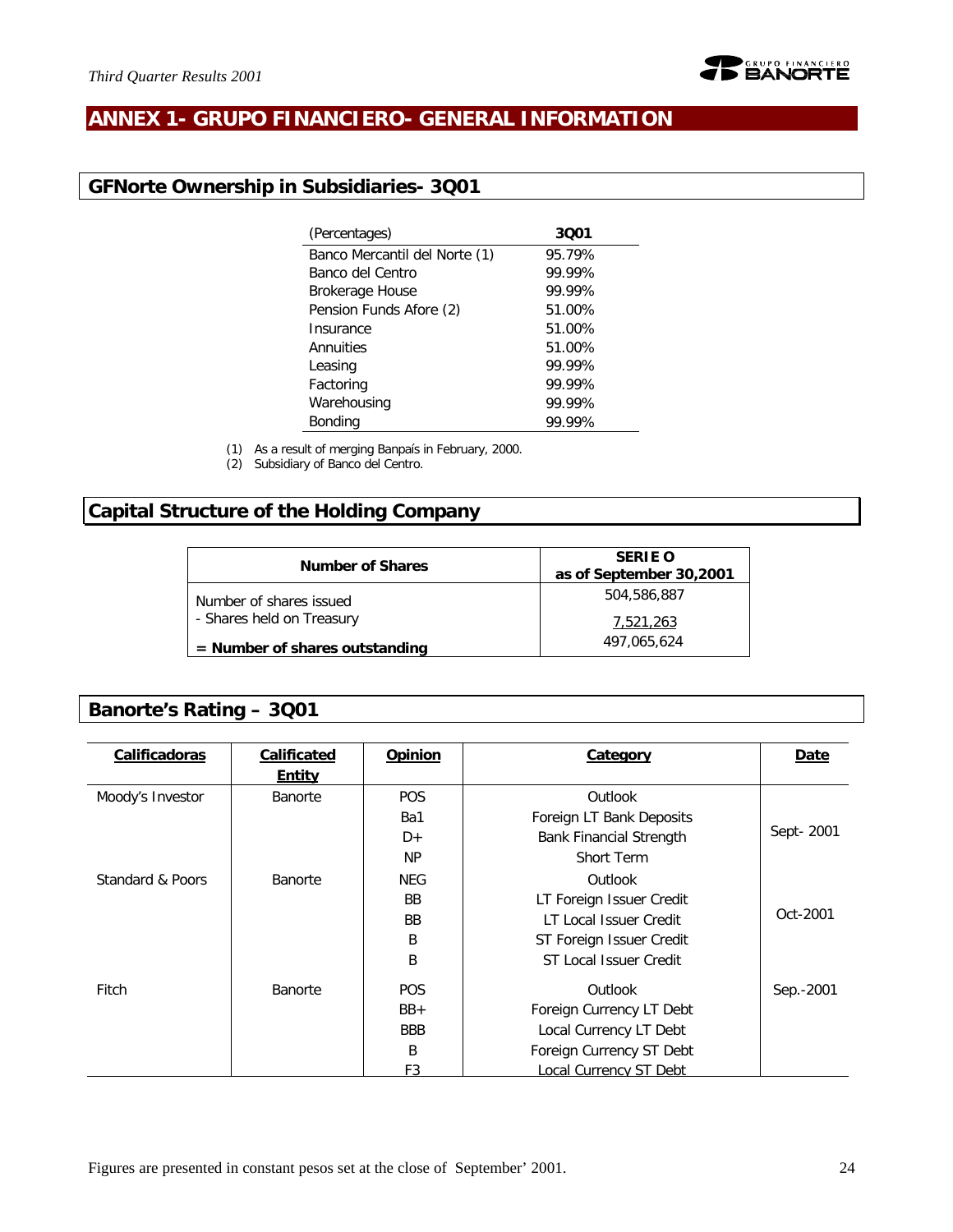

# **No of Employees & Distribution Network**

| <b>EMPLOYEES</b>            | 3000   | 2001   | 3001   |
|-----------------------------|--------|--------|--------|
| <b>Banking Sector</b>       | 8,938  | 8,552  | 8,444  |
| Other Sectors               | 2,203  | 2,444  | 2,525  |
| <b>Total Group</b>          | 11,141 | 10,996 | 10,969 |
| <b>DISTRIBUTION NETWORK</b> |        |        |        |
| Branches (*)                | 452    | 458    | 462    |
| <b>ATM</b>                  | 1,365  | 1.519  | 1.549  |

(\*) Includes banking modules and excludes 1 branch located in Cayman Island.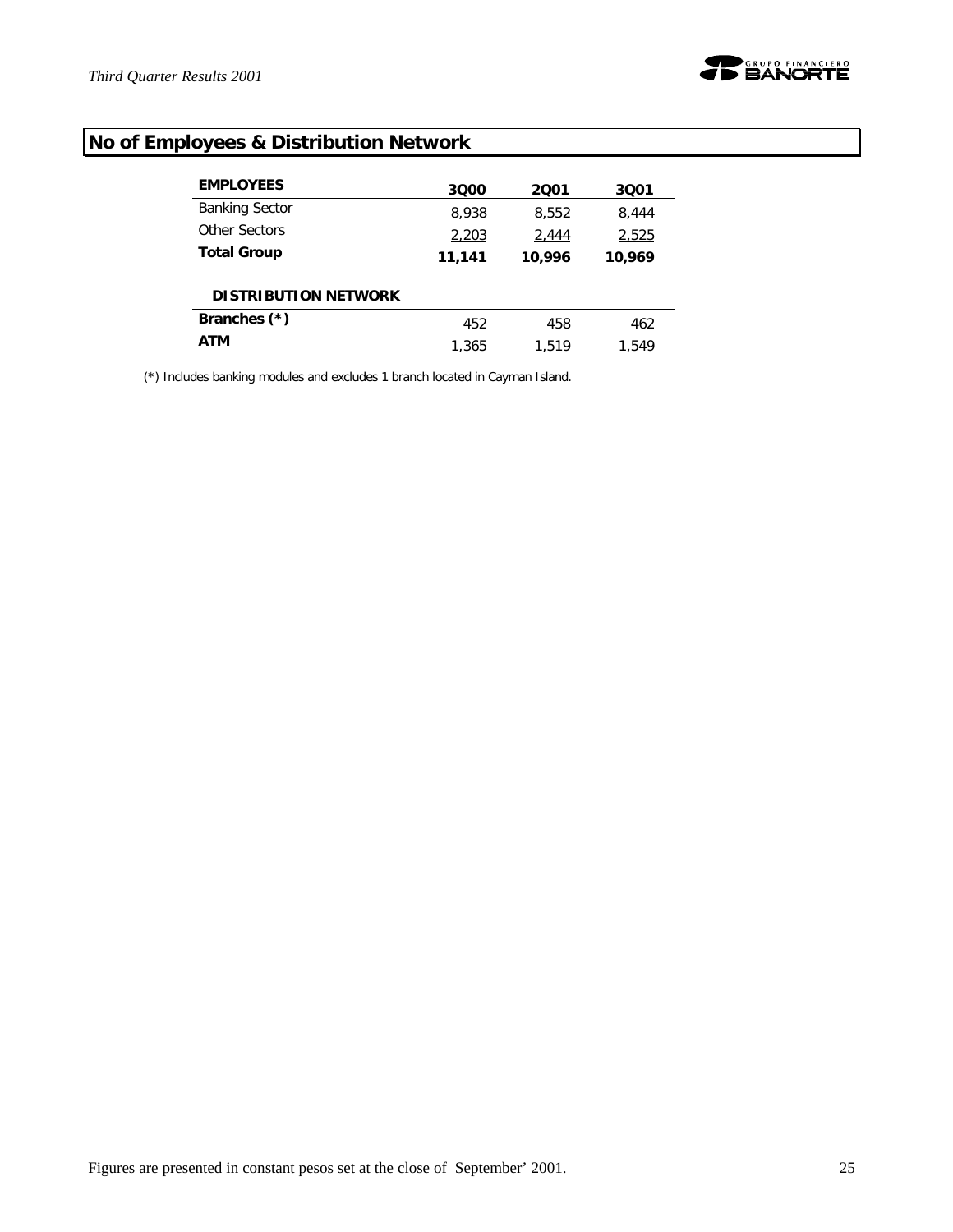# **ANNEX 2- Grupo Financiero- Information by Segments**

### **Proforma consolidated data as of 3Q01**

| (Millions of Pesos)                | <b>BANORTE</b><br>(1) | <b>BANCEN (3)</b> | <b>TOTAL</b><br><b>SECTOR</b> |
|------------------------------------|-----------------------|-------------------|-------------------------------|
| <b>Income Statement</b>            |                       |                   |                               |
| Net Interest Income                | 373.4                 | 1,044.1           | 1,417.6                       |
| Non Interest Income                | 265.4                 | 112.8             | 378.1                         |
| Non Interest Expense               | 1,526.4               | 18.6              | 1,545.2                       |
| Other income (expense)             | 95.8                  | 126.4             | 222.2                         |
| Extraordinary items, net           |                       |                   |                               |
| Net Income                         | (947.0)               | 1,299.9           | 352.9                         |
| <b>Balance Sheet</b>               |                       |                   |                               |
| Assets                             | 92,748                | 4,871             | 97,618                        |
| Loans                              | 78,065                | 554               | 78,620                        |
| Deposits                           | 70,989                |                   | 70,989                        |
| Equity                             | 5,954                 | 2,093             | 8,047                         |
| Past Due Loans                     | 4,069                 | 341               | 4,410                         |
| Loan Loss Reserves                 | 4,013                 | 397               | 4,410                         |
| <b>Ratios</b>                      |                       |                   |                               |
| Non Interest Expense/ Total Assets | 6.6%                  | 1.5%              | 6.3%                          |
| % Past Due Loans                   | 5.2%                  | 61.6%             | 5.6%                          |
| Reserves / Past Due Loans          | 98.6%                 | 116.4%            | 100.0%                        |
| % Capitalization (2)               | 15.8%                 | 13.7%             | N.A.                          |

1)Includes a 95.41% participation of the Group.

2)Includes Market Risks.Using 2003 rules.

3)Excludes the AFORE.

With the ultimate goal of improving the understanding of information of the Group and given the importance of the 2 banks (Banorte and Bancen) within the Financial Group, (together representing more than 90% each of the Shares, Deposits, and Profits of the Group), we have included their financial statements and combined indicators pro-forma together under the "Banking Sector" heading. The Banking Sector is defined as the 2 banks with their respective subsidiaries, except the Afore unit (a subsidiary of Bancen), which is not considered part of this Sector for management reasons (as of the end of 1998). We have also grouped companies corresponding to other Sectors, which are defined in accordance with the orientation of the companies. These Sectors are as follows: The Brokerage Sector which is made up of the Brokerage House; the Long-Term Savings Sector, made up of the Annuities, Insurance and Afore companies, and the Auxiliary Organizations Sector which includes the Leasing, the Brokerage, the Warehousing, and the Bonding companies. For purposes of the Reconciliation Table by Sector, these sectors are all put under the heading "Other Sectors" given that they each represent only a very small participation in the group. This segmentation was done on the basis of the International Accounting Normative (NIC 14) and the Statement of Financial and Accounting Standards N° 131 that refers to the rules for presenting financial information by segment.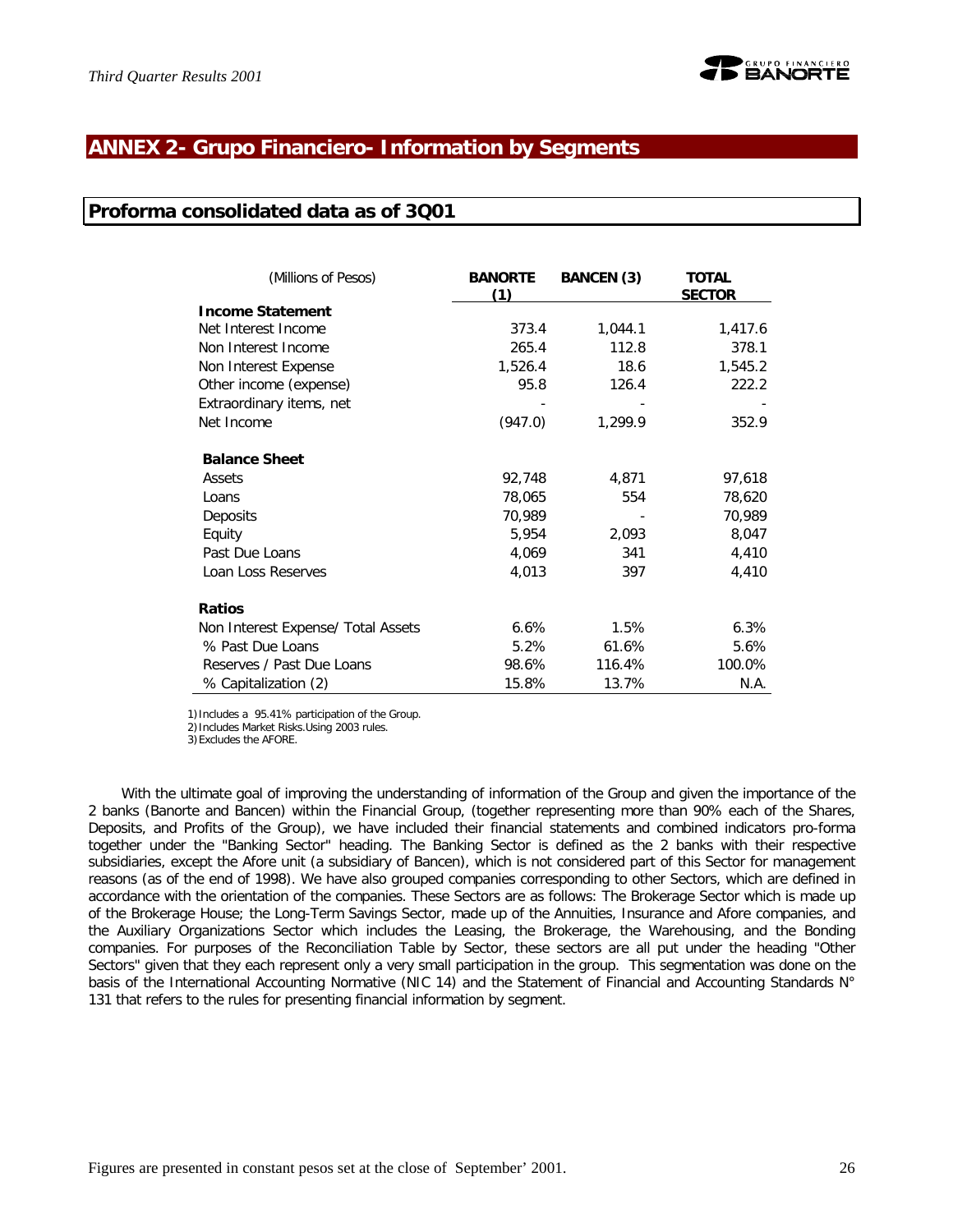

### **Inter-bank Eliminations Summary**

| (Millions of Pesos)      | <b>BANORTE</b> | <b>BANCEN</b> | <b>INTERBANK</b><br><b>ELIMINATIONS</b> |
|--------------------------|----------------|---------------|-----------------------------------------|
| <b>Income Statement</b>  |                |               |                                         |
| Net Interest Income      | (1,071.4)      | 1,071.4       |                                         |
| Non Interest Income      |                |               |                                         |
| Non Interest Expense     |                |               |                                         |
| Other Income (expense)   |                |               |                                         |
| Extraordinary items, net |                |               |                                         |
| <b>Balance Sheet</b>     |                |               |                                         |
| Assets                   | (1, 213)       | (143)         | (1, 356)                                |
| Cash and Due from Banks  | (800)          |               | (800)                                   |
| Loans                    | (384)          |               | (384)                                   |
| Deposits                 | (29)           | (143)         | (173)                                   |
| Due to Banks             |                | (1, 183)      | (1, 183)                                |
| Equity                   |                |               |                                         |
| Past Due Loans           |                |               |                                         |
| Loan Loss Reserves       |                |               |                                         |

The afore mentioned table shows the eliminations between the two banks, considered as the "Banking Sector," showing the balance of the same under each heading in the Income Statement and the Balance Sheet. Note, however, that the individual numbers from the pro-forma table of combined indicators cannot be compared directly with those of the individual Financial Statements of each Bank, as one must consider the eliminations contained in this section, and also take into account that the Afore unit is not included under Bancen but *i*s, nevertheless, included in the individual Financial Statements of Bancen.

### **Reconciliation of Segments Summary-3Q01**

| (Millions of Pesos)      | <b>BANKING</b><br><b>SECTOR</b> | <b>OTHER</b><br><b>SECTORS</b> | Without<br>OT. SECT. | <b>TOTAL</b><br><b>GROUP</b> |
|--------------------------|---------------------------------|--------------------------------|----------------------|------------------------------|
| <b>Income Statement</b>  |                                 |                                |                      |                              |
| Net Interest Income      | 1,417.6                         | 110.2                          | (9.7)                | 1,518.1                      |
| Non Interest Income      | 378.1                           | 244.2                          |                      | 622.3                        |
| Non Interest Expense     | 1,545.2                         | 214.7                          | (10.0)               | 1,749.8                      |
| Other Income (expense)   | 222.2                           | 12.9                           | (0.3)                | 234.8                        |
| Extraordinary items, net |                                 |                                |                      |                              |
| <b>Balance Sheet</b>     |                                 |                                |                      |                              |
| Assets                   | 97,618                          | 12,723                         | (9, 488)             | 100,853                      |
| Loans                    | 78,620                          | 2,388                          | (572)                | 80,435                       |
| Deposits                 | 70,989                          |                                | (326)                | 70,663                       |
| Equity                   | 8,047                           | 10.021                         | (8, 385)             | 9,683                        |
| Past Due Loans           | 4,410                           | 29                             |                      | 4,439                        |
| Loan Loss Reserves       | 4,410                           | 22                             |                      | 4,433                        |

The criteria for distributing income and expenditures between the Subsidiaries of the Group is done on the basis of the relative size and operational volume of each company, depending on the type of primary service it provides. These criteria are applied to the expenses related to the operation of primary areas, these being Accounting, Systems, and Operations, and also to the expenses for maintaining the corporate structure.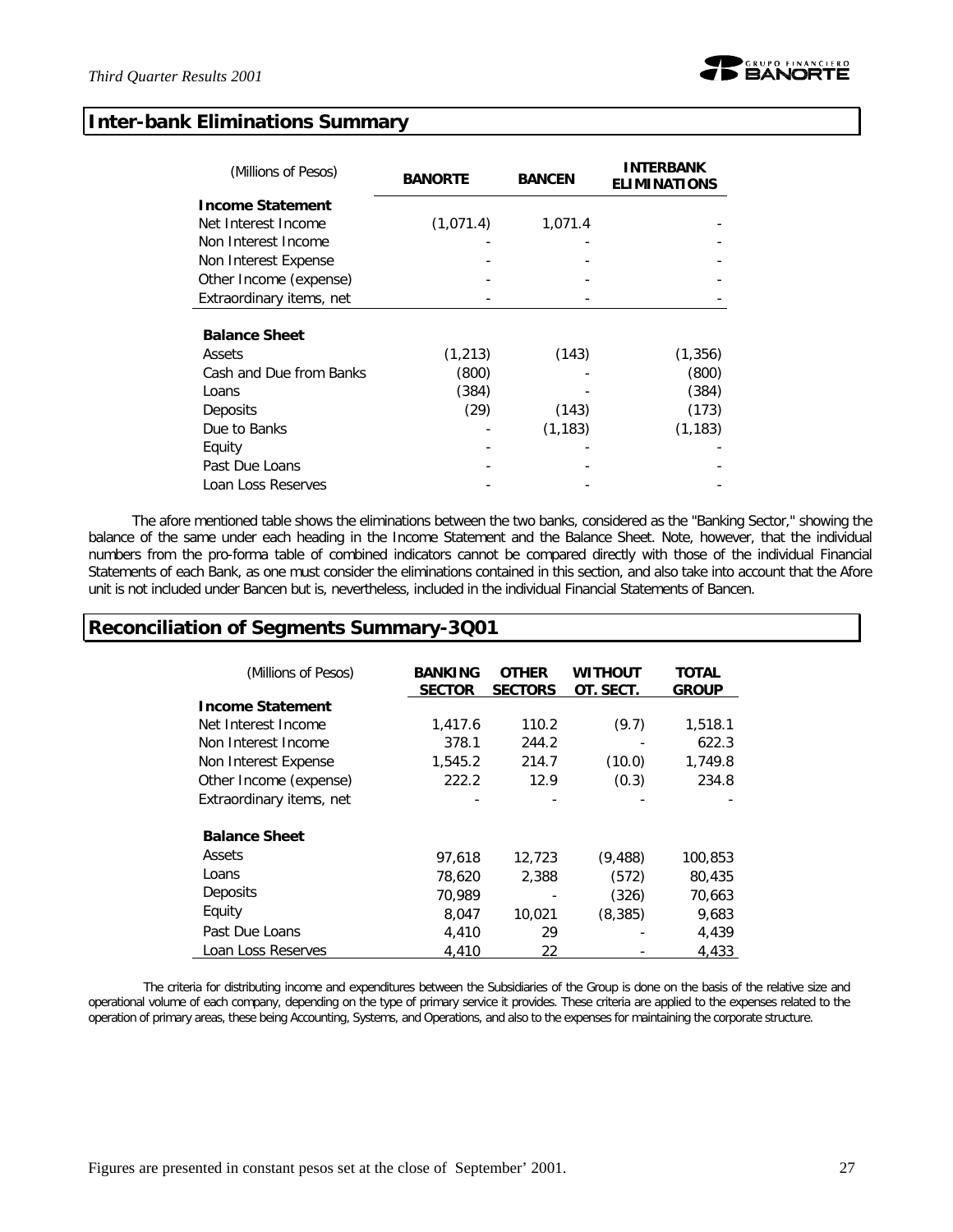

# **ANNEX 3- Bancrecer's Acquisition Balance Sheet**

### **BANCRECER**

Balance Sheet July, 2001 *(Millions of Pesos)*

| <b>ASSETS</b>                                                          | <b>BANCRECER</b> |
|------------------------------------------------------------------------|------------------|
| <b>Cash and due from Banks</b>                                         | 8,333            |
| Negotiable Instruments                                                 | 19               |
| Securities held for sale                                               |                  |
| Securities held to maturity                                            | 2,859            |
| <b>Financial Instruments:</b>                                          | 2,878            |
| Repurchase agreements, net                                             |                  |
| Operations with collateral                                             |                  |
| Futures receivable, net                                                |                  |
| Options and derivatives, net                                           | 23               |
| <b>Repos &amp; Derivatives:</b>                                        | 23               |
| Commercial                                                             | 1,966            |
| <b>Financial Intermediaries</b>                                        |                  |
| Consumer                                                               | 208              |
| Mortgage                                                               | 5.372            |
| <b>Goverment Entities</b>                                              | 1,643            |
| Fobaproa                                                               | 45,940           |
| Fiduciary collection rights                                            |                  |
| <b>Performing Loans</b>                                                | 55,129           |
| Commercial                                                             | 19               |
| <b>Financial Intermediaries</b>                                        |                  |
| Consumer                                                               | 4                |
| Mortgage                                                               | 105              |
| <b>Goverment Entities</b>                                              |                  |
| Past Due Loans                                                         | 128              |
| <b>Total Loans</b>                                                     | 55,257<br>695    |
| Preventive loan loss reserves                                          | 54,562           |
| <b>Net Loan Portfolio</b>                                              | 541              |
| Sundry debtors and other assets.net                                    |                  |
| Foreclosed assets, net                                                 | 1,130            |
| Real Estate, Furniture & Equipment, net<br>Investments in subsidiaries | 1,173            |
| Deferred taxes                                                         |                  |
| Goodwill                                                               |                  |
| Deferred charges & Intangibles                                         | $\overline{2}$   |
| UDIS Mortgage loans reserve coverage                                   |                  |
| <b>Other Assets</b>                                                    | 2,846            |
| <b>TOTAL ASSETS</b>                                                    | 68,642           |
|                                                                        |                  |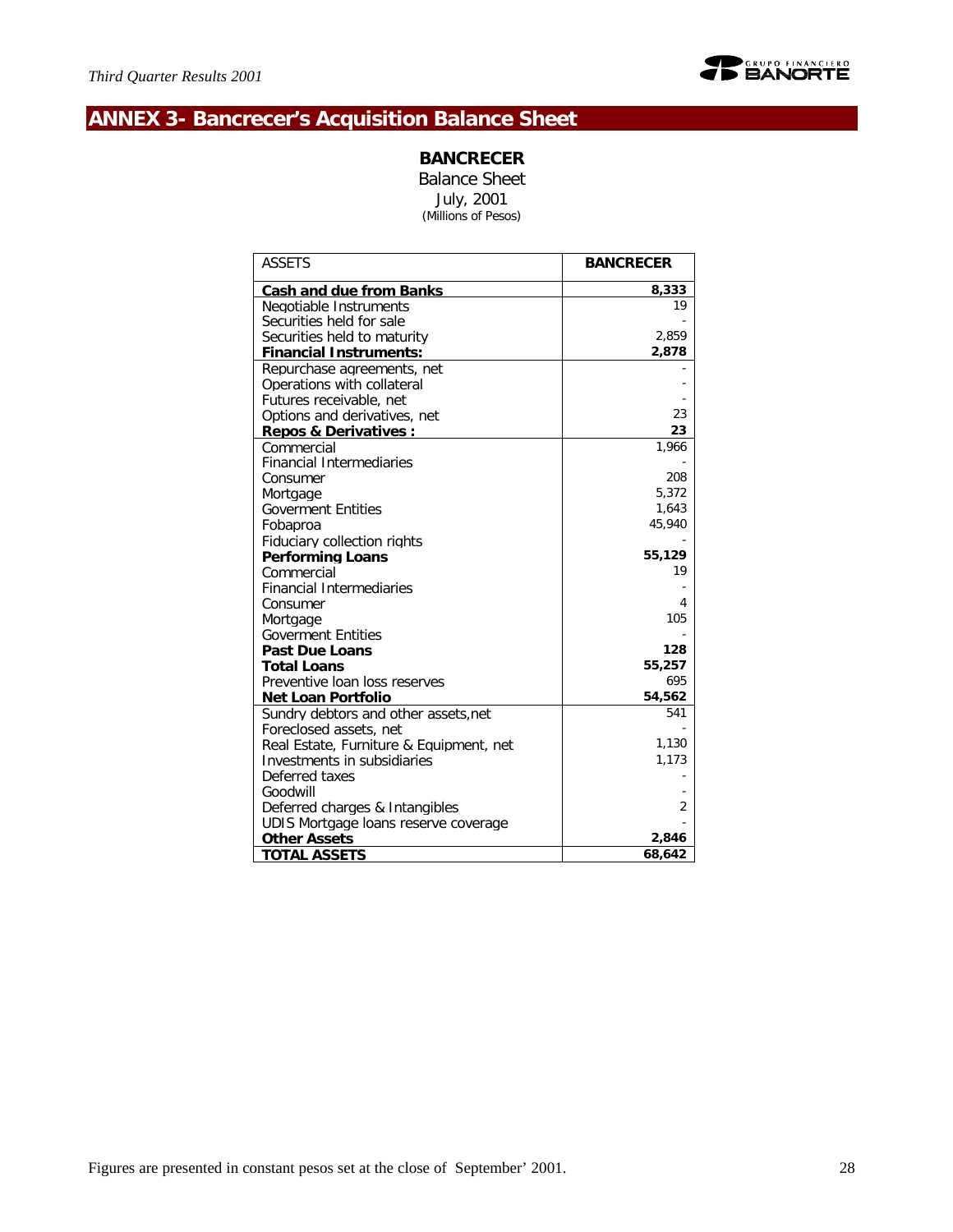

### **BANCRECER**

Balance Sheet July, 2001 *(Millions of Pesos)*

| <b>LIABILITIES</b>                                               | <b>BANCRE</b>  |
|------------------------------------------------------------------|----------------|
| <b>Demand Deposits</b>                                           | 16,874         |
| <b>Time Deposits</b>                                             | 40,508         |
| <b>Bonds</b>                                                     |                |
| <b>Deposits</b>                                                  | 57,382         |
| Due to banks and correspondents                                  | 6,391          |
| Repurchase agreements, net                                       |                |
| Operations with collateral                                       |                |
| Futures receivable, net                                          |                |
| Options and derivatives, net                                     |                |
| <b>Repos &amp; Derivatives:</b>                                  |                |
| Income Tax & Profit Sharing                                      |                |
| Other Pavable accounts                                           | 2,348<br>2,348 |
| Other pavable accounts<br>Subordinated non Convertible Debenture |                |
| Deferred Taxes                                                   | 21             |
| Deferred credits                                                 |                |
| TOTAL LIABILITIES                                                | 66,142         |
| STOCKHOLDER 'S FOULTY                                            |                |
| Paid-in Capital                                                  | 2,500          |
| Share subscription premiums                                      |                |
| Subordinated Convertible Debentures                              |                |
| <b>Subscribed Capital</b>                                        | 2,500          |
| <b>Capital Reserves</b>                                          |                |
| <b>Retained Earnings</b>                                         |                |
| Surplus (Deficit) from securities                                |                |
| Results of foreign operations exchange                           |                |
| Excess (Insuf.) in capital restatement                           |                |
| Non Mon assets results Fixed Assets                              |                |
| Non Mon assets results Investm subsidiaries                      |                |
| Adjustment in the employees pension funds                        |                |
| Accumulated Deferred tax effect                                  |                |
| Net Income                                                       |                |
| <b>Farned Capital</b>                                            |                |
| Minority Holdinas                                                | 2,500          |
| Total Stockholder 's Equity                                      |                |
| TOTAL LIABILITIES & STOCKHOLDER 'S EQUITY                        | 68,642         |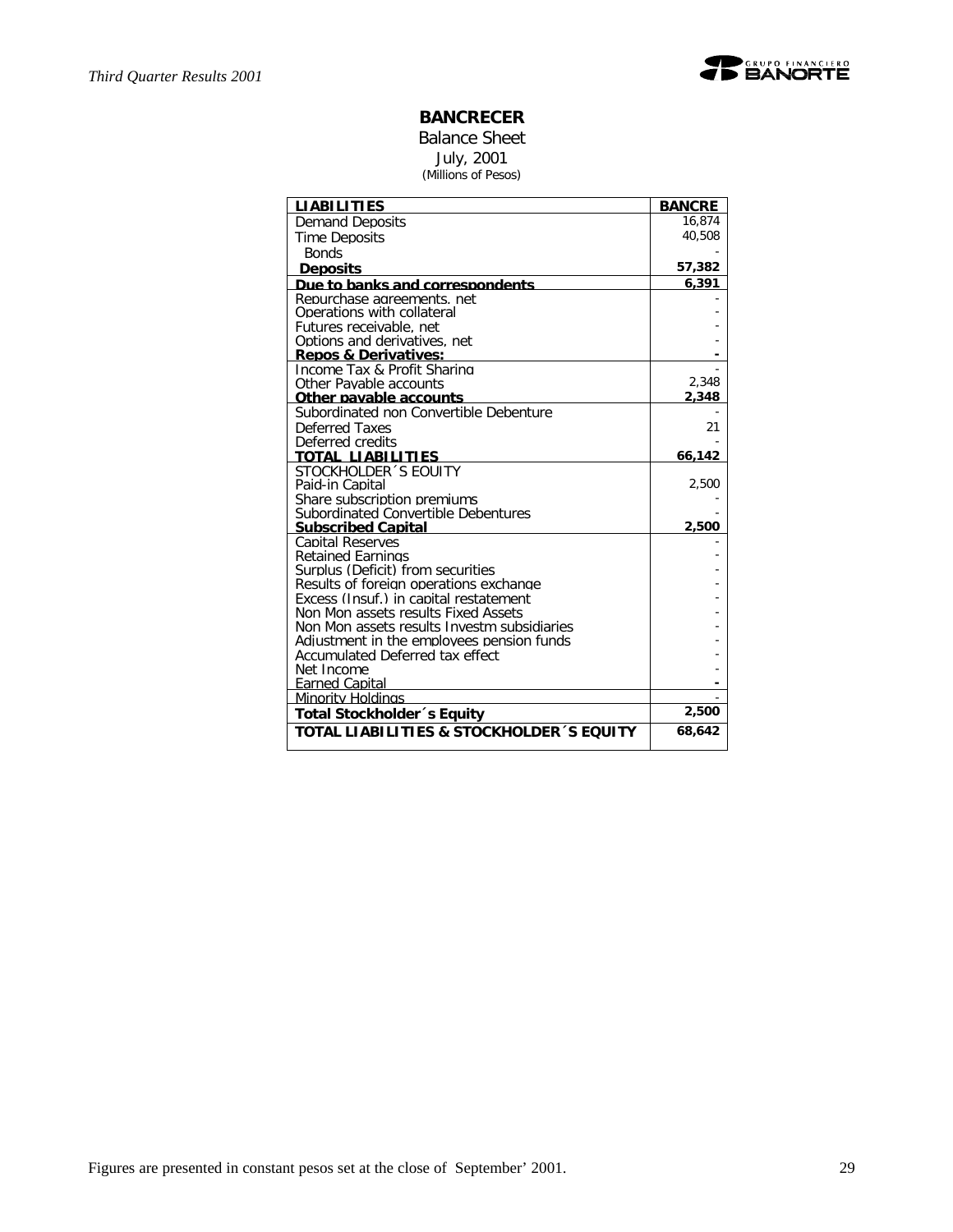

### **HOLDING - Balance Sheet** *(Millions of Pesos)*

| <b>ASSETS</b>                        | 1000           | 2000                     | 3000                     | 4000     | 1001         | 2001                     | 3Q01                     | 4001 |
|--------------------------------------|----------------|--------------------------|--------------------------|----------|--------------|--------------------------|--------------------------|------|
| Cash and due from Banks              | 300            | 285                      | 279                      | 215      | 200          | 414                      | 295                      |      |
| Negotiable Instruments               |                |                          |                          |          |              |                          |                          |      |
| Securities held for sale             |                |                          |                          |          |              |                          |                          |      |
| Securities held to maturity          |                |                          |                          |          |              |                          |                          |      |
| <b>Financial Instruments:</b>        |                |                          |                          |          |              |                          |                          |      |
| Sundry debtors and other assets, net | $\overline{7}$ | 8                        | 6                        | 33       | 44           | 1                        |                          |      |
| Real Estate, Furniture & Equipment,  |                |                          |                          |          |              |                          |                          |      |
| Investments in subsidiaries          | 8,528          | 8,439                    | 7,014                    | 7,522    | 7,887        | 8,329                    | 8,588                    |      |
| Deferred taxes                       |                |                          |                          |          |              |                          | 1                        |      |
| Goodwill                             | 255            |                          |                          |          |              |                          |                          |      |
| Other Assets, Deferred charges,      |                |                          |                          |          | 1            | $\mathbf{1}$             | 1                        |      |
|                                      |                |                          |                          |          |              |                          |                          |      |
| <b>TOTAL ASSETS</b>                  | 9,090          | 8,732                    | 7,299                    | 7,770    | 8,132        | 8,745                    | 8,884                    |      |
| <b>LIABILITIES</b>                   |                |                          |                          |          |              |                          |                          |      |
| Due to banks and correspondents      | $\blacksquare$ |                          | $\overline{\phantom{a}}$ | $\sim$   |              | $\overline{\phantom{a}}$ | $\overline{\phantom{a}}$ |      |
| Income Tax & Profit Sharing          | 1              |                          |                          |          |              |                          | 5                        |      |
| Other Payable accounts               |                |                          |                          |          | 5            |                          | 10                       |      |
| Other payable accounts               | 1              |                          |                          |          | 5            |                          | 15                       |      |
| Deferred taxes                       | $\overline{a}$ | $\overline{a}$           | $\blacksquare$           | $\sim$   | $\mathbf{r}$ | $\blacksquare$           | $\mathbf{r}$             |      |
| <b>TOTAL LIABILITIES</b>             | $\mathbf{1}$   | $\overline{\phantom{a}}$ | $\blacksquare$           |          | 5            | $\blacksquare$           | 15                       |      |
| <b>STOCKHOLDER 'S EQUITY</b>         |                |                          |                          |          |              |                          |                          |      |
| Paid-in Capital                      | 4,677          | 4,676                    | 4,642                    | 4,751    | 4,750        | 4,789                    | 4,766                    |      |
| Share subscription premiums          | 982            | 982                      | 982                      | 1,305    | 1,310        | 1,382                    | 1,362                    |      |
| Subordinated Convertible Debentures  | 465            | 460                      | 454                      |          |              |                          |                          |      |
| <b>Subscribed Capital</b>            | 6,124          | 6,118                    | 6,078                    | 6,056    | 6,059        | 6,171                    | 6,127                    |      |
| <b>Capital Reserves</b>              | 638            | 697                      | 613                      | 768      | 761          | 951                      | 872                      |      |
| <b>Retained Earnings</b>             | 6,769          | 6,453                    | 6,453                    | 6,277    | 8,014        | 7,929                    | 7,929                    |      |
| Surplus (Deficit) from securities    |                |                          |                          |          |              |                          |                          |      |
| Results of foreign operations        |                |                          |                          |          |              |                          |                          |      |
| Excess (Insuf.) in capital           | (4,888)        | (4, 897)                 | (4,886)                  | (4,887)  | (4,883)      | (4,885)                  | (4,887)                  |      |
| Non Mon assets results Fixed Assets  |                |                          |                          |          |              |                          |                          |      |
| Non Mon assets results Investm       | (26)           | (322)                    | (2, 219)                 | (2, 181) | (2, 359)     | (2, 304)                 | (2, 412)                 |      |
| Adjustment in the employees          |                |                          |                          |          |              |                          |                          |      |
| Accumulated Deferred tax effect      |                |                          |                          |          |              |                          |                          |      |
| Net Income                           | 474            | 683                      | 1,261                    | 1,737    | 535          | 882                      | 1,240                    |      |
| <b>Earned Capital</b>                | 2,966          | 2,614                    | 1,222                    | 1,714    | 2,068        | 2,573                    | 2,742                    |      |
| Total Stockholder's Equity           | 9.089          | 8,732                    | 7,299                    | 7,770    | 8,127        | 8,744                    | 8,869                    |      |
| <b>TOTAL LIABILITIES &amp;</b>       | 9,090          | 8,732                    | 7,299                    | 7,770    | 8,132        | 8,745                    | 8,884                    |      |
|                                      |                |                          |                          |          |              |                          |                          |      |

| <b>MEMORANDUM ACCOUNTS OF HOLDING</b><br>(Millions of Pesos) |        |        |        |        |        |        |       |      |
|--------------------------------------------------------------|--------|--------|--------|--------|--------|--------|-------|------|
|                                                              | 1000   | 2000   | 3000   | 4Q00   | 1001   | 2001   | 3001  | 4Q01 |
| Client securities held in custody                            | 13.580 | 2.665  | 2.621  | 2,835  | 2.798  | 2.760  | 2,742 |      |
| Other trust account items                                    | 12.888 | 14.809 | 14.541 | 14.213 | 14.025 | 13.837 |       |      |
| Total                                                        | 26,468 | 17.474 | 17.162 | 17.048 | 16,822 | 16,597 | 2,853 |      |

**HOLDING-Consolidated Income Statement** *(Millions of Pesos)*

| 1000  | 2000  | 3000  | 4000  | 1001                     | 2001  | 3Q01   | 4Q01 |
|-------|-------|-------|-------|--------------------------|-------|--------|------|
| 511.1 | 230.1 | 593.7 | 464.3 | 538.5                    | 344.3 | 356.3  |      |
| 24.1  | 20.7  | 21.8  | 16.3  |                          |       |        |      |
|       |       |       |       |                          |       |        |      |
|       |       |       |       |                          |       |        |      |
| (9.0) | (4.4) | (4.4) | (5.9) | (3.2)                    | (3.3) | (3.3)  |      |
| 477.9 | 205.0 | 567.5 | 442.0 | 535.3                    | 341.0 | 353.0  |      |
| 0.8   | 0.7   | 0.7   | 0.8   | 0.3                      | 0.5   | 0.6    |      |
| 477.2 | 204.4 | 566.8 | 441.2 | 535.0                    | 340.5 | 352.4  |      |
| (2.6) | 5.0   | 12.5  | 35.1  | (0.1)                    | 8.0   | 9.1    |      |
|       |       |       |       |                          |       |        |      |
| (2.6) | 5.0   | 12.5  | 35.1  | (0.1)                    | 8.0   | 9.1    |      |
| 474.5 | 209.3 | 579.3 | 476.3 | 534.9                    | 348.5 | 361.6  |      |
| (0.6) | (0.7) | (0.7) | (0.6) |                          |       |        |      |
|       |       |       |       | $\overline{\phantom{0}}$ | (1.3) | (22.9) |      |
|       |       |       |       |                          |       | 18.9   |      |
| (0.6) | (0.7) | (0.7) | (0.6) |                          | (1.3) | (4.0)  |      |
| 473.9 | 208.7 | 578.6 | 475.7 | 534.9                    | 347.1 | 357.6  |      |
| 473.9 | 208.7 | 578.6 | 475.7 | 534.9                    | 347.1 | 357.6  |      |
|       |       |       |       |                          |       |        |      |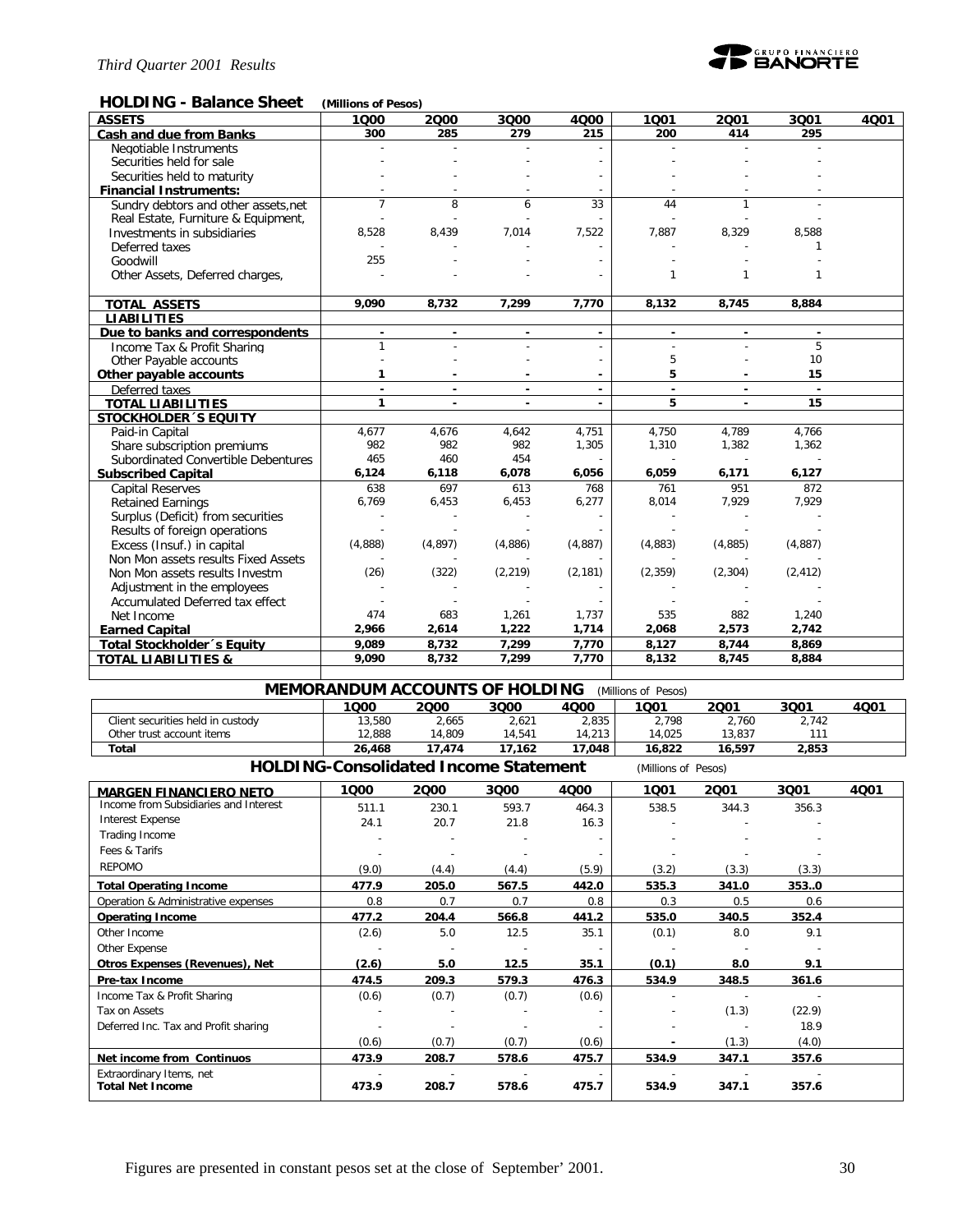

### **GRUPO FINANCIERO BANORTE – Consolidated Balance Sheet** *(Millions of Pesos)*

| <b>ASSETS</b>                           | 1000    | 2000    | 3000                        | 4000           | 1001    | 2001    | 3Q01    | 4Q01 |
|-----------------------------------------|---------|---------|-----------------------------|----------------|---------|---------|---------|------|
| Cash and due from Banks                 | 11,845  | 11,236  | 9,463                       | 9,857          | 7,923   | 7,836   | 8,657   |      |
| Negotiable Instruments                  | 26,042  | 18,827  | 15,313                      | 4,290          | 6,345   | 6,073   | 2,037   |      |
| Securities held for sale                | 51      | 50      | 170                         | 176            | 1,794   | 1,600   | 1,243   |      |
| Securities held to maturity             | 5,116   | 4,992   | 3,319                       | 3,035          | 1,284   | 1,335   | 1,383   |      |
| <b>Financial Instruments:</b>           | 31,209  | 23,869  | 18,801                      | 7,501          | 9,423   | 9,008   | 4,663   |      |
| Repurchase agreements, net              | 65      | 225     | 173                         | 132            | 171     | 210     | 118     |      |
| Operations with collateral              |         |         |                             |                |         |         |         |      |
| Futures receivable, net                 |         |         |                             |                |         |         |         |      |
| Options and derivatives, net            | 197     | 75      | $\overline{2}$              | $\overline{7}$ | 5       | 49      | 8       |      |
| Repos & Derivatives :                   | 262     | 300     | 175                         | 139            | 175     | 259     | 125     |      |
| Commercial                              | 18,392  | 18,351  | 18,990                      | 22,198         | 20,336  | 18,443  | 19,360  |      |
| Financial Intermediaries                | 1,407   | 3,375   | 2,113                       | 169            | 65      | 59      | 112     |      |
| Consumer                                | 609     | 621     | 629                         | 645            | 1,272   | 1,401   | 1,682   |      |
| Mortgage                                | 4,418   | 4,405   | 4,290                       | 4,211          | 4,115   | 4,186   | 4,334   |      |
| <b>Goverment Entities</b>               | 3,361   | 3,377   | 2,814                       | 39,114         | 39,702  | 39,341  | 38,794  |      |
| Fobaproa                                | 56,049  | 56,022  | 54,523                      | 12,299         | 12,167  | 11,514  | 11,714  |      |
| Fiduciary collection rights             |         |         |                             |                |         |         |         |      |
| <b>Performing Loans</b>                 | 84,235  | 86,149  | 83,359                      | 78,636         | 77,657  | 74,944  | 75,996  |      |
| Commercial                              | 2,244   | 2,059   | 1,863                       | 1,811          | 1,780   | 2,124   | 2,401   |      |
| <b>Financial Intermediaries</b>         |         | 7       | $\mathbf{1}$                | $\blacksquare$ |         |         |         |      |
| Consumer                                | 633     | 628     | 616                         | 616            | 636     | 316     | 308     |      |
| Mortgage                                | 1,836   | 1,761   | 1,824                       | 1,867          | 1,913   | 1,806   | 1,730   |      |
| <b>Goverment Entities</b>               |         |         |                             |                |         |         |         |      |
| <b>Past Due Loans</b>                   | 4,714   | 4,455   | 4,303                       | 4,294          | 4,329   | 4,246   | 4,439   |      |
| <b>Total Loans</b>                      | 88,949  | 90,604  | 87,662                      | 82,929         | 81,986  | 79,190  | 80,435  |      |
| Preventive loan loss reserves           | 4,810   | 4,692   | 4,419                       | 4,332          | 4,339   | 4,237   | 4,433   |      |
| <b>Net Loan Portfolio</b>               | 84,139  | 85,912  | 83,243                      | 78,598         | 77,647  | 74,954  | 76,002  |      |
| Credit Assets Portfolio                 | $\sim$  | $\sim$  | $\mathcal{L}_{\mathcal{A}}$ | $\sim$         | $\sim$  | $\sim$  | 2,375   |      |
| Sundry debtors and other assets, net    | 1,880   | 1,512   | 1,783                       | 2,854          | 2,325   | 2,427   | 1,118   |      |
| Foreclosed assets, net                  | 1,473   | 1,467   | 1,431                       | 1,564          | 1,474   | 1,513   | 1,475   |      |
| Real Estate, Furniture & Equipment, net | 3,465   | 3,426   | 3,384                       | 3,420          | 3,337   | 3,287   | 3,445   |      |
| Investments in subsidiaries             | 877     | 895     | 863                         | 880            | 942     | 966     | 979     |      |
| Deferred taxes                          | 417     | 17      | 151                         | 643            | 623     | 647     | 664     |      |
| Goodwill                                | 255     | ÷,      | $\overline{\phantom{a}}$    |                |         |         |         |      |
| Deferred charges & Intangibles          | 1,354   | 1,469   | 1,656                       | 1,322          | 1,551   | 1,387   | 1,350   |      |
| UDIS Mortgage loans reserve coverage    | 34      |         |                             |                |         |         |         |      |
| <b>Other Assets</b>                     | 9,758   | 8,786   | 9,268                       | 10,683         | 10,251  | 10,226  | 11,405  |      |
| <b>TOTAL ASSETS</b>                     | 137,213 | 130,103 | 120,950                     | 106,776        | 105,421 | 102,282 | 100,853 |      |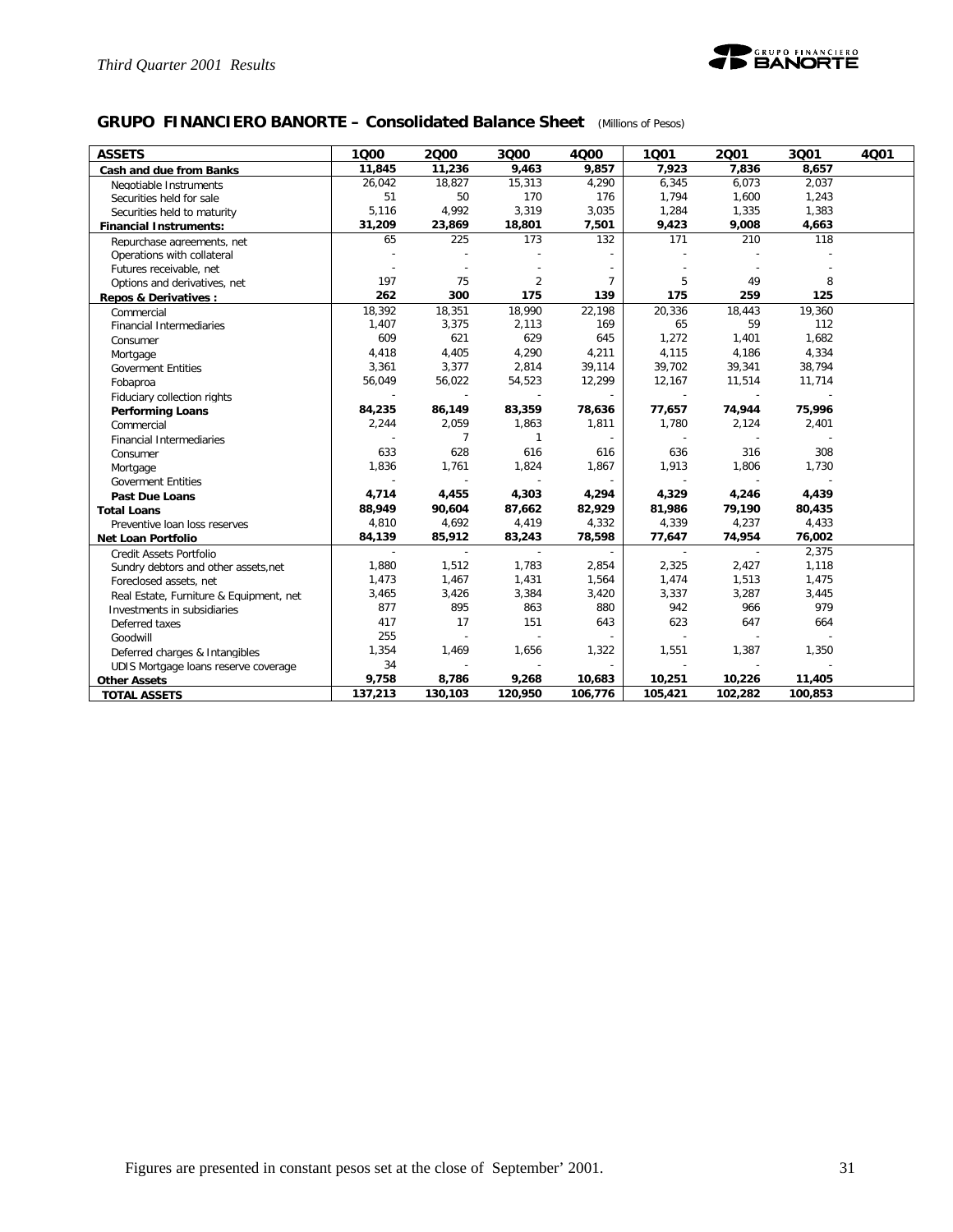

### **GRUPO FINANCIERO BANORTE – Consolidated Balance Sheet** *(Millions of Pesos)*

| <b>LIABILITIES</b>                          | 1000           | 2000           | 3Q00     | 4000     | 1001     | 2001           | 3001     | 4001 |
|---------------------------------------------|----------------|----------------|----------|----------|----------|----------------|----------|------|
| <b>Demand Deposits</b>                      | 23,307         | 24,215         | 24,682   | 26,860   | 24,763   | 25,332         | 25,784   |      |
| <b>Time Deposits</b>                        | 80,298         | 69,944         | 63,709   | 41,855   | 45,002   | 48,668         | 43,545   |      |
| <b>Bonds</b>                                | 1,097          | 1,124          | 1,333    | 1,355    | 1,366    | 1,315          | 1,333    |      |
| <b>Deposits</b>                             | 104,702        | 95,283         | 89,725   | 70,070   | 71,131   | 75,315         | 70,663   |      |
| Demand                                      | 402            | 2,693          | 317      | 4.014    | 4.273    | 8              | 20       |      |
| Short term                                  | 7,360          | 7,524          | 10,161   | 10,511   | 9,008    | 4,184          | 7,486    |      |
| Long term                                   | 10.100         | 9,801          | 10,016   | 10,521   | 9,764    | 9,666          | 9,374    |      |
| Due to banks and correspondents             | 17,862         | 20,018         | 20,494   | 25,046   | 23,045   | 13,858         | 16,880   |      |
| Repurchase agreements, net                  | 16             | 246            | 78       | 127      | 51       | 103            | 129      |      |
| Operations with collateral                  |                |                |          |          |          |                |          |      |
| Futures receivable, net                     | $\overline{2}$ |                |          |          |          |                |          |      |
| Options and derivatives, net                | 349            | 461            | 57       | 38       | 20       | $\overline{2}$ | 39       |      |
| <b>Repos &amp; Derivatives:</b>             | 367            | 707            | 135      | 165      | 71       | 104            | 168      |      |
| Income Tax & Profit Sharing                 | 118            | 62             | 82       | 228      | 286      | 108            | 104      |      |
| Other Payable accounts                      | 3,876          | 4,355          | 2,366    | 2,652    | 1,881    | 1,954          | 1,958    |      |
| Other payable accounts                      | 3,994          | 4,417          | 2,448    | 2,880    | 2,167    | 2,061          | 2,062    |      |
| Subordinated non Convertible Debenture      | 207            | $\overline{a}$ |          |          |          | 1,316          | 1,343    |      |
| <b>Deferred Taxes</b>                       | 15             | 39             |          |          |          |                |          |      |
| Deferred credits                            | 103            | 104            | 104      | 104      | 106      | 104            | 54       |      |
| <b>TOTAL LIABILITIES</b>                    | 127,251        | 120,570        | 112.906  | 98,264   | 96,520   | 92,759         | 91,170   |      |
| <b>STOCKHOLDER 'S EQUITY</b>                |                |                |          |          |          |                |          |      |
| Paid-in Capital                             | 4,677          | 4,676          | 4,642    | 4,751    | 4,750    | 4,789          | 4,766    |      |
| Share subscription premiums                 | 982            | 982            | 982      | 1,305    | 1,310    | 1,382          | 1,362    |      |
| Subordinated Convertible Debentures         | 465            | 460            | 454      |          |          |                |          |      |
| <b>Subscribed Capital</b>                   | 6,124          | 6,118          | 6,078    | 6,056    | 6,059    | 6,171          | 6,127    |      |
| <b>Capital Reserves</b>                     | 638            | 697            | 613      | 768      | 761      | 951            | 872      |      |
| <b>Retained Earnings</b>                    | 6,769          | 6,453          | 6,453    | 6,277    | 8,014    | 7,929          | 7,929    |      |
| Surplus (Deficit) from securities           |                |                |          |          |          |                |          |      |
| Results of foreign operations exchange      |                |                |          |          |          |                |          |      |
| Excess (Insuf.) in capital restatement      | (4,888)        | (4,897)        | (4,886)  | (4,887)  | (4,883)  | (4,885)        | (4,887)  |      |
| Non Mon assets results Fixed Assets         |                |                |          |          |          |                |          |      |
| Non Mon assets results Investm subsidiaries | (26)           | (322)          | (2, 219) | (2, 181) | (2, 359) | (2, 304)       | (2, 412) |      |
| Adjustment in the employees pension funds   |                |                |          |          |          |                |          |      |
| Accumulated Deferred tax effect             |                |                |          |          |          |                |          |      |
| Net Income                                  | 474            | 683            | 1,261    | 1,737    | 535      | 882            | 1,240    |      |
| <b>Earned Capital</b>                       | 2,966          | 2,614          | 1,222    | 1,714    | 2,068    | 2,573          | 2,742    |      |
| Minority Holdings                           | 873            | 801            | 745      | 742      | 774      | 779            | 814      |      |
| <b>Total Stockholder</b> 's Equity          | 9,962          | 9,533          | 8,044    | 8,512    | 8,901    | 9,523          | 9,683    |      |
| TOTAL LIABILITIES & STOCKHOLDER 'S          | 137,213        | 130,103        | 120,950  | 106,776  | 105,421  | 102,282        | 100,853  |      |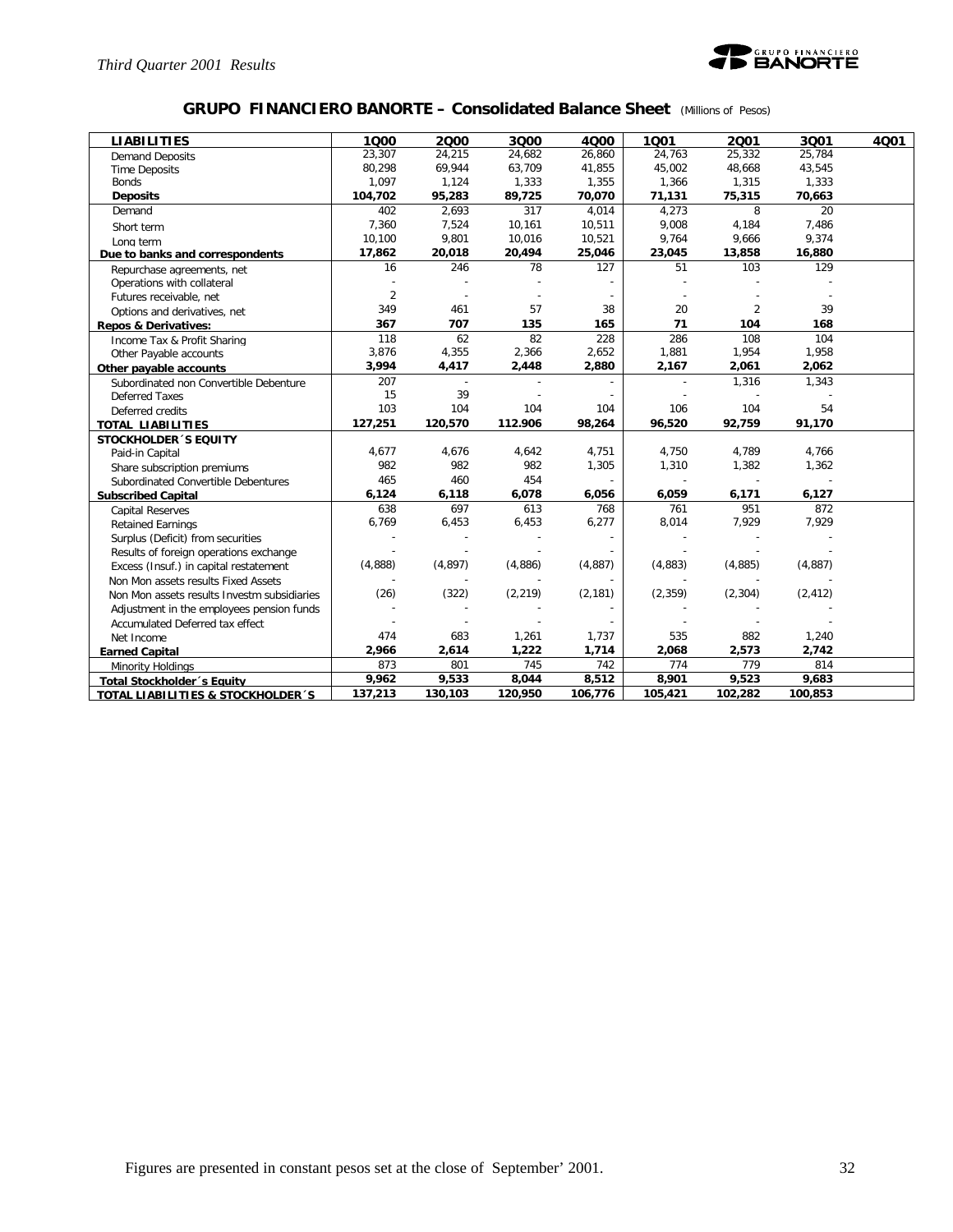

# **MEMORANDUM ACCOUNTS OF GRUPO FINANCIERO BANORTE CONSOLIDATED**

*(Millions of Pesos)*

|                                                  | 1000           | 2000      | 3Q00           | 4Q00                     | 1001                     | 2001           | 3Q01       | 4Q01 |
|--------------------------------------------------|----------------|-----------|----------------|--------------------------|--------------------------|----------------|------------|------|
| <b>ONBEHALF OF THIRD PARTY TRANSACTIONS</b>      |                |           |                |                          |                          |                |            |      |
| Customers' banks                                 |                | 4         | 1              | 3                        | 3                        | $\overline{2}$ | 3          |      |
| Dividends receivable from customers              |                |           |                |                          |                          |                |            |      |
| Interest receivable from customers               |                |           | $\overline{a}$ |                          | L,                       |                |            |      |
| Liquidation of customer transactions             | (1,996)        | 171       | 3,256          | 3,674                    | 7,656                    | 9,552          | 11,607     |      |
| Customer loans                                   |                |           |                |                          |                          |                |            |      |
| Liquidation with foreign currencies of customers |                |           |                |                          |                          |                |            |      |
| Margin accounts in futures operations            |                |           |                |                          |                          |                |            |      |
| Other current accounts                           |                |           |                |                          |                          |                |            |      |
| <b>CUSTOMERS CURRENT ACCOUNT</b>                 | (1,996)        | 176       | 3,257          | 3,677                    | 7,659                    | 9,554          | 11,610     |      |
| Client securities held in custody                | 69,734         | 61,213    | 69,353         | 62,032                   | 70,228                   | 81,778         | 85,220     |      |
| Securities and documents received in guarantee   | 4              | 4         |                |                          |                          |                | -1         |      |
| Client securities abroad                         |                |           | ÷,             |                          |                          |                |            |      |
| <b>CLIENT SECURITIES</b>                         | 69,738         | 61,216    | 69,353         | 62,032                   | 70,228                   | 81,778         | 85,222     |      |
| Repurchase operations for customers              | 22,267         | 30,265    | 15,525         | 25,147                   | 19,694                   | 20,517         | 21,499     |      |
| Clients securities loans                         |                |           |                |                          |                          |                |            |      |
| Purchase of Futures & forward contracts (nati.   |                |           |                | $\overline{\phantom{a}}$ |                          |                |            |      |
| Sale of futures and forward contracts (national  |                |           |                |                          |                          |                |            |      |
| Purchasing operations (option price)             | 249            | 352       | 350            | 348                      | 343                      | 40             | 84         |      |
| Sales operations (option price)                  |                |           |                |                          |                          |                |            |      |
| Purchase of derivative packages                  |                |           |                |                          |                          |                |            |      |
| Sale of derivative packages                      |                |           |                |                          |                          |                |            |      |
| Administration trusts                            | 1,094          | 1,004     | 924            | 981                      | 1,068                    | 821            | 1,006      |      |
| TRANSACTIONS ON BEHALF OF CLIENT                 | 23,610         | 31,620    | 16,799         | 26,476                   | 21,105                   | 21,378         | 22,589     |      |
| TOTAL ON BEHALF OF THIRD PARTY                   | 91,351         | 93,012    | 89,410         | 92,186                   | 98,992                   | 112,710        | 119,420    |      |
| Signature guarantees granted                     | 3              | 3         | 3              | 3                        | 3                        | 3              | 3          |      |
| Issuing of irrevocable letters of credit         | 577            | 460       | 676            | 514                      | 1,157                    | 1,007          | 778        |      |
| Property in trust and guardianship               | 37,191         | 38,086    | 36,615         | 37,486                   | 37,993                   | 35,356         | 35,044     |      |
| Assets held in custody or in administration      | 119,091        | 98,897    | 91,384         | 75,870                   | 78,957                   | 80,834         | 76,350     |      |
| Amounts committed to operations with             | 9,310          | 9,726     | 8,649          | 3,733                    | 3,893                    | 4,032          | 4,175      |      |
| In Transit drafts                                |                |           |                |                          |                          |                |            |      |
| Certificates of Deposit in circulation           | 141            | 486       | 418            | 444                      | 155                      | 112            | 93         |      |
| Secured Credit Cards from the company            | ÷,             |           | $\overline{a}$ |                          | $\overline{\phantom{a}}$ | ÷,             |            |      |
| Securities given to the company in custody       | 2,041          | 2,692     | 55             | 30                       | 23                       | 21             | 44         |      |
| Government securities in custody of the company  | 21             | 25        | 23             | 25                       | 27                       | 34             | 42         |      |
| Securities given to the company on guarantee     | $\overline{2}$ |           |                |                          |                          |                |            |      |
| Securities outside the country                   | 20             | 21        |                |                          |                          |                |            |      |
| Liquidations with foreign currencies abroad      |                |           |                |                          |                          |                |            |      |
| Debits to the contingency fund                   |                |           |                |                          |                          |                |            |      |
| Other contingent obligations                     | 17,753         | 18,840    | 21,459         | 20,644                   | 16,430                   | 16,593         | 10,083     |      |
| Banking transactions on behalf of third-parties  | 26,082         | 29,692    | 48,232         | 71,804                   | 82,256                   | 97,648         | 59,221     |      |
| Investments in funds for the retirem.saving      | 2,540          | 2,566     | 2,245          | 2,239                    | 2,261                    | 2,280          | 2,264      |      |
| Integration of the credit portfolio              |                |           |                |                          |                          |                |            |      |
| Amounts contracted in derivative instruments     | 2,444          | 2,599     | 2,648          | 2,744                    | 2,639                    | 2,389          | 2,619      |      |
| Other trust account items                        | 298,357        | 297,705   | 371,078        | 212,089                  | 251,123                  | 251,462        | 176,121    |      |
| OWN ACCOUNT OPERATIONS                           | 515, 576       | 501,797   | 583,485        | 427,624                  | 476,915                  | 491,771        | 366,836    |      |
| Repurchase agreements                            |                |           |                |                          |                          |                |            |      |
| Securities to be received                        | 35,718         | 44,598    | 69,964         | 94,482                   | 107,529                  | 131,675        | 142,669    |      |
| (Less) Securities to be delivered                | (35,653)       | (44, 728) | (65, 073)      | (94, 520)                | (107, 378)               | (131, 479)     | (142, 776) |      |
| REPURCHASE TRANSACTIONS- RECEIVED                | 65             | (130)     | (110)          | (39)                     | 151                      | 196            | (108)      |      |
| Securities to be received                        | 13,824         | 19,737    | 33,195         | 56,632                   | 59,033                   | 93,014         | 103,460    |      |
| (Less) securities to be delivered                | (13, 840)      | (19,627)  | (33, 045)      | (56, 588)                | (59,064)                 | (93, 103)      | (103, 363) |      |
| REPURCHASE TRANSACTIONS- SOLD                    | (16)           | 110       | 149            | 44                       | (31)                     | (89)           | 97         |      |
| TOTAL ON OWN ACCOUNT OPERATIONS                  | 515,624        | 501,777   | 583,525        | 427,629                  | 477,035                  | 491,878        | 366,826    |      |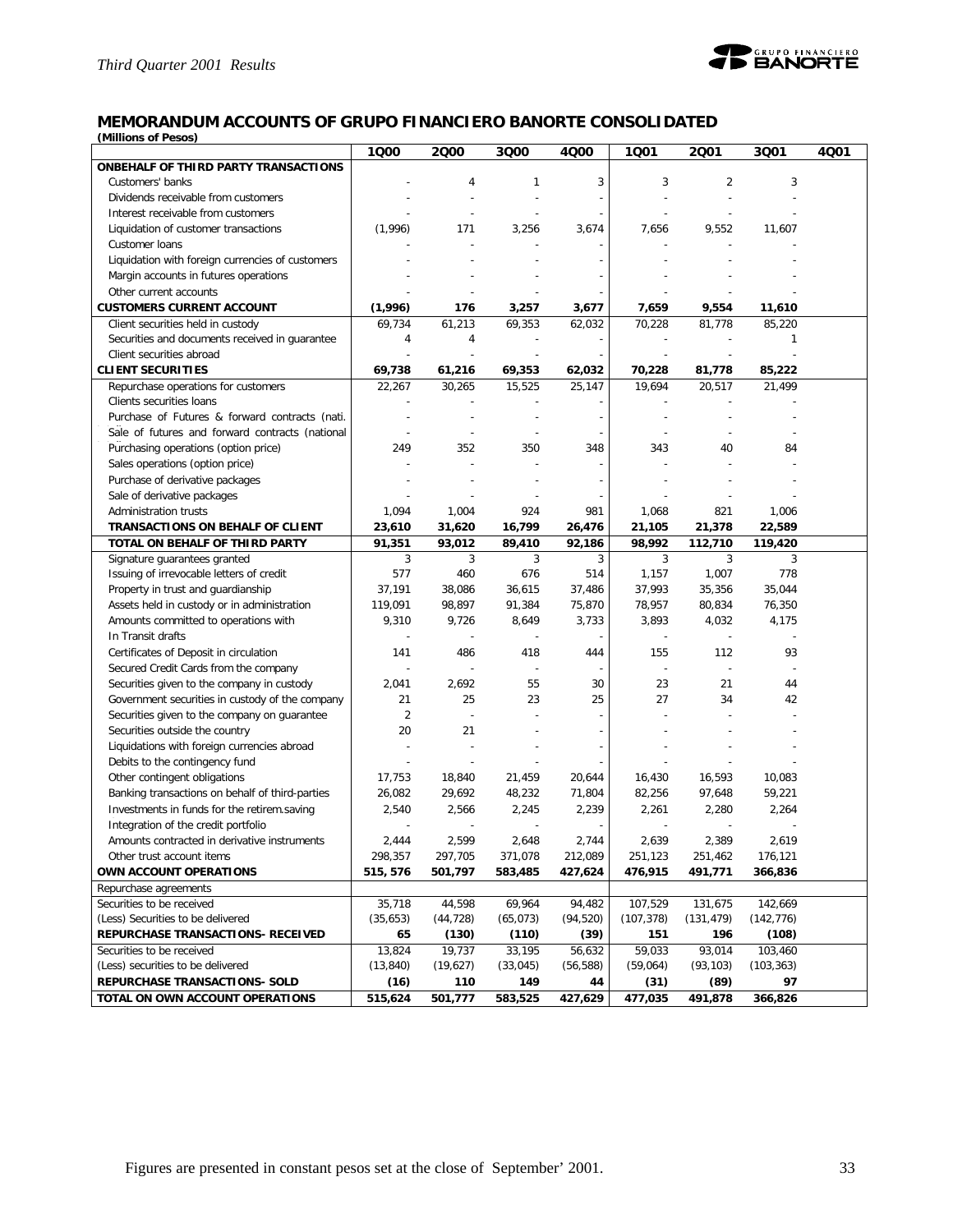

# **GRUPO FINANCIERO BANORTE-Consolidated Income Statement** *(Millions of Pesos)*

| <b>NET INTEREST INCOME</b>           | 1Q00    | 2000           | 3Q00    | 4000    | 1001    | 2001    | 3001    | 4Q01 |
|--------------------------------------|---------|----------------|---------|---------|---------|---------|---------|------|
| Interest Income                      | 7,433.9 | 6,533.7        | 7,407.7 | 9,555.1 | 8,468.8 | 4,637.9 | 4,622.6 |      |
| <b>Interest Expense</b>              | 5,711.7 | 4,990.1        | 5,985.2 | 7,936.4 | 6,884.7 | 2,898.4 | 3,188.2 |      |
| Loan Fees                            | 147.1   | 154.8          | 149.0   | (112.9) | 67.3    | 69.4    | 89.1    |      |
| <b>Fees Paid</b>                     | 3.2     | 3.8            | 3.1     | 5.1     | 3.7     | 4.1     | 5.3     |      |
| Net Interest Income (NII)            | 1,866.2 | 1,694.7        | 1,568.5 | 1,500.8 | 1,647.7 | 1,804.7 | 1,518.1 |      |
| Repomo-Margin                        | 5.7     | (13.7)         | (27.3)  | 13.6    | 6.9     | 8.8     | 19.2    |      |
| <b>NII after Repomo</b>              | 1,871.9 | 1,681.0        | 1,541.2 | 1,514.3 | 1,654.7 | 1,813.6 | 1,537.2 |      |
| Loan Loss Provisions                 | 232.8   | 180.0          | 6.8     | 265.6   | 177.0   | 436.0   | 164.7   |      |
| Loss Sharing Provisions              | 43.2    | 37.9           | 83.7    |         | 74.9    | 51.6    | 24.4    |      |
| <b>NII after Provisions</b>          | 1,595.9 | 1,463.1        | 1,450.7 | 1,248.7 | 1,402.7 | 1,326.0 | 1,348.1 |      |
| Fund transfers                       | 8.5     | 8.6            | 8.1     | 8.7     | 9.2     | 10.9    | 13.8    |      |
| Account management                   | 57.7    | 59.7           | 70.7    | 79.6    | 73.3    | 78.4    | 75.5    |      |
| Fiduciary                            | 215.9   | 40.8           | 231.0   | 141.0   | 242.2   | 115.4   | 423.0   |      |
| Credit Card                          | 6.1     | 5.5            | 8.0     | 9.3     | 79.5    | 84.3    | 82.7    |      |
| Fees from FOBAPROA                   | 89.9    | 226.1          | 142.5   | 107.4   | 78.2    | 81.9    | 61.4    |      |
| Other fees                           | 280.3   | 179.3          | 254.5   | 463.1   | 280.7   | 229.9   | 347.5   |      |
| Fees on services,                    | 658.3   | 520.0          | 714.9   | 809.2   | 763.0   | 600.7   | 1,003.9 |      |
| Fund transfers                       |         |                |         |         |         |         |         |      |
| Other fees                           | 82.0    | 85.4           | 80.2    | 81.7    | 79.8    | 75.9    | 314.2   |      |
| Fees paid,                           | 82.0    | 85.4           | 80.2    | 81.7    | 79.8    | 75.9    | 314.2   |      |
| Foreign exchange                     | 55.4    | 49.5           | 50.9    | 46.5    | 54.5    | 43.4    | 45.7    |      |
| Securities - Realized gains          | 38.1    | 33.5           | 8.5     | 11.1    | 51.1    | 59.7    | (15.3)  |      |
| Securities- Unrealized gains         | 22.8    | (61.2)         | 56.0    | 5.0     | 111.0   | (13.7)  | (97.9)  |      |
| <b>Market-related Income</b>         | 116.3   | 21.8           | 115.4   | 62.6    | 216.6   | 89.4    | (67.5)  |      |
| <b>Total Non Interest Income</b>     | 692.7   | 456.3          | 750.1   | 790.1   | 899.8   | 614.2   | 622.3   |      |
| <b>Total Operating Income</b>        | 2,288.6 | 1.919.4        | 2,200.8 | 2,038.8 | 2.302.5 | 1,940.2 | 1,970.4 |      |
| Personnel                            | 740.1   | 779.1          | 747.1   | 786.0   | 740.9   | 728.4   | 746.5   |      |
| <b>Fees Paid</b>                     | 79.4    | 85.4           | 66.9    | 82.8    | 84.3    | 71.6    | 84.7    |      |
| Operation & Administrative expenses  | 436.2   | 440.4          | 515.2   | 455.8   | 447.1   | 554.1   | 515.5   |      |
| Rents, depreciation and amortization | 212.5   | 182.4          | 199.7   | 174.9   | 193.2   | 182.7   | 214.5   |      |
| Taxes, other than income tax         | 98.1    | 132.7          | 127.9   | 187.4   | 105.9   | 105.4   | 101.7   |      |
| Contributions to IPAB                | 84.8    | 106.4          | 95.8    | 94.7    | 92.2    | 84.9    | 86.9    |      |
| Corporate expenses Recoveries        |         | $\overline{a}$ | Ĭ.      |         |         |         |         |      |
| <b>Non-Interest Expense</b>          | 1,651.2 | 1,726.4        | 1,752.6 | 1,781.5 | 1,663.6 | 1,727.1 | 1,749.8 |      |
| <b>Operating Income</b>              | 637.4   | 193.0          | 448.3   | 257.3   | 638.9   | 213.1   | 220.5   |      |
| Other Income                         | 121.0   | 150.4          | 283.3   | 832.4   | 153.7   | 312.7   | 260.0   |      |
| Foreign exchange                     | 0.4     |                |         |         |         |         |         |      |
| Recoveries                           | 20.7    | 12.0           | 211.4   | 92.0    | 104.6   | 170.6   | 84.0    |      |
| Repomo-other (Debtor balance)        | 14.6    | 5.0            | 12.5    | 35.1    | (16.5)  | 69.9    | 50.4    |      |
| <b>Total Other Products</b>          | 156.7   | 167.4          | 507.2   | 959.5   | 241.7   | 553.1   | 394.4   |      |
| Other Expense                        | (57.6)  | (42.4)         | (249.9) | (748.0) | (171.3) | (367.0) | (146.0) |      |
| Foreign exchange                     | (22.4)  |                |         |         |         |         |         |      |
| Repomo-other (Creditor balance)      | (130.6) | (42.7)         | (35.7)  | (41.4)  | (3.9)   | (7.4)   | (13.6)  |      |
| <b>Total Other Expense</b>           | (210.6) | (85.1)         | (285.6) | (789.4) | (175.2) | (374.3) | (159.6) |      |
| Other revenues and expenses, net     | (53.9)  | 82.2           | 221.6   | 170.2   | 66.5    | 178.8   | 234.8   |      |
| Pre-tax Income                       | 583.4   | 275.2          | 669.9   | 427.5   | 705.4   | 391.9   | 455.3   |      |
| Income tax                           | (29.7)  | 23.9           | (43.0)  | (22.3)  | (3.5)   | (8.4)   | (30.7)  |      |
| Profit sharing                       | (8.6)   | 6.6            | (9.9)   | (1.9)   | (16.0)  | (38.9)  | 31.9    |      |
| Tax on Assets                        | (5.7)   | (4.7)          | (5.9)   | (0.5)   | (1.9)   | (5.1)   | (25.9)  |      |
| Deferred Inc. Tax and Profit sharing | (34.3)  | (45.3)         | (22.4)  | 76.4    | (105.9) | (57.9)  | (30.5)  |      |
|                                      | (78.4)  | (19.5)         | (81.2)  | 51.8    | (127.2) | (110.3) | (55.1)  |      |
| Net income before subsidiaries       | 505.0   | 255.7          | 588.7   | 479.2   | 578.2   | 281.6   | 400.2   |      |
| Subsidiaries 'net income             | 12.4    | (34.4)         | 21.4    | 11.4    | (1.6)   | 70.3    | (3.5)   |      |
| Net Income from continuos operations | 517.4   | 221.4          | 610.0   | 490.6   | 576.6   | 351.9   | 396.7   |      |
| Extraodinary items, net              |         |                |         |         |         |         |         |      |
| Minority Interest                    | (43.5)  | (12.7)         | (31.4)  | (15.0)  | (41.7)  | (4.7)   | (39.1)  |      |
| TOTAL NET INCOME                     | 473.9   | 208.7          | 578.6   | 475.7   | 534.9   | 347.1   | 357.6   |      |
|                                      |         |                |         |         |         |         |         |      |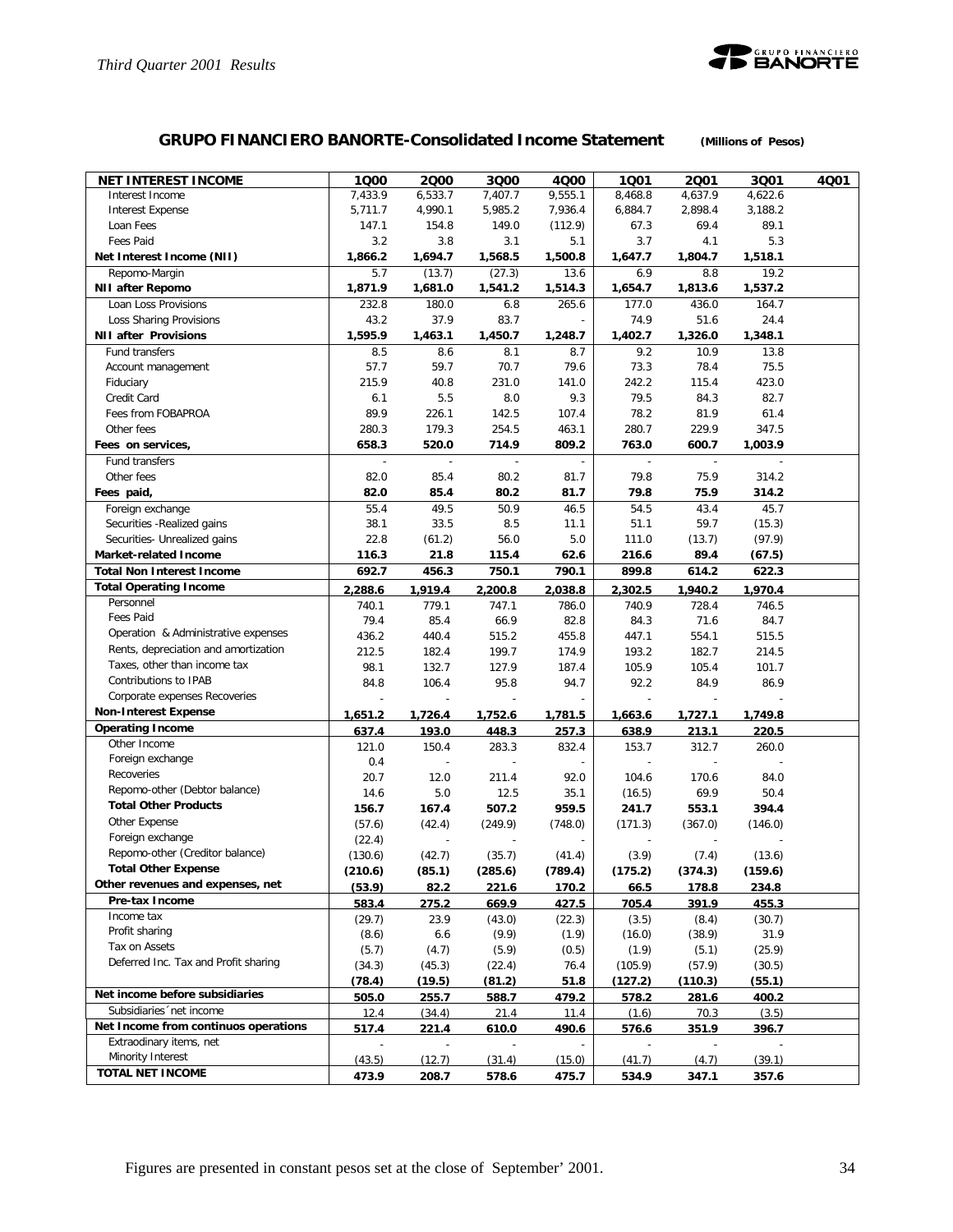

### **GRUPO CONSOLIDATED STATEMENT OF CASH FLOW JANUARY 1, 2001 –SEPTIEMBRE 30,2001**

 *(Millions of Pesos)*

### **CASH FLOW FROM OPERATING ACTIVITIES :**

| <b>Net Income</b>                                      | 1,239.6    |
|--------------------------------------------------------|------------|
| Adjustments to Reconcile Net Income to Net Cash by     |            |
| <b>Operating Activities</b>                            |            |
| Mark to Market Valuation Results                       | (11.1)     |
| Provisions for loan losses                             | 928.7      |
| Depreciation and amortization                          | 292.5      |
| Defferred Taxes                                        | 194.2      |
| Provisions for Obligations                             | (333.7)    |
| Minoritary Interest                                    | (85.5)     |
| Undistribuated Earnings of Subsidiaries                |            |
|                                                        | 2,224.8    |
| <b>Cash Flows From Investing Activities:</b>           |            |
| <b>Banks Deposits</b>                                  | 589.4      |
| Decrease (Increase) loan portfolio                     | 1,670.3    |
| Decrease (Increase) credit assets portfolio            | (846.1)    |
| Decrease (Increase) treasury operations                | 2,849.1    |
| Decrease (Increase) financial instruments              | 16.5       |
| Loans from banks and other entities                    | (8, 167.6) |
| Net Resources provided by operations                   | (3,888.4)  |
|                                                        |            |
| <b>Financial Activities:</b>                           |            |
| <b>Subordinated Debentures</b>                         | 1,343.3    |
| Subordinated Debentures amortization                   |            |
| Shares Issue                                           | 89.8       |
| Net Resources provided by Investing activities         | 1,433.1    |
| <b>CASH FLOW FROM FINANCING ACTIVITIES:</b>            |            |
| Proceeds from issuance of common stock                 | (381.7)    |
| Decrease (Increase) Deferred charges or credits        | (185.2)    |
| Decrease (Increase) Deferred taxes                     | (214.6)    |
| Decrease (Increase) Foreclosed assets                  | 89.9       |
| Decrease (Increase) in accounts receivable and payable | (277.7)    |
|                                                        |            |
| Net Cash provided by financing activities              | (969.3)    |
| Decrease (increase) in cash and due from banks         | (1, 199.9) |
| Cash and due from banks at the beginning of the year   | 9,857.0    |
| Cash and due from banks at the end of the year         | 8,657.1    |
|                                                        |            |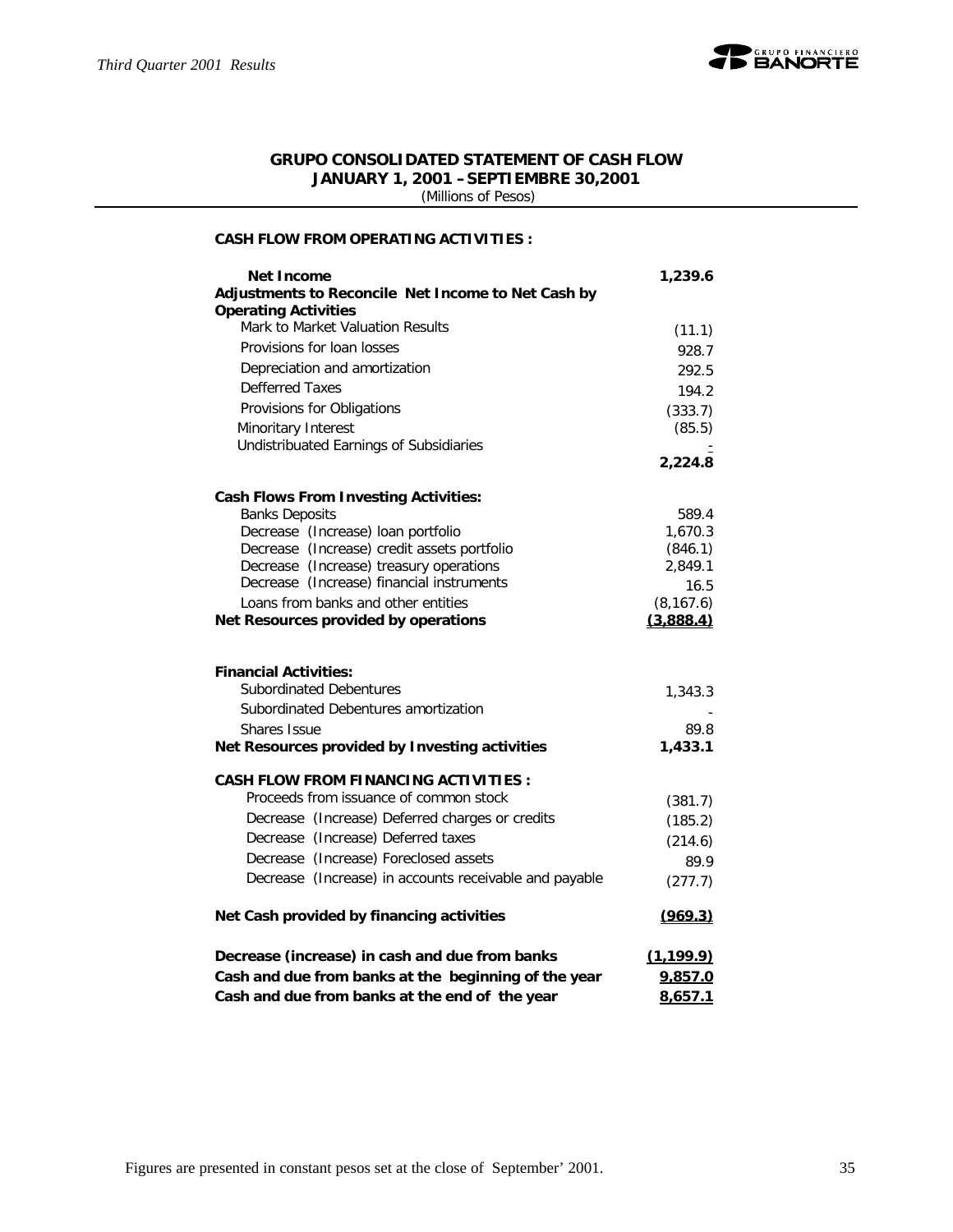

|                                 | <b>CONTRIBUATED CAPITAL</b> |                             |                                     |  |  |  |  |  |
|---------------------------------|-----------------------------|-----------------------------|-------------------------------------|--|--|--|--|--|
| (Millions of Pesos)             | Fixed Paid-in<br>Capital    | Variable<br>Paid-in Capital | Premium, Bonds<br>& oth. Securities |  |  |  |  |  |
| Balance as of December 31,2000  | 2,856.0                     | 1,895.6                     | 1,304.9                             |  |  |  |  |  |
| <b>Stock Changes</b>            |                             |                             |                                     |  |  |  |  |  |
| Issuance of stock               |                             | 14.0                        | 56.6                                |  |  |  |  |  |
| Profits Capitalization          |                             |                             |                                     |  |  |  |  |  |
| Total                           |                             | 14.0                        | 56.6                                |  |  |  |  |  |
| <b>Total Income</b>             |                             |                             |                                     |  |  |  |  |  |
| Total Income:                   |                             |                             |                                     |  |  |  |  |  |
| Net Income                      |                             |                             |                                     |  |  |  |  |  |
| Results of assets holdings      |                             |                             |                                     |  |  |  |  |  |
| Minority Interest               |                             |                             |                                     |  |  |  |  |  |
| Total                           |                             |                             |                                     |  |  |  |  |  |
| Balance as of September 30,2001 | 2,856.0                     | 1,909.6                     | 1,361.5                             |  |  |  |  |  |

# **CONSOLIDATED STATEMENTS OF CHANGES IN STOCKHOLDERS´ EQUITY JANUARY 1, 2001- SEPTEMBER 30, 2000-.**

|                                               |                     |                      |                                | <b>EARNED CAPITAL</b>                         |                           |                        |                                               |
|-----------------------------------------------|---------------------|----------------------|--------------------------------|-----------------------------------------------|---------------------------|------------------------|-----------------------------------------------|
|                                               | Capital<br>Reserves | Retained<br>earnings | Excess if<br>Insuf.<br>Capital | Resultado por<br>Tenencia de<br>Activos (val. | Net Income<br>of the year | Minoritary<br>Interest | Total<br><b>Stockholders</b><br><b>Equity</b> |
| Balance as of December 31,2000                | 767.8               | 6,277.4              | (4,887.2)                      | (2, 181.2)                                    | 1,737.0                   | 742.0                  | 8,512.3                                       |
| <b>Stock Changes</b><br>Issuance of stock     | 19.2                |                      |                                |                                               |                           |                        | 89.8                                          |
| Profits Capitalization                        |                     | 1,737.0              |                                |                                               | (1,737.0)                 |                        |                                               |
| Provisioning                                  | 85.0                | (85.0)               |                                |                                               |                           |                        |                                               |
| Total<br><b>Total Income</b><br>Total Income: | 104.3               | 1,651.9              |                                |                                               | (1,737.0)                 |                        | 89.8                                          |
| Net Income<br>Results of assets holdings      |                     |                      |                                | (230.3)                                       | 1,239.6                   | 71.8                   | 1,239.6<br>(230.3)<br>71.8                    |
| Minority Interest<br>Total                    |                     |                      |                                | (230.3)                                       | 1,239.6                   | 71.8                   | 1,081.1                                       |
| Balance as of September 30,2001               | 872.0               | 7,929.4              | (4,887.2)                      | (2,411.6)                                     | 1,239.6                   | 813.7                  | 9,683.2                                       |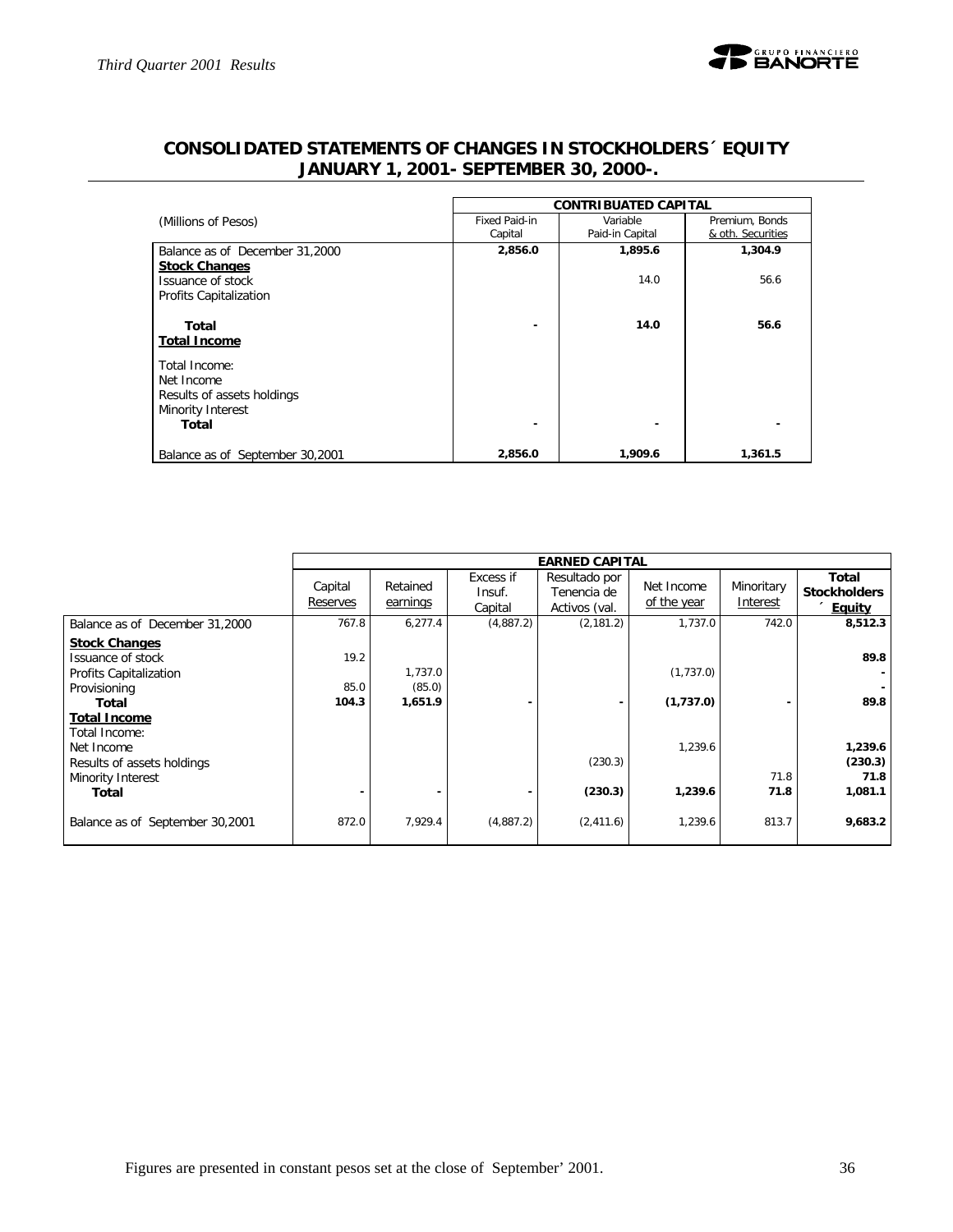

# **BANKING SECTOR- Balance Sheet (\*)** *(Millions of Pesos)*

| <b>ASSETS</b>                           | 1000                     | 2000    | 3000                     | 4000                     | 1001                     | 2001                     | 3Q01   | 4Q01 |
|-----------------------------------------|--------------------------|---------|--------------------------|--------------------------|--------------------------|--------------------------|--------|------|
| Cash and due from Banks                 | 11,829                   | 11,231  | 9,225                    | 9,586                    | 7,536                    | 7,539                    | 8,275  |      |
| Negotiable Instruments                  | 23,952                   | 16,004  | 15,191                   | 4,195                    | 6,253                    | 4,906                    | 1,904  |      |
| Securities held for sale                | 51                       | 50      | 170                      | 176                      | 1,794                    | 1,600                    | 1,243  |      |
| Securities held to maturity             | 5,116                    | 4,992   | 3,319                    | 3,035                    | 1,284                    | 1,335                    | 1,383  |      |
| <b>Financial Instruments:</b>           | 29,119                   | 21,046  | 18,680                   | 7,405                    | 9,331                    | 7,841                    | 4,529  |      |
| Repurchase agreements, net              | 31                       | 66      | 107                      | 29                       | 131                      | 153                      | 70     |      |
| Operations with collateral              |                          |         |                          |                          |                          |                          |        |      |
| Futures receivable, net                 |                          |         |                          |                          |                          |                          |        |      |
| Options and derivatives, net            | 11                       | 10      |                          | 6                        | 5                        | 49                       |        |      |
| <b>Repos &amp; Derivatives:</b>         | 42                       | 75      | 107                      | 35                       | 136                      | 202                      | 70     |      |
| Commercial                              | 16,849                   | 16,429  | 17,038                   | 19,904                   | 18,395                   | 16,420                   | 17,153 |      |
| <b>Financial Intermediaries</b>         | 2,841                    | 5,225   | 3,883                    | 2,678                    | 1,756                    | 1,245                    | 587    |      |
| Credit Card & Consumer                  | 609                      | 621     | 629                      | 645                      | 1,264                    | 1,377                    | 1,631  |      |
| Mortgage                                | 4,418                    | 4,405   | 4,290                    | 4,211                    | 4,115                    | 4,186                    | 4,334  |      |
| <b>Goverment Entities</b>               | 3,343                    | 3,358   | 2,797                    | 39,096                   | 39,680                   | 39,319                   | 38,790 |      |
| Fobaproa                                | 56,049                   | 56,022  | 54,523                   | 12,299                   | 12,167                   | 11,514                   | 11,714 |      |
| Fiduciary collection rights             | $\overline{a}$           |         | $\sim$                   |                          | $\sim$                   | $\sim$                   |        |      |
| <b>Performing Loans</b>                 | 84,109                   | 86,059  | 83,159                   | 78,833                   | 77,377                   | 74,061                   | 74,209 |      |
| Commercial                              | 2,213                    | 2,028   | 1,813                    | 1,783                    | 1,763                    | 2,106                    | 2,373  |      |
| <b>Financial Intermediaries</b>         |                          | 7       | $\mathbf{1}$             | $\overline{\phantom{a}}$ | $\overline{\phantom{a}}$ |                          |        |      |
| Credit Card & Consumer                  | 633                      | 628     | 616                      | 616                      | 627                      | 307                      | 308    |      |
| Mortgage                                | 1,836                    | 1,761   | 1,824                    | 1,867                    | 1,913                    | 1,806                    | 1,730  |      |
| <b>Goverment Entities</b>               | $\overline{\phantom{a}}$ |         | $\overline{\phantom{a}}$ | $\overline{\phantom{a}}$ | $\sim$                   | $\overline{\phantom{a}}$ |        |      |
| <b>Past Due Loans</b>                   | 4,682                    | 4,425   | 4,274                    | 4,266                    | 4,302                    | 4,219                    | 4,410  |      |
| <b>Total Loans</b>                      | 88,792                   | 90,483  | 87,433                   | 83,099                   | 81,679                   | 78,279                   | 78,620 |      |
| Preventive loan loss reserves           | 4,792                    | 4,672   | 4,400                    | 4,314                    | 4,321                    | 4,219                    | 4,410  |      |
| Net Loan Portfolio                      | 83,999                   | 85,811  | 83,033                   | 78,785                   | 77,358                   | 74,061                   | 74,209 |      |
| Credit Assets Portfolio                 | $\sim$                   | $\sim$  | $\overline{\phantom{a}}$ | $\overline{\phantom{a}}$ | $\sim$                   | $\sim$                   | 2,375  |      |
| Sundry debtors and other assets, net    | 1,618                    | 1,467   | 1,495                    | 1,737                    | 1,542                    | 1,837                    | 1,040  |      |
| Foreclosed assets, net                  | 1,457                    | 1,451   | 1,416                    | 1,555                    | 1,465                    | 1,505                    | 1,467  |      |
| Real Estate, Furniture & Equipment, net | 3,290                    | 3,238   | 3,222                    | 3,250                    | 3,164                    | 3,106                    | 3,251  |      |
| Investments in subsidiaries             | 839                      | 772     | 813                      | 859                      | 967                      | 936                      | 983    |      |
| Deferred taxes                          | 340                      | 17      | 133                      | 756                      | 774                      | 807                      | 869    |      |
| Deferred charges & Intangibles          | 615                      | 335     | 359                      | 494                      | 714                      | 576                      | 549    |      |
| UDIS Mortgage loans reserve coverage    | 34                       | $\sim$  | $\overline{\phantom{a}}$ | $\sim$                   |                          | $\sim$                   |        |      |
| <b>Other Assets</b>                     | 8,194                    | 7,280   | 7,437                    | 8,653                    | 8,626                    | 8,766                    | 10,535 |      |
| <b>TOTAL ASSETS</b>                     | 133,183                  | 125,445 | 118,483                  | 104,465                  | 102,986                  | 98,408                   | 97,618 |      |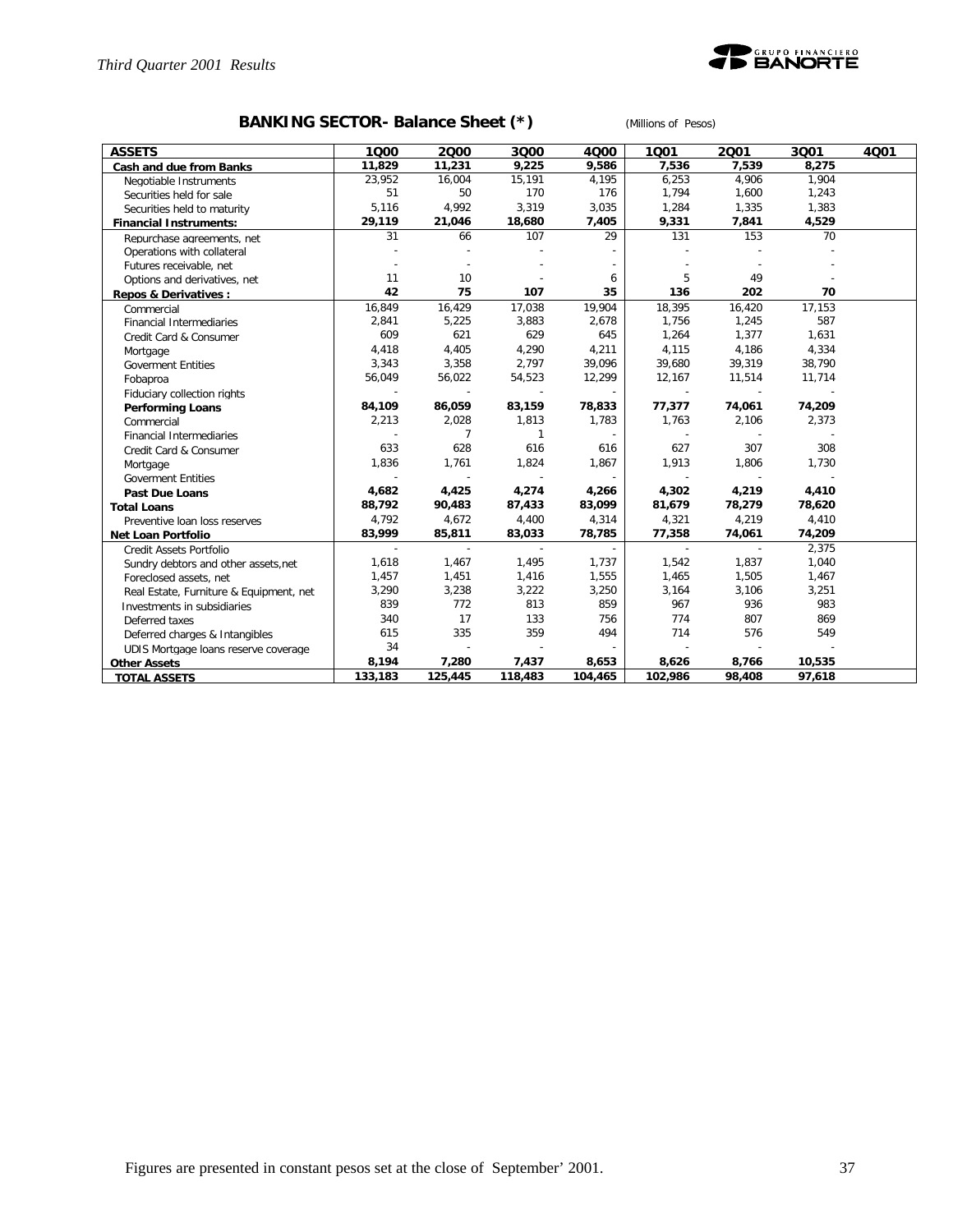

| <b>BANKING SECTOR- Balance Sheet (*)</b> (Millions of Pesos) |  |  |  |
|--------------------------------------------------------------|--|--|--|
|--------------------------------------------------------------|--|--|--|

| <b>LIABILITIES</b>                     | 1000           | 2000         | 3000     | 4000     | 1001                     | 2001     | 3001                        | 4001 |
|----------------------------------------|----------------|--------------|----------|----------|--------------------------|----------|-----------------------------|------|
| <b>Demand Deposits</b>                 | 23,322         | 24,231       | 24,691   | 26,900   | 24,786                   | 25,360   | 25,816                      |      |
| <b>Time Deposits</b>                   | 80,604         | 70,236       | 63,885   | 41,983   | 45,116                   | 48,017   | 43,840                      |      |
| <b>Bonds</b>                           | 1,097          | 1,124        | 1,333    | 1,355    | 1,366                    | 1,315    | 1,333                       |      |
| <b>Deposits</b>                        | 105,023        | 95,591       | 89,910   | 70,239   | 71,268                   | 74,692   | 70,989                      |      |
| Demand                                 | 402            | 2,693        | 317      | 4,014    | 4,273                    | 8        | 20                          |      |
| Short term                             | 7,357          | 7,239        | 9,599    | 9,709    | 8,162                    | 3,054    | 5,880                       |      |
| Long term                              | 10,100         | 9,801        | 9,934    | 10,501   | 9,610                    | 9,424    | 9,235                       |      |
| Due to banks and correspondents        | 17,859         | 19,733       | 19,850   | 24,225   | 22,045                   | 12,485   | 15,135                      |      |
| Repurchase agreements, net             | 5              | 66           | 25       | 35       | 19                       | 54       | 87                          |      |
| Operations with collateral             |                |              |          |          |                          |          |                             |      |
| Futures receivable, net                |                |              |          |          |                          |          |                             |      |
| Options and derivatives, net           |                | 69           | 57       | 34       | 17                       | 1        | 30                          |      |
| <b>Repos &amp; Derivatives:</b>        | 5              | 135          | 82       | 69       | 36                       | 56       | 117                         |      |
| Income Tax & Profit Sharing            | $\overline{7}$ | $\mathbf{1}$ | 15       | 179      | 261                      | 85       | 82                          |      |
| Other Payable accounts                 | 2,160          | 2,121        | 1,935    | 2,525    | 1,796                    | 1,862    | 1,843                       |      |
| Other payable accounts                 | 2,167          | 2,122        | 1,950    | 2,704    | 2,056                    | 1,947    | 1,925                       |      |
| Subordinated non Convertible Debenture | 207            |              |          |          |                          | 1,316    | 1,343                       |      |
| <b>Defered Taxes</b>                   |                | 19           |          |          | $\overline{\phantom{a}}$ |          |                             |      |
| Deferred credits                       | 112            | 110          | 107      | 121      | 120                      | 115      | 62                          |      |
| <b>TOTAL LIABILITIES</b>               | 125,372        | 117,710      | 111,899  | 97,357   | 95,525                   | 90,611   | 89,571                      |      |
| <b>STOCKHOLDER 'S EQUITY</b>           |                |              |          |          |                          |          |                             |      |
| Paid-in Capital                        | 4,464          | 4,465        | 4,260    | 4,441    | 4,913                    | 4,913    | 4,913                       |      |
| Share subscription premiums            | 301            | 301          | 301      | 560      | 560                      | 560      | 560                         |      |
| Subordinated Convertible Debentures    | 465            | 460          | 454      |          |                          |          |                             |      |
| <b>Subscribed Capital</b>              | 5,230          | 5,226        | 5,015    | 5,001    | 5,473                    | 5,473    | 5,473                       |      |
| <b>Capital Reserves</b>                | 2,613          | 2,935        | 1,663    | 1,486    | 2,213                    | 2,287    | 2,287                       |      |
| <b>Retained Earnings</b>               | 2,305          | 1,828        | 1,709    | 1,773    | 2,192                    | 2,118    | 2,118                       |      |
| Surplus (Deficit) from securities      | (475)          | (498)        | (493)    | (329)    | (508)                    | (413)    | (518)                       |      |
| Results of foreign operations exchange |                |              |          |          |                          |          |                             |      |
| Excess (Insuf.) in capital restatement | (2, 121)       | (2, 127)     | (2, 133) | (2, 131) | (2, 127)                 | (2, 130) | (2, 131)                    |      |
| Non Mon assets results fixed assets    | (122)          |              |          |          |                          |          |                             |      |
| Non Mon assets results Investm         | 49             | (40)         | (64)     | (60)     | (63)                     | (91)     | (87)                        |      |
| Adjustment in the employees pension    | (105)          |              |          |          |                          |          |                             |      |
| Accumulated Deferred tax effect        |                | (279)        | (279)    | (249)    | (249)                    | (249)    | (249)                       |      |
| Net Income                             | 438            | 687          | 1,164    | 1,618    | 530                      | 801      | 1,154                       |      |
| <b>Earned Capital</b>                  | 2,581          | 2,508        | 1,569    | 2,107    | 1,988                    | 2,324    | 2,574                       |      |
| Minority Holdings                      | $\mathcal{L}$  | $\sim$       | $\sim$   | ÷.       | $\sim$                   | $\sim$   | $\mathcal{L}_{\mathcal{A}}$ |      |
| Total Stockholder's Equity             | 7,811          | 7,734        | 6,584    | 7,108    | 7,461                    | 7,797    | 8,047                       |      |
| <b>TOTAL LIABILITIES &amp;</b>         | 133,183        | 125,445      | 118,483  | 104,465  | 102,986                  | 98,408   | 97,618                      |      |

(\*) Does not include Afore.

### **MEMORANDUM ACCOUNTS OF THE BANKING SECTOR** *(Millions of Pesos)*

|                                             | 1000      | 2000      | 3000      | 4Q00      | 1001      | 2001      | 3Q01       | 4Q01 |
|---------------------------------------------|-----------|-----------|-----------|-----------|-----------|-----------|------------|------|
| Signature quarantees granted                |           |           |           |           |           |           |            |      |
| Other contingent obligations                | 8,565     | 9,248     | 10,561    | 9,615     | 9,876     | 9,812     | 10,083     |      |
| Irrevocable lines of credit                 | 577       | 460       | 676       | 514       | 1,157     | 1,007     | 778        |      |
| Assets held in trust and mandate            | 37,191    | 38,086    | 36,615    | 37,486    | 37,993    | 35,356    | 35,044     |      |
| Assets held in custody or in administration | 104.334   | 94,716    | 87,200    | 71,216    | 74,570    | 76,467    | 71.807     |      |
| Investment banking transactions for third   | 26,082    | 29,692    | 48,232    | 71,804    | 82,256    | 97,648    | 59,221     |      |
| Engaged amounts in fobaproa operations      | 9,310     | 9,726     | 8,649     | 3,733     | 3,893     | 4,032     | 4,175      |      |
| Investment of retirement saving funds       | 2,540     | 2,566     | 2,245     | 2,239     | 2,261     | 2,280     | 2,264      |      |
| Integration of loan portfolio               |           |           |           |           |           |           |            |      |
| Received amounts in derivative instruments  | 2,282     | 2,599     | 2,648     | 2,744     | 2,639     | 2,389     | 2,619      |      |
| Fobaproa trusts                             |           |           |           |           |           |           |            |      |
| Securities to be received                   | 13,451    | 14,333    | 49,469    | 69,335    | 87.835    | 111.158   | 121,170    |      |
| (Less) payable for reversal                 | (13, 420) | (14, 399) | (49, 233) | (69, 361) | (87, 704) | (111,005) | (121, 257) |      |
| Receivables for reversal                    | 3.031     | 3,741     | 19,443    | 31,582    | 39,912    | 72,540    | 81,941     |      |
| (Less) securities to be delivered           | (3,035)   | (3,675)   | (19, 268) | (31, 563) | (39, 931) | (75, 594) | (81, 871)  |      |
| Other control accounts                      | 285,255   | 282,752   | 356,395   | 197,738   | 234,422   | 234,766   | 167,260    |      |
|                                             | 476,165   | 469,848   | 553,635   | 396,995   | 449,181   | 463,858   | 353,237    |      |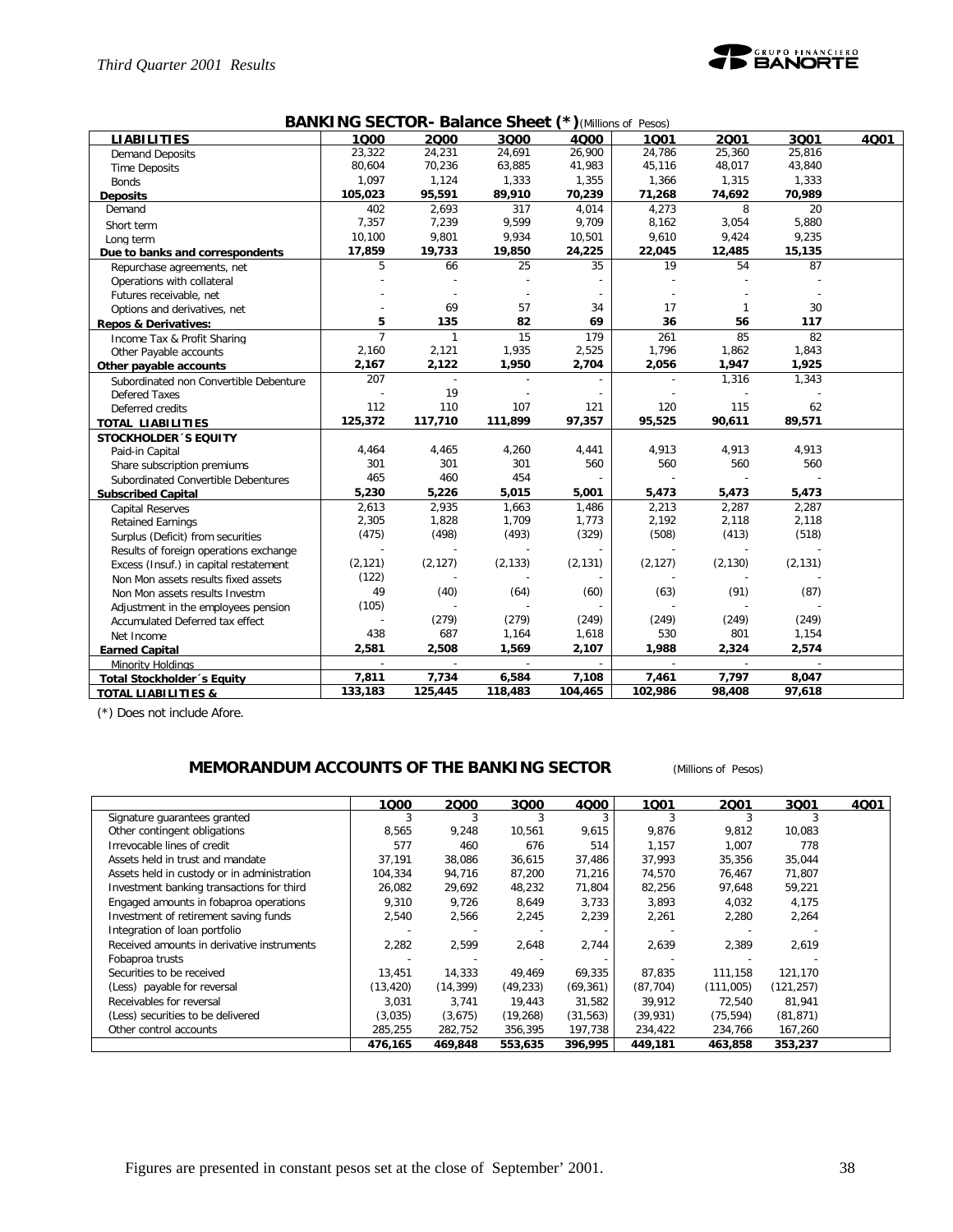

| BANKING SECTOR - Income Statement (*)<br>(Millions of Pesos) |                |                          |                          |                          |                          |                          |         |      |  |  |
|--------------------------------------------------------------|----------------|--------------------------|--------------------------|--------------------------|--------------------------|--------------------------|---------|------|--|--|
| <b>NET INTEREST INCOME</b>                                   | 1000           | 2000                     | 3000                     | 4Q00                     | 1001                     | 2001                     | 3Q01    | 4001 |  |  |
| Interest Income                                              | 6,292.5        | 5,700.8                  | 6,991.6                  | 10,058.5                 | 8,430.6                  | 4,499.0                  | 4,521.9 |      |  |  |
| <b>Interest Expense</b>                                      | 4,680.3        | 4,237.2                  | 5,678.1                  | 8,472.4                  | 6,939.7                  | 2,897.3                  | 3,188.1 |      |  |  |
| Loan Fees                                                    | 143.6          | 152.2                    | 146.8                    | (115.4)                  | 67.3                     | 69.4                     | 89.1    |      |  |  |
| Fees Paid                                                    | 3.2            | 4.0                      | 4.0                      | 5.3                      | 3.7                      | 4.1                      | 5.3     |      |  |  |
| Net Interest Income (NII)                                    | 1,752.6        | 1,611.9                  | 1,456.4                  | 1,465.4                  | 1,554.5                  | 1,667.0                  | 1,417.6 |      |  |  |
| Repomo-Margin                                                | 27.1           | (3.1)                    | (17.5)                   | 7.4                      | 13.5                     | 17.3                     | 26.2    |      |  |  |
| <b>NII after Repomo</b>                                      | 1,779.7        | 1,608.7                  | 1,438.9                  | 1,472.8                  | 1,568.1                  | 1,684.3                  | 1,443.8 |      |  |  |
| Loan Loss Provisions                                         | 230.0          | 179.2                    | 6.5                      | 265.2                    | 176.6                    | 434.8                    | 159.4   |      |  |  |
| Loss Sharing Provisions                                      | 43.2           | 37.9                     | 83.7                     |                          | 74.9                     | 51.6                     | 24.4    |      |  |  |
| <b>NII after Provisions</b>                                  | 1,506.5        | 1,391.6                  | 1,348.7                  | 1,207.6                  | 1,316.5                  | 1,197.9                  | 1,260.0 |      |  |  |
| Fund transfers                                               | 8.5            | 8.6                      | 8.1                      | 8.7                      | 9.2                      | 10.9                     | 13.8    |      |  |  |
| Account management                                           | 57.7           | 59.7                     | 70.7                     | 79.6                     | 73.3                     | 78.4                     | 75.5    |      |  |  |
| Fiduciary                                                    | 215.9          | 40.8                     | 231.0                    | 141.0                    | 242.2                    | 115.4                    | 423.0   |      |  |  |
| Credit Card                                                  | 6.1            | 5.5                      | 8.0                      | 9.3                      | 79.5                     | 84.3                     | 82.7    |      |  |  |
| Fees from FOBAPROA                                           | 89.9           | 226.1                    | 142.5                    | 107.4                    | 78.2                     | 81.9                     | 61.4    |      |  |  |
| Other fees                                                   | 87.5           | 48.5                     | 53.1                     | 325.0                    | 70.5                     | 72.5                     | 108.2   |      |  |  |
| Fees on services,                                            | 465.5          | 389.1                    | 513.4                    | 671.0                    | 552.9                    | 443.3                    | 764.7   |      |  |  |
| Fund transfers                                               |                | ÷,                       |                          | ÷,                       | $\overline{a}$           | $\overline{a}$           |         |      |  |  |
| Other fees                                                   | 90.5           | 91.9                     | 87.2                     | 86.6                     | 83.2                     | 84.2                     | 316.0   |      |  |  |
| Fees paid,                                                   | 90.6           | 91.9                     | 87.2                     | 86.6                     | 83.2                     | 84.2                     | 316.0   |      |  |  |
| Foreign exchange                                             | 55.4           | 49.5                     | 50.9                     | 46.5                     | 54.5                     | 43.4                     | 45.7    |      |  |  |
| Securities - Realized gains                                  | 12.0           | 7.6                      | (1.3)                    | (0.6)                    | 30.9                     | 83.2                     | (22.9)  |      |  |  |
| Securities- Unrealized gains                                 | 20.6           | (26.9)                   | (9.2)                    | 8.0                      | 113.6                    | (15.1)                   | (93.2)  |      |  |  |
| Market-related Income                                        | 88.1           | 30.2                     | 40.5                     | 54.0                     | 199.0                    | 111.6                    | (70.5)  |      |  |  |
| <b>Total Non Interest Income</b>                             | 463.1          | 327.4                    | 466.7                    | 638.4                    | 668.6                    | 470.7                    | 378.1   |      |  |  |
| <b>Total Operating Income</b>                                | 1,969.6        | 1,719.0                  | 1,815.4                  | 1,846.0                  | 1,985.2                  | 1,668.6                  | 1,638.1 |      |  |  |
| Personnel                                                    | 617.1          | 647.0                    | 614.6                    | 679.7                    | 682.3                    | 648.9                    | 674.9   |      |  |  |
| Fees Paid                                                    | 77.2           | 83.5                     | 63.9                     | 80.6                     | 82.8                     | 70.6                     | 83.3    |      |  |  |
| Operation & Administrative expenses                          | 394.3          | 390.8                    | 461.4                    | 395.8                    | 353.2                    | 429.5                    | 413.2   |      |  |  |
| Rents, depreciation and amortization                         | 186.8          | 155.7                    | 173.1                    | 153.2                    | 166.1                    | 157.6                    | 187.4   |      |  |  |
| Taxes, other than income tax                                 | 95.4           | 129.0                    | 124.5                    | 184.1                    | 103.2                    | 102.7                    | 99.5    |      |  |  |
| Contributions to IPAB                                        | 84.8           | 106.4                    | 95.8                     | 94.7                     | 92.2                     | 84.9                     | 86.9    |      |  |  |
| Corporate expenses Recoveries                                |                |                          |                          |                          |                          |                          |         |      |  |  |
| <b>Non-Interest Expense</b>                                  | 1,455.6        | 1,512.4                  | 1,533.4                  | 1,588.0                  | 1,479.7                  | 1,494.3                  | 1,545.2 |      |  |  |
| <b>Operating Income</b>                                      | 514.0          | 206.6                    | 282.0                    | 257.9                    | 505.4                    | 174.3                    | 93.0    |      |  |  |
| Other Income                                                 | 122.5          | 154.3                    | 164.6                    | 204.9                    | 92.9                     | 133.4                    | 114.9   |      |  |  |
| Foreign exchange                                             | 0.4            |                          |                          |                          |                          |                          |         |      |  |  |
| Recoveries                                                   | 19.1           | 11.5                     | 210.5                    | 91.5                     | 103.0                    | 169.1                    | 83.3    |      |  |  |
| Repomo-other (Debtor balance)                                | 17.3           | $\overline{a}$           |                          |                          | (17.1)                   | 61.9                     | 40.9    |      |  |  |
| <b>Total Other Products</b>                                  | 159.2          | 165.7                    | 375.0                    | 296.4                    | 178.8                    | 364.3                    | 239.2   |      |  |  |
| Other Expense                                                | (57.6)         | (42.4)                   | (137.3)                  | (151.5)                  | (106.9)                  | (183.1)                  | (3.3)   |      |  |  |
| Foreign exchange                                             | (22.4)         | $\overline{a}$           |                          |                          | (22.4)                   |                          |         |      |  |  |
| Repomo-other (Creditor balance)                              | (128.2)        | (41.6)                   | (34.6)                   | (42.3)                   | (3.9)                    | (7.4)                    | (13.6)  |      |  |  |
| <b>Total Other Expense</b>                                   | (208.1)        | (84.0)                   | (171.9)                  | (193.9)                  | (110.8)                  | (190.5)                  | (17.0)  |      |  |  |
| Other revenues and expenses, net                             | (48.9)         | 81.7                     | 203.1                    | 102.6                    | 68.1                     | 173.9                    | 222.2   |      |  |  |
| Pre-tax Income                                               | 465.0          | 288.3                    | 485.1                    | 360.5                    | 573.5                    | 348.2                    | 315.2   |      |  |  |
| Income tax                                                   | $\overline{a}$ | $\sim$                   | (6.4)                    | (21.9)                   | $\overline{\phantom{a}}$ | (0.1)                    | (29.0)  |      |  |  |
| Profit sharing                                               |                | $\overline{\phantom{a}}$ | $\overline{\phantom{a}}$ | $\overline{\phantom{a}}$ | (15.0)                   | (36.3)                   | 31.8    |      |  |  |
| Tax on Assets                                                | (5.7)          | (4.7)                    | (5.9)                    | (0.5)                    | (1.9)                    | (3.8)                    | (2.9)   |      |  |  |
| Deferred Inc. Tax and Profit sharing                         | (53.2)         | (39.9)                   | (24.5)                   | 107.5                    | (66.4)                   | (46.8)                   | (0.6)   |      |  |  |
|                                                              | (58.9)         | (44.6)                   | (36.8)                   | 85.1                     | (83.3)                   | (87.0)                   | (0.7)   |      |  |  |
| Net income before subsidiaries                               | 406.1          | 243.7                    | 448.3                    | 445.6                    | 490.1                    | 261.1                    | 314.4   |      |  |  |
| Subsidiaries 'net income                                     | 34.7           | 6.3                      | 28.5                     | 8.2                      | 39.5                     | 10.4                     | 38.5    |      |  |  |
| Net Income from continuos operations                         | 440.8          | 249.9                    | 476.8                    | 453.8                    | 529.6                    | 271.6                    | 352.9   |      |  |  |
| Extraodinary items, net                                      |                |                          | $\blacksquare$           |                          |                          | $\overline{\phantom{a}}$ |         |      |  |  |
| Minority Interest                                            | (3.3)          |                          |                          |                          |                          | 0.1                      |         |      |  |  |
| <b>TOTAL NET INCOME</b>                                      | 437.5          | 249.9                    | 476.8                    | 453.8                    | 529.6                    | 271.6                    | 352.9   |      |  |  |

(\*)Afore is included in the Subsidiaries´net income.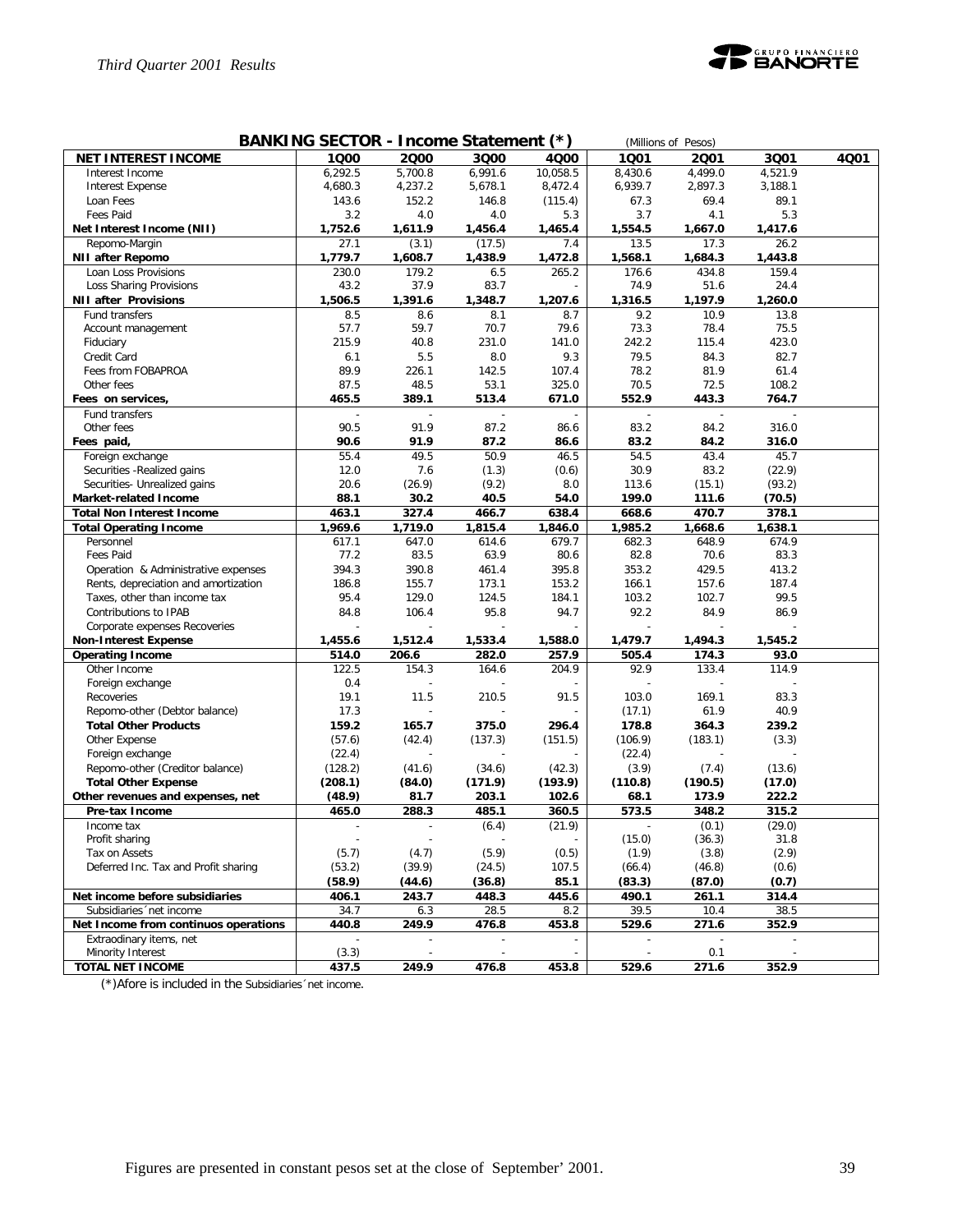

# **BANCO MERCANTIL DEL NORTE- Balance Sheet (\*)** *(Millions of Pesos)*

| <b>ASSETS</b>                           | 1000           | 2000                     | 3000                     | 4000           | 1001                     | 2001                     | 3001           | 4001 |
|-----------------------------------------|----------------|--------------------------|--------------------------|----------------|--------------------------|--------------------------|----------------|------|
| Cash and due from Banks                 | 10,582         | 10,301                   | 10,467                   | 8,602          | 6,804                    | 6,564                    | 8,023          |      |
| Negotiable Instruments                  | 23,952         | 16,004                   | 24,214                   | 5,127          | 7,244                    | 5,973                    | 1,904          |      |
| Securities held for sale                | 51             | 50                       | 49                       | 48             | 1,634                    | 1,446                    | 1,095          |      |
| Securities held to maturity             | 4,497          | 4,511                    | 3,023                    | 2,761          | 1,000                    | 1,043                    | 1,086          |      |
| <b>Financial Instruments:</b>           | 28,501         | 20,564                   | 27,287                   | 7,936          | 9,878                    | 8,461                    | 4,086          |      |
| Repurchase agreements, net              | 30             | 66                       | 72                       | 19             | 90                       | 70                       | 32             |      |
| Operations with collateral              |                |                          |                          |                |                          |                          |                |      |
| Futures receivable, net                 |                |                          |                          |                |                          |                          |                |      |
| Options and derivatives, net            | 11             | 10                       |                          | 6              | 5                        | 49                       |                |      |
| Repos & Derivatives:                    | 41             | 75                       | 72                       | 26             | 95                       | 120                      | 32             |      |
| Commercial                              | 16,298         | 15,824                   | 17,010                   | 19,876         | 18,085                   | 16,114                   | 17,144         |      |
| <b>Financial Intermediaries</b>         | 2,821          | 4,769                    | 3,883                    | 2,678          | 1,756                    | 1,245                    | 971            |      |
| Credit Card & Consumer                  | 600            | 606                      | 629                      | 645            | 1,264                    | 1,377                    | 1,631          |      |
| Mortgage                                | 3,018          | 3,036                    | 3,919                    | 3,865          | 3,793                    | 3,866                    | 4,013          |      |
| <b>Goverment Entities</b>               | 2,979          | 2,977                    | 2,797                    | 39,090         | 39,668                   | 39,302                   | 38,764         |      |
| Fobaproa                                | 36,922         | 36,755                   | 35,687                   | 12,299         | 12,257                   | 11,636                   | 11,857         |      |
| Fiduciary collection rights             | $\overline{a}$ |                          |                          |                |                          |                          |                |      |
| <b>Performing Loans</b>                 | 62,638         | 63,968                   | 63,924                   | 78,452         | 76,824                   | 73,540                   | 74,380         |      |
| Commercial                              | 1,768          | 1,647                    | 1,701                    | 1,717          | 1,710                    | 2,054                    | 2,152          |      |
| <b>Financial Intermediaries</b>         |                | $\overline{\phantom{a}}$ | $\mathbf{1}$             | $\overline{a}$ | $\overline{\phantom{a}}$ |                          |                |      |
| Credit Card & Consumer                  | 518            | 514                      | 616                      | 616            | 627                      | 307                      | 308            |      |
| Mortgage                                | 1,472          | 1,400                    | 1,699                    | 1,728          | 1,768                    | 1,675                    | 1,609          |      |
| <b>Goverment Entities</b>               | ÷,             | $\sim$                   |                          | $\overline{a}$ | $\sim$                   | $\overline{a}$           |                |      |
| <b>Past Due Loans</b>                   | 3,759          | 3,561                    | 4,017                    | 4,061          | 4,105                    | 4,035                    | 4,069          |      |
| <b>Total Loans</b>                      | 66,396         | 67,530                   | 67,941                   | 82,513         | 80,928                   | 77,575                   | 78,449         |      |
| Preventive loan loss reserves           | 3,366          | 3,272                    | 4,005                    | 3,918          | 3,908                    | 3,809                    | 4,013          |      |
| <b>Net Loan Portfolio</b>               | 63,031         | 64,257                   | 63,935                   | 78,595         | 77,020                   | 73,766                   | 74,436         |      |
| Credit Assets Portfolio                 | $\overline{a}$ | $\sim$                   | $\overline{\phantom{a}}$ | $\sim$         | $\sim$                   | $\overline{\phantom{a}}$ | $\overline{a}$ |      |
| Sundry debtors and other assets, net    | 1,299          | 1,089                    | 1,056                    | 1,178          | 765                      | 978                      | 958            |      |
| Foreclosed assets, net                  | 680            | 667                      | 1,416                    | 1,470          | 1,381                    | 1,421                    | 1,371          |      |
| Real Estate, Furniture & Equipment, net | 2,872          | 2,822                    | 3,222                    | 3,248          | 3,162                    | 3,104                    | 3,251          |      |
| Investments in subsidiaries             | 629            | 665                      | 295                      | 339            | 418                      | 384                      | 392            |      |
| Deferred taxes                          | 417            | 17                       | 133                      | 756            | 774                      | 807                      | 869            |      |
| Deferred charges & Intangibles          | 1,247          | 952                      | 359                      | 493            | 711                      | 574                      | 543            |      |
| UDIS Mortgage loans reserve coverage    | 34             | $\overline{a}$           |                          |                |                          |                          |                |      |
| <b>Other Assets</b>                     | 7,178          | 6,212                    | 6,480                    | 7,485          | 7,211                    | 7,268                    | 7,384          |      |
| <b>TOTAL ASSETS</b>                     | 109,332        | 101,410                  | 108,241                  | 102,644        | 101,008                  | 96,179                   | 93,961         |      |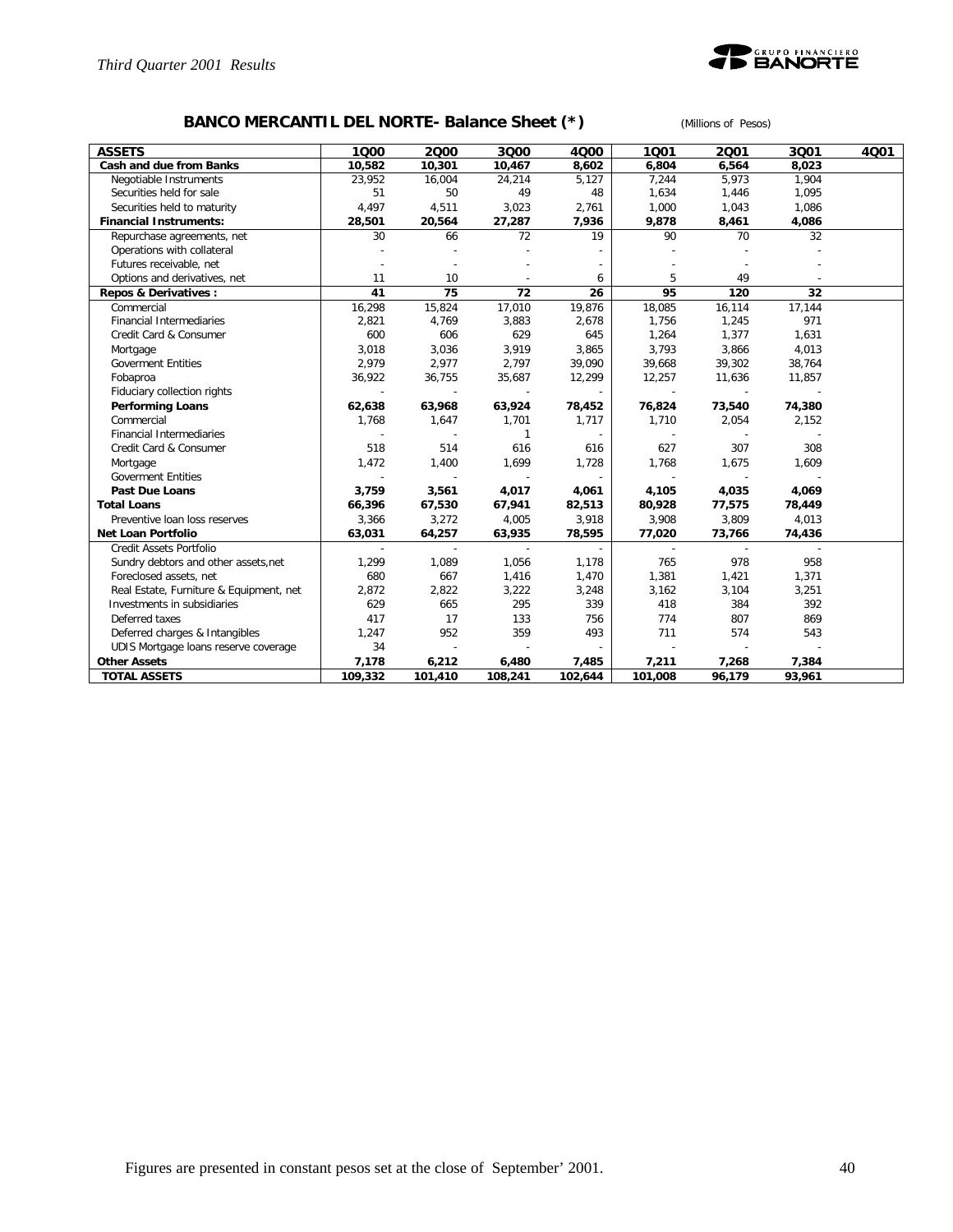

### **BANCO MERCANTIL DEL NORTE- Balance Sheet (\*)** *(Millions of Pesos)*

| <b>LIABILITIES</b>                     | 1000     | 2000         | 3000           | 4000     | 1001           | 2001           | 3001           | 4Q01 |
|----------------------------------------|----------|--------------|----------------|----------|----------------|----------------|----------------|------|
| <b>Demand Deposits</b>                 | 20,888   | 21,718       | 24,691         | 26,840   | 24,786         | 25,360         | 25,845         |      |
| <b>Time Deposits</b>                   | 63,830   | 53,513       | 55,263         | 41,978   | 45,116         | 48,017         | 43,840         |      |
| <b>Bonds</b>                           | 1,097    | 1,124        | 1,333          | 1,355    | 1,366          | 1,315          | 1,333          |      |
| <b>Deposits</b>                        | 85,815   | 76,355       | 81,288         | 70,173   | 71,268         | 74,692         | 71,018         |      |
| Demand                                 | 402      | 2,693        | 317            | 4,014    | 4,273          | 78             | 20             |      |
| Short term                             | 6,100    | 5,822        | 11,553         | 9,709    | 8,162          | 3,054          | 4,731          |      |
| Long term                              | 8,538    | 8,290        | 7,607          | 10,156   | 9,292          | 9,134          | 8,908          |      |
| Due to banks and correspondents        | 15,041   | 16,805       | 19,477         | 23,880   | 21,728         | 12,266         | 13,659         |      |
| Repurchase agreements, net             | 4        | 66           | 25             |          | 9              | 50             | 20             |      |
| Operations with collateral             |          |              |                |          |                |                |                |      |
| Futures receivable, net                |          |              |                |          |                |                |                |      |
| Options and derivatives, net           |          | 69           | $\overline{2}$ | 34       | 17             | $\mathbf{1}$   | 30             |      |
| <b>Repos &amp; Derivatives:</b>        | 4        | 135          | 27             | 34       | 26             | 51             | 50             |      |
| Income Tax & Profit Sharing            | 5        | $\mathbf{1}$ | 13             | 164      | 246            | 70             | 56             |      |
| Other Payable accounts                 | 1,917    | 1,966        | 1,935          | 2,513    | 1,780          | 1,769          | 1,819          |      |
| Other payable accounts                 | 1,922    | 1,967        | 1,948          | 2,677    | 2,026          | 1,839          | 1,874          |      |
| Subordinated non Convertible Debenture | 207      | $\sim$       | $\overline{a}$ |          |                | 1,316          | 1,343          |      |
| Defered Taxes                          |          | 19           |                |          |                |                |                |      |
| Deferred credits                       | 101      | 99           | 107            | 120      | 120            | 115            | 62             |      |
| <b>TOTAL LIABILITIES</b>               | 103,091  | 95,381       | 102,847        | 96,884   | 95,168         | 90,279         | 88,007         |      |
| <b>STOCKHOLDER 'S EQUITY</b>           |          |              |                |          |                |                |                |      |
| Paid-in Capital                        | 3,304    | 3,304        | 3,762          | 3,944    | 3,944          | 3,944          | 3,944          |      |
| Share subscription premiums            | 301      | 301          | 301            | 560      | 560            | 560            | 560            |      |
| Subordinated Convertible Debentures    | 465      | 460          | 454            |          |                |                |                |      |
| <b>Subscribed Capital</b>              | 4,070    | 4,066        | 4,518          | 4,504    | 4,504          | 4,504          | 4,504          |      |
| <b>Capital Reserves</b>                | 2,325    | 2,405        | 1,663          | 1,486    | 2,062          | 2,135          | 2,135          |      |
| <b>Retained Earnings</b>               | 1,968    | 1,734        | 1,709          | 1,773    | 1,946          | 1,872          | 1,873          |      |
| Surplus (Deficit) from securities      | (475)    | (498)        | (485)          | (304)    | (483)          | (402)          | (479)          |      |
| Results of foreign operations exchange |          |              |                |          |                |                |                |      |
| Excess (Insuf.) in capital restatement | (2, 134) | (2, 140)     | (2, 137)       | (2, 131) | (2, 133)       | (2, 132)       | (2, 131)       |      |
| Non Mon assets results fixed assets    | (122)    |              |                |          |                |                |                |      |
| Non Mon assets results Investm         | 46       | (41)         | (75)           | (67)     | (68)           | (94)           | (89)           |      |
| Adjustment in the employees pension    | (105)    |              |                |          |                |                |                |      |
| Accumulated Deferred tax effect        |          | (279)        | (279)          | (249)    | (249)          | (249)          | (249)          |      |
| Net Income                             | 133      | 308          | 479            | 749      | 261            | 265            | 390            |      |
| <b>Earned Capital</b>                  | 1,636    | 1,490        | 875            | 1,256    | 1,336          | 1,395          | 1,450          |      |
| Minority Holdings                      | 536      | 473          | $\overline{a}$ |          | $\overline{a}$ | $\overline{a}$ | $\overline{a}$ |      |
| <b>Total Stockholder's Equity</b>      | 6,242    | 6,029        | 5,393          | 5,759    | 5,840          | 5,900          | 5,954          |      |
| <b>TOTAL LIABILITIES &amp;</b>         | 109,332  | 101,410      | 108,241        | 102,644  | 101,008        | 96,179         | 93,961         |      |

(\*) Consolidate Subsidiaries. Consolidated with Banpaís since February, 2000.

### **MEMORANDUM ACCOUNTS OF BANCO MERCANTIL DEL NORTE (Banorte)** *(Millions of Pesos)*

|                                             | 1000      | 2000      | 3000      | 4Q00      | 1001      | 2001      | 3Q01      | 4Q01 |
|---------------------------------------------|-----------|-----------|-----------|-----------|-----------|-----------|-----------|------|
| Signature guarantees granted                | 3         |           |           | 3         |           |           |           |      |
| Other contingent obligations                | 6,172     | 6,729     | 10,561    | 6,925     | 8,112     | 8,041     | 8,414     |      |
| Irrevocable lines of credit                 | 555       | 439       | 676       | 514       | 1,157     | 1,007     | 778       |      |
| Assets held in trust and mandate            | 19,658    | 18,272    | 16,901    | 18,463    | 19,567    | 18,008    | 17,796    |      |
| Assets held in custody or in administration | 76,116    | 63,037    | 87,200    | 70,194    | 73,586    | 75,408    | 71,807    |      |
| Investment banking transactions for third   | 25,821    | 29,452    | 48,232    | 71,796    | 82,256    | 97,648    | 59,221    |      |
| Engaged amounts in fobaproa operations      | 8,722     | 9,404     | 8,324     | 3,669     | 3,803     | 3,910     | 4,032     |      |
| Investment of retirement saving funds       | 2,540     | 2,566     | 2,245     | 2,239     | 2,261     | 2,280     | 2,264     |      |
| Integration of loan portfolio               |           |           |           |           |           |           |           |      |
| Received amounts in derivative instruments  | 2,282     | 2,599     | 2.648     | 2,744     | 2,639     | 2,389     | 2,619     |      |
| Fobaproa trusts                             |           |           |           |           |           |           |           |      |
| Securities to be received                   | 13.318    | 14.213    | 25.284    | 38,416    | 45.771    | 44.386    | 48,934    |      |
| (Less) payable for reversal                 | (13, 288) | (14, 279) | (25, 309) | (38, 406) | (45,681)  | (44, 315) | (48, 953) |      |
| Receivables for reversal                    | 2.899     | 3,621     | 8.098     | 17.831    | 20.983    | 44,956    | 46,948    |      |
| (Less) securities to be delivered           | (2,903)   | (3, 555)  | (8,027)   | (17, 821) | (20, 992) | (45,006)  | (46, 916) |      |
| Other control accounts                      | 223,837   | 220,331   | 356,395   | 165,761   | 189,946   | 193,346   | 125,945   |      |
|                                             | 365,733   | 352,831   | 533,231   | 342,327   | 383,410   | 402,061   | 292,890   |      |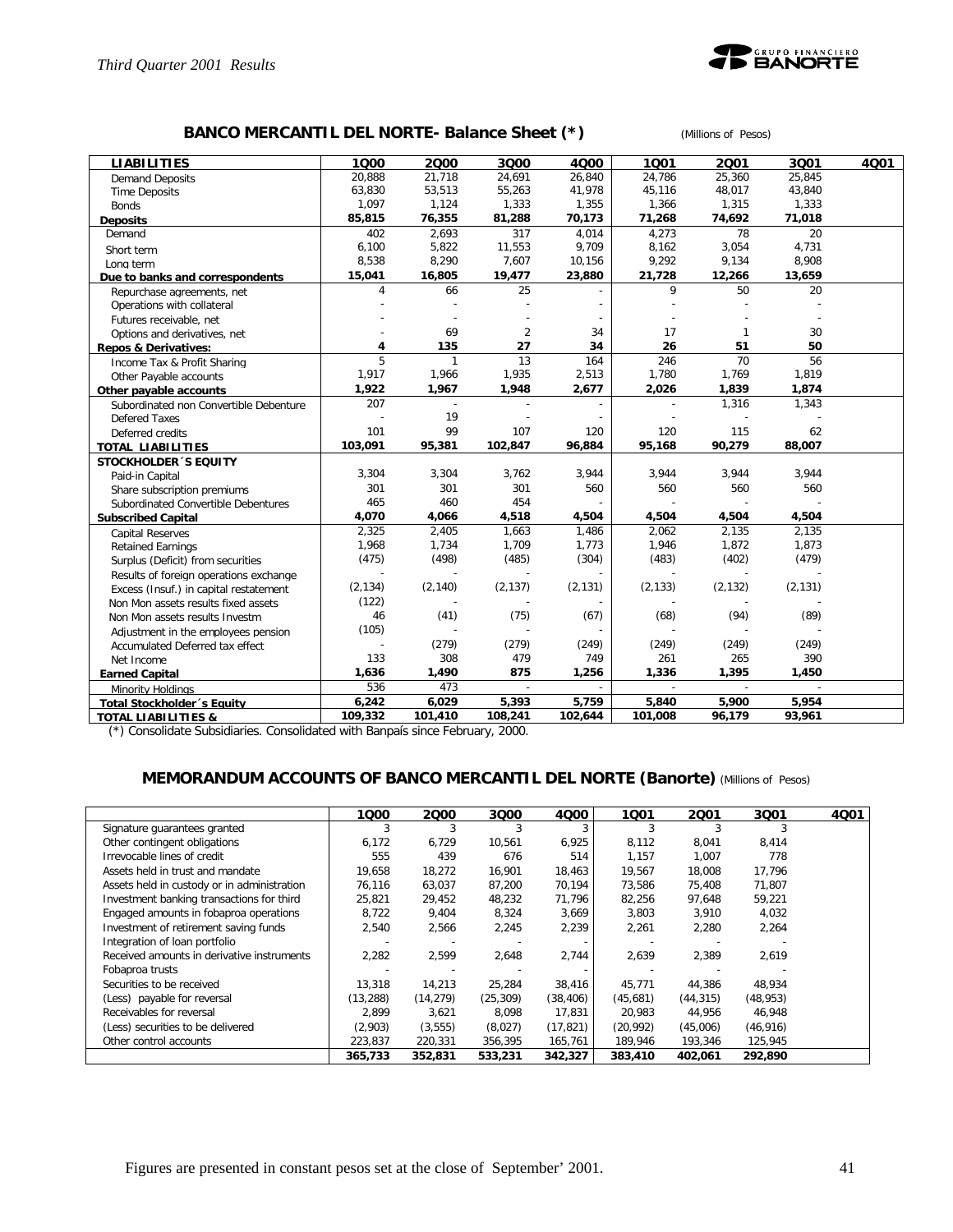

# **BANCO MERCANTIL DEL NORTE – Income Statement (\*)** *(Millions of Pesos)*

| <b>NET INTEREST INCOME</b>                                   | 1000            | 2000            | 3Q00            | 4Q00           | 1001            | 2001           | 3Q01           | 4Q01 |
|--------------------------------------------------------------|-----------------|-----------------|-----------------|----------------|-----------------|----------------|----------------|------|
| Interest Income                                              | 4,425.2         | 4,687.8         | 5,062.8         | 7,061.4        | 6,786.1         | 4,175.0        | 3,873.4        |      |
| <b>Interest Expense</b>                                      | 3,427.0         | 3,564.0         | 3,980.7         | 5,573.9        | 5,289.8         | 2,756.0        | 2,512.0        |      |
| Loan Fees                                                    | 127.7           | 142.2           | 140.7           | (116.3)        | 67.0            | 69.1           | 88.8           |      |
| Fees Paid                                                    | 2.1             | 3.5             | 3.6             | 5.3            | 3.7             | 4.1            | 5.4            |      |
| Net Interest Income (NII)                                    | 1,123.8         | 1,262.5         | 1,219.2         | 1,365.9        | 1,559.6         | 1,484.0        | 1,444.9        |      |
| Repomo-Margin                                                | 62.0            | 6.3             | (9.1)           | 12.8           | 18.7            | 19.9           | 19.7           |      |
| <b>NII after Repomo</b>                                      | 1,185.8         | 1,268.8         | 1,210.1         | 1,378.7        | 1,578.3         | 1,504.0        | 1,464.6        |      |
| Loan Loss Provisions<br>Loss Sharing Provisions              | 26.9<br>43.2    | 115.9<br>37.9   | (0.1)<br>83.7   | 225.5          | 146.2<br>74.9   | 427.0<br>51.6  | 163.2<br>24.4  |      |
| <b>NII after Provisions</b>                                  | 1,115.7         | 1,115.0         | 1,126.6         | 1,153.3        | 1.357.2         | 1,025.3        | 1,276.9        |      |
| Fund transfers                                               | 7.6             | 8.1             | 7.8             | 8.7            | 9.2             | 10.9           | 13.8           |      |
| Account management                                           | 47.5            | 52.3            | 66.3            | 79.6           | 73.3            | 78.4           | 75.5           |      |
| Fiduciary                                                    | 14.2            | 16.3            | 14.0            | 12.6           | 18.3            | 19.1           | 15.9           |      |
| Credit Card                                                  | 5.4             | 5.1             | 7.7             | 9.3            | 79.5            | 84.3           | 82.7           |      |
| Fees from FOBAPROA                                           | 75.8            | 222.1           | 136.9           | 104.1          | 73.5            | 79.2           | 59.6           |      |
| Other fees                                                   | 208.1           | 145.5           | 146.7           | 325.1          | 70.5            | 72.5           | 68.8           |      |
| Fees on services,                                            | 358.5           | 449.4           | 379.4           | 539.4          | 324.3           | 344.4          | 316.4          |      |
| Fund transfers                                               |                 |                 |                 |                |                 |                |                |      |
| Other fees                                                   | 80.9            | 84.7            | 82.9            | 81.6           | 72.5            | 71.5           | 72.5           |      |
| Fees paid,                                                   | 80.9            | 84.7            | 82.9            | 81.6           | 72.5            | 71.5           | 72.5           |      |
| Foreign exchange                                             | 47.5            | 42.4            | 46.2            | 46.5           | 54.5            | 43.4           | 45.7           |      |
| Securities - Realized gains                                  | 12.0            | 7.6             | (3.4)           | (12.5)         | 12.4            | 75.6           | (2.0)          |      |
| Securities- Unrealized gains<br><b>Market-related Income</b> | 29.3<br>88.7    | (21.8)<br>28.2  | 18.7<br>61.5    | 15.0<br>49.1   | 64.8<br>131.7   | (44.2)<br>74.9 | (22.2)<br>21.5 |      |
| <b>Total Non Interest Income</b>                             | 366.4           | 392.8           | 358.0           | 506.9          | 383.5           | 347.8          | 265.4          |      |
| <b>Total Operating Income</b>                                | 1,482.1         | 1,507.8         | 1,484.5         | 1,660.1        | 1,740.7         | 1,373.2        | 1,542.3        |      |
| Personnel                                                    | 543.6           | 602.2           | 599.2           | 676.6          | 682.3           | 648.9          | 674.9          |      |
| Fees Paid                                                    | 62.9            | 71.4            | 59.4            | 77.3           | 70.3            | 63.8           | 75.8           |      |
| Operation & Administrative expenses                          | 333.7           | 371.5           | 458.8           | 394.9          | 350.6           | 428.0          | 406.1          |      |
| Rents, depreciation and amortization                         | 170.6           | 157.4           | 169.7           | 152.9          | 166.1           | 157.6          | 184.9          |      |
| Taxes, other than income tax                                 | 71.8            | 104.7           | 108.9           | 172.0          | 93.9            | 98.8           | 95.4           |      |
| Contributions to IPAB                                        | 54.5            | 86.2            | 79.9            | 89.5           | 90.8            | 83.3           | 89.5           |      |
| Corporate expenses Recoveries                                | (67.5)          | (96.2)          | (53.5)          | (41.9)         | (30.7)          | (10.1)         |                |      |
| <b>Non-Interest Expense</b>                                  | 1,169.5         | 1,297.3         | 1,422.5         | 1,521.1        | 1,423.3         | 1,470.1        | 1,526.5        |      |
| <b>Operating Income</b>                                      | 312.6           | 210.5           | 62.0            | 139.0          | 317.4           | (97.0)         | 15.7           |      |
| Other Income<br>Foreign exchange                             | 38.8            | 65.6            | 111.0           | 136.3          | 40.3            | 66.9           | 47.6           |      |
| Recoveries                                                   | 14.4            | 9.5             | 205.6           | 91.5           | 102.8           | 168.1          | 80.6           |      |
| Repomo-other (Debtor balance)                                |                 |                 |                 |                | (17.1)          | 61.9           | 40.9           |      |
| <b>Total Other Products</b>                                  | 53.3            | 75.1            | 316.5           | 227.8          | 126.0           | 296.9          | 169.1          |      |
| Other Expense                                                | (47.3)          | (41.0)          | (135.6)         | (151.5)        | (106.6)         | (112.1)        | (73.3)         |      |
| Foreign exchange                                             | (22.4)          |                 |                 |                |                 |                |                |      |
| Repomo-other (Creditor balance)                              | (97.0)          | (29.6)          | (27.2)          | (44.8)         |                 |                |                |      |
| <b>Total Other Expense</b>                                   | (166.6)         | (70.6)          | (162.8)         | (196.2)        | (106.6)         | (112.1)        | (73.3)         |      |
| Other revenues and expenses, net                             | (113.3)         | 4.5             | 153.8           | 31.5           | 19.4            | 184.8          | 95.8           |      |
| Pre-tax Income                                               | 199.2           | 215.0           | 215.8           | 170.5          | 336.8           | 87.8           | 111.5          |      |
| Income tax                                                   |                 |                 | (6.4)           | (7.4)          |                 | (0.1)          | (17.9)         |      |
| Profit sharing                                               |                 |                 |                 |                | (15.0)          | (36.3)         | 31.8           |      |
| Tax on Assets                                                | (4.3)           | (2.8)           | (3.6)           | (1.3)          | (1.9)           | (3.8)          | (2.9)          |      |
| Deferred Inc. Tax and Profit sharing                         | (43.3)          | (39.9)          | (24.5)          | 107.5<br>98.8  | (66.4)          | (46.8)         | (0.6)          |      |
| Net income before subsidiaries                               | (47.6)<br>151.6 | (42.7)<br>172.3 | (34.5)<br>181.2 | 269.3          | (83.3)<br>253.4 | (87.0)<br>0.8  | 10.3<br>121.9  |      |
| Subsidiaries 'net income                                     | 17.1            | 4.6             | 6.6             | 0.7            | 7.8             | 3.2            | 2.6            |      |
| Net Income from continuos operations                         | 168.8           | 176.9           | 187.8           | 270.0          | 261.3           | 3.9            | 124.4          |      |
| Extraodinary items, net                                      | $\sim$          | $\sim$          |                 | $\blacksquare$ |                 | $\blacksquare$ |                |      |
| Minority Interest                                            | (35.6)          | (2.4)           | (16.4)          | $\blacksquare$ |                 | 0.1            |                |      |
| TOTAL NET INCOME                                             | 133.1           | 174.5           | 171.4           | 270.0          | 261.3           | 4.0            | 124.4          |      |

(\*) Consoldiate Subsidiaries. Consolidated with Banpaís since February, 2000.

Note: Consolidates the Afore until August, 2000.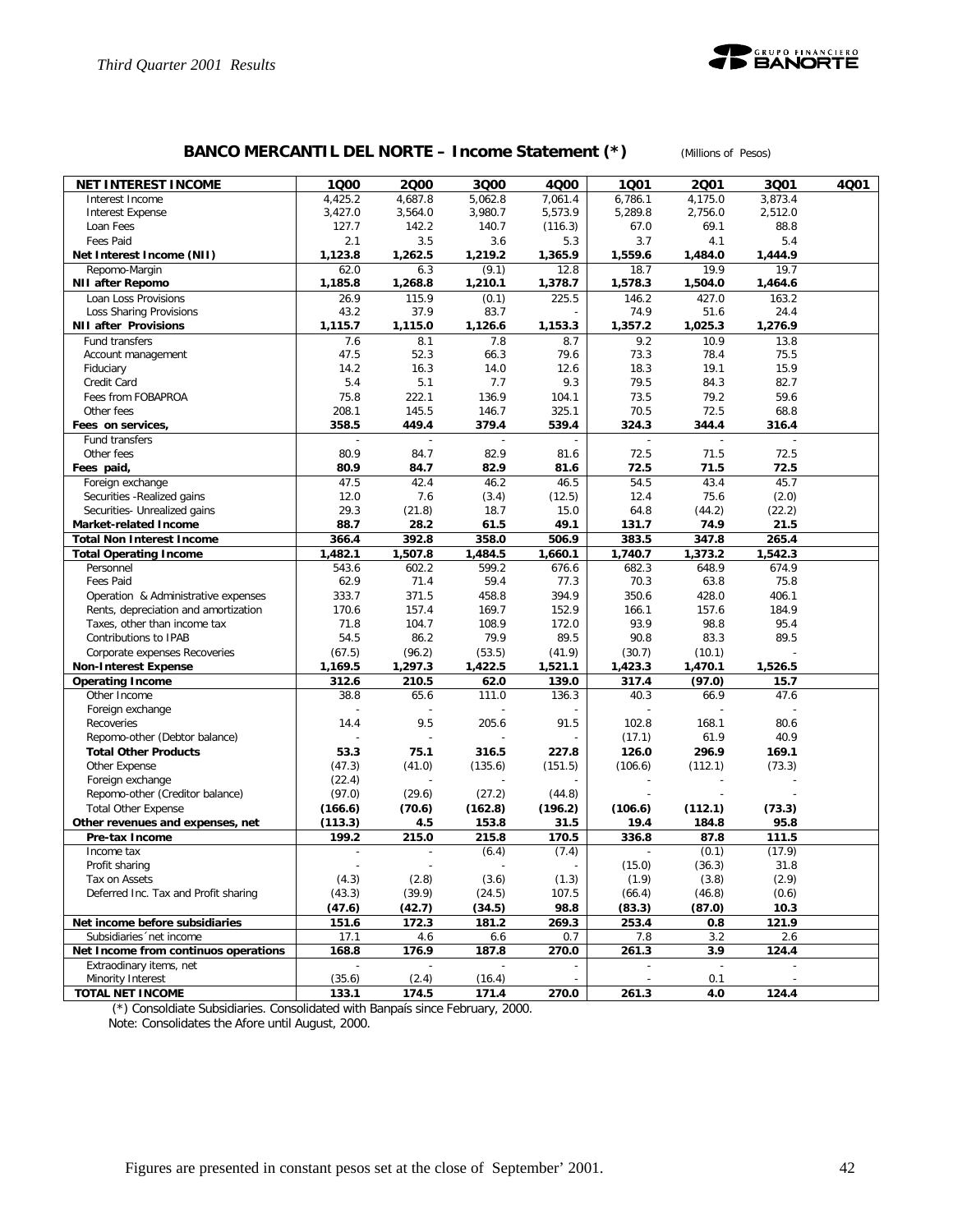

# **BANCO DEL CENTRO (BANCEN)- Balance Sheet (\*)** *(Millions of Pesos)*

| <b>ASSETS</b>                           | 1000           | 2000                     | 3000   | 4000                     | 1001   | 2001           | 3001         | 4Q01 |
|-----------------------------------------|----------------|--------------------------|--------|--------------------------|--------|----------------|--------------|------|
| Cash and due from Banks                 | 2,377          | 2,096                    | 842    | 1,148                    | 1,519  | 1,340          | 1,460        |      |
| Negotiable Instruments                  |                |                          |        |                          | 1      | $\sim$         | $\mathbf{r}$ |      |
| Securities held for sale                |                | $\overline{\phantom{a}}$ | 121    | 127                      | 160    | 154            | 147          |      |
| Securities held to maturity             | 618            | 482                      | 295    | 274                      | 284    | 292            | 296          |      |
| <b>Financial Instruments:</b>           | 618            | 482                      | 416    | 402                      | 445    | 447            | 444          |      |
| Repurchase agreements, net              | 1              | $\overline{a}$           | 35     | 10                       | 41     | 82             | 38           |      |
| Operations with collateral              |                |                          |        |                          |        |                |              |      |
| Futures receivable, net                 |                |                          |        |                          |        |                |              |      |
| Options and derivatives, net            |                |                          |        |                          |        |                |              |      |
| Repos & Derivatives:                    | 1              | $\Omega$                 | 35     | 10                       | 41     | 82             | 38           |      |
| Commercial                              | 551            | 604                      | 28     | 28                       | 310    | 306            | 9            |      |
| <b>Financial Intermediaries</b>         | 21             | 456                      |        |                          |        |                |              |      |
| Credit Card & Consumer                  | 9              | 14                       |        |                          |        |                |              |      |
| Mortgage                                | 1,400          | 1,369                    | 371    | 347                      | 322    | 320            | 321          |      |
| <b>Goverment Entities</b>               | 364            | 381                      |        | 6                        | 12     | 16             | 27           |      |
| Fobaproa                                | 19,127         | 19,266                   | 18,836 |                          |        |                |              |      |
| Fiduciary collection rights             | $\overline{a}$ | $\overline{\phantom{a}}$ |        |                          |        |                |              |      |
| <b>Performing Loans</b>                 | 21,471         | 22,091                   | 19,235 | 381                      | 643    | 642            | 356          |      |
| Commercial                              | 444            | 381                      | 132    | 66                       | 53     | 53             | 220          |      |
| <b>Financial Intermediaries</b>         |                | $\overline{7}$           |        |                          |        |                |              |      |
| Credit Card & Consumer                  | 116            | 114                      |        | $\overline{\phantom{a}}$ |        |                |              |      |
| Mortgage                                | 364            | 361                      | 125    | 139                      | 145    | 131            | 121          |      |
| <b>Goverment Entities</b>               |                |                          |        | ÷,                       |        |                |              |      |
| Past Due Loans                          | 924            | 863                      | 257    | 205                      | 197    | 184            | 341          |      |
| <b>Total Loans</b>                      | 22,395         | 22,954                   | 19,493 | 585                      | 841    | 826            | 697          |      |
| Preventive loan loss reserves           | 1,427          | 1,400                    | 395    | 396                      | 413    | 410            | 397          |      |
| <b>Net Loan Portfolio</b>               | 20,969         | 21,554                   | 19,098 | 190                      | 427    | 416            | 300          |      |
| Credit Assets Portfolio                 | $\overline{a}$ | $\sim$                   |        | $\overline{a}$           | $\sim$ | $\overline{a}$ | 2,375        |      |
| Sundry debtors and other assets, net    | 367            | 382                      | 444    | 564                      | 785    | 877            | 126          |      |
| Foreclosed assets, net                  | 777            | 784                      |        | 85                       | 84     | 83             | 96           |      |
| Real Estate, Furniture & Equipment, net | 446            | 443                      | 26     | 28                       | 27     | 26             | 30           |      |
| Investments in subsidiaries             | 18             | 16                       | 377    | 343                      | 341    | 352            | 357          |      |
| Deferred taxes                          |                |                          |        |                          |        |                |              |      |
| Deferred charges & Intangibles          | 19             | 17                       | 619    | 614                      | 601    | 588            | 577          |      |
| UDIS Mortgage loans reserve coverage    |                |                          |        |                          |        |                |              |      |
| <b>Other Assets</b>                     | 1,628          | 1,642                    | 1,466  | 1,634                    | 1,839  | 1,926          | 3,562        |      |
| <b>TOTAL ASSETS</b>                     | 25,592         | 25,774                   | 21,858 | 3,382                    | 4,271  | 4,211          | 5,803        |      |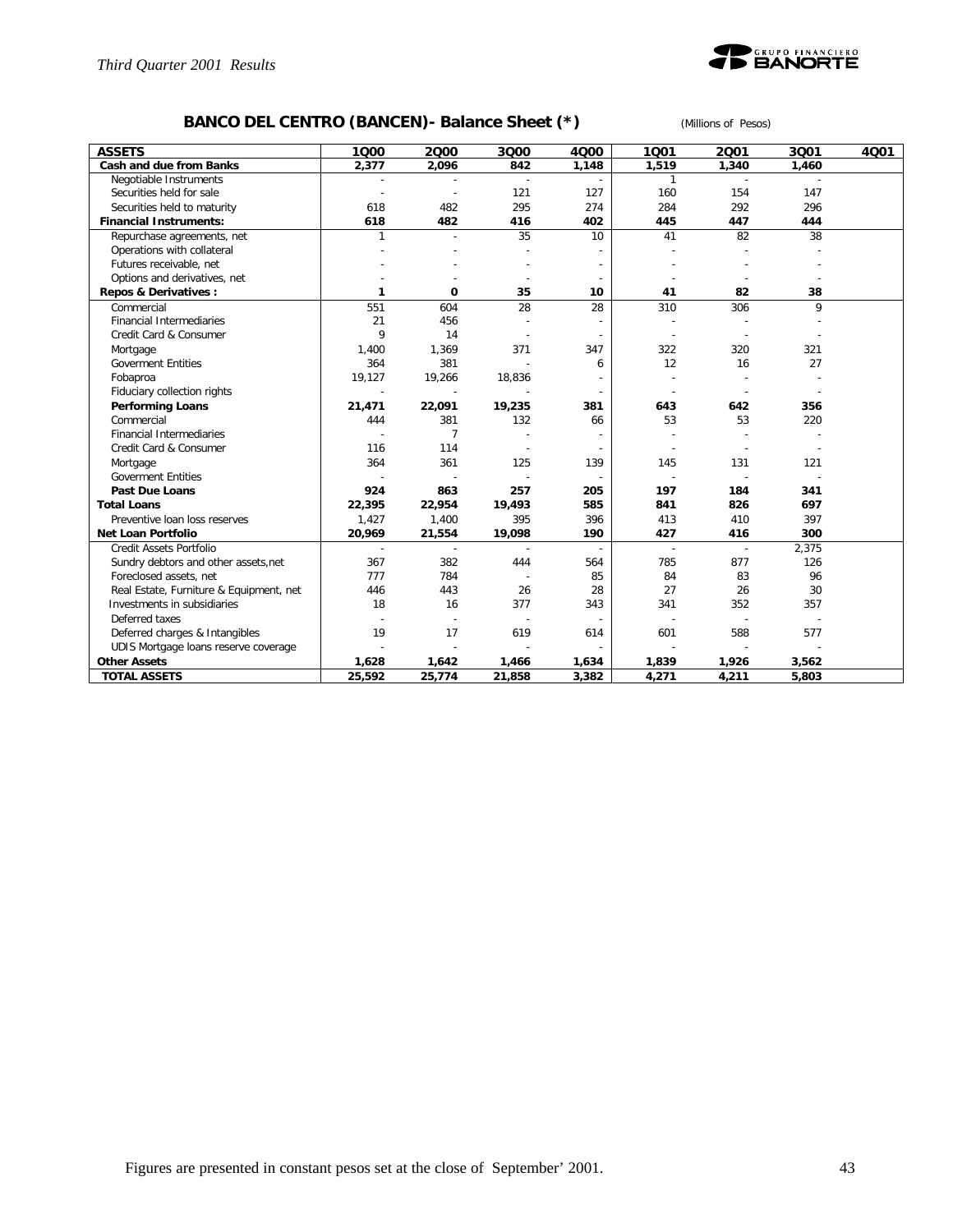

### **BANCO DEL CENTRO (BANCEN)- Balance Sheet (\*)** *(Millions of Pesos)*

| <b>LIABILITIES</b><br>1000<br>2000<br>3000<br>4000<br>1001<br>2001<br>3001                               | 4001 |
|----------------------------------------------------------------------------------------------------------|------|
| 2.433<br>2,511<br>90<br>121<br>143<br>60<br><b>Demand Deposits</b>                                       |      |
| 16,774<br>16,723<br>937<br>992<br>1,068<br>17,644<br><b>Time Deposits</b>                                |      |
| <b>Bonds</b>                                                                                             |      |
| 997<br>19,207<br>19,234<br>17,644<br>1,082<br>1,189<br>143<br><b>Deposits</b>                            |      |
| 511<br>800<br>Demand                                                                                     |      |
| 2,373<br>2,581<br>1,149<br>$\overline{a}$<br>$\overline{\phantom{a}}$<br>Short term                      |      |
| 317<br>1,561<br>1,511<br>2,327<br>290<br>710<br>345<br>Long term                                         |      |
| 2,327<br>828<br>3,934<br>4,092<br>290<br>2,659<br>345<br>Due to banks and correspondents                 |      |
| 5<br>35<br>9<br>$\mathbf{1}$<br>67<br>Repurchase agreements, net                                         |      |
| Operations with collateral                                                                               |      |
| Futures receivable, net                                                                                  |      |
| 55<br>Options and derivatives, net                                                                       |      |
| 0<br>55<br>35<br>9<br>5<br>1<br>67<br><b>Repos &amp; Derivatives:</b>                                    |      |
| $\overline{2}$<br>15<br>$\overline{2}$<br>15<br>15<br>26<br>Income Tax & Profit Sharing                  |      |
| 35<br>332<br>257<br>141<br>26<br>117<br>48<br>Other Payable accounts                                     |      |
| 41<br>74<br>334<br>257<br>143<br>50<br>132<br>Other payable accounts                                     |      |
| Subordinated non Convertible Debenture<br>i.<br>$\overline{a}$<br>$\overline{a}$<br>÷                    |      |
| 115<br>152<br>168<br>203<br><b>Defered Taxes</b>                                                         |      |
| 10<br>11<br>Deferred credits                                                                             |      |
| 23,486<br>23,595<br>20,170<br>1,534<br>2,122<br>1,783<br>3,147<br><b>TOTAL LIABILITIES</b>               |      |
| <b>STOCKHOLDER 'S EQUITY</b>                                                                             |      |
| 969<br>1,160<br>1,160<br>497<br>497<br>969<br>969<br>Paid-in Capital                                     |      |
| Share subscription premiums                                                                              |      |
| Subordinated Convertible Debentures                                                                      |      |
| 497<br>497<br>969<br>969<br>969<br>1,160<br>1,160<br><b>Subscribed Capital</b>                           |      |
| 287<br>152<br>530<br>152<br>152<br>$\overline{\phantom{a}}$<br>$\overline{a}$<br><b>Capital Reserves</b> |      |
| 337<br>94<br>246<br>246<br>246<br><b>Retained Earnings</b>                                               |      |
| (8)<br>(25)<br>(25)<br>(10)<br>(39)<br>Surplus (Deficit) from securities                                 |      |
| Results of foreign operations exchange                                                                   |      |
| 13<br>5<br>3<br>14<br>5<br>Excess (Insuf.) in capital restatement                                        |      |
| Non Mon assets results fixed assets                                                                      |      |
| 5<br>3<br>$\overline{2}$<br>3<br>$\mathbf{1}$<br>11<br>8<br>Non Mon assets results Investm               |      |
| Adjustment in the employees pension                                                                      |      |
| Accumulated Deferred tax effect                                                                          |      |
| 304<br>380<br>685<br>268<br>536<br>764<br>869<br>Net Income                                              |      |
| 945<br>1,018<br>693<br>852<br>652<br>929<br>1,125<br><b>Earned Capital</b>                               |      |
| 498<br>500<br>528<br>530<br>563<br>$\sim$<br>Minority Holdings                                           |      |
| 2,656<br>2,105<br>2,178<br>1,688<br>1,848<br>2,149<br>2,428<br>Total Stockholder's Equity                |      |
| 25,592<br>25,774<br>3,382<br>4,271<br>4,211<br>5,803<br>21,858<br><b>TOTAL LIABILITIES &amp;</b>         |      |

(\*) Consolidate Afore

### **MEMORANDUM ACCOUNTS OF BANCO DEL CENTRO (Bancen)** *(Millions of Pesos)*

|                                             | 1000    | 2000    | 3000                     | 4000      | 1001      | 2001      | 3001      | 4Q01 |
|---------------------------------------------|---------|---------|--------------------------|-----------|-----------|-----------|-----------|------|
| Signature guarantees granted                |         |         |                          |           |           |           |           |      |
| Other contingent obligations                | 2,392   | 2,519   | $\overline{\phantom{a}}$ | 2,690     | 1,765     | 1,771     | 1.670     |      |
| Irrevocable lines of credit                 | 22      | 21      |                          |           |           |           |           |      |
| Assets held in trust and mandate            | 17.533  | 19,814  | 19,714                   | 19,023    | 18,426    | 17,348    | 17,248    |      |
| Assets held in custody or in administration | 28,218  | 31,679  |                          | 932       | 984       | 1,059     |           |      |
| Investment banking transactions for third   | 262     | 240     |                          | 8         |           |           |           |      |
| Engaged amounts in fobaproa operations      | 588     | 322     | 326                      | 64        | 90        | 122       | 144       |      |
| Investment of retirement saving funds       |         |         |                          |           |           |           |           |      |
| Integration of loan portfolio               |         |         |                          |           |           |           |           |      |
| Received amounts in derivative instruments  |         |         |                          |           |           |           |           |      |
| Fobaproa trusts                             |         |         |                          |           |           |           |           |      |
| Securities to be received                   | 133     | 120     | 24,155                   | 30,919    | 42,064    | 66,772    | 72,236    |      |
| (Less) payable for reversal                 | (132)   | (120)   | (24, 210)                | (30, 955) | (42, 023) | (66, 690) | (72, 304) |      |
| Receivables for reversal                    | 132     | 120     | 11.309                   | 13,751    | 18,929    | 27,584    | 34,993    |      |
| (Less) securities to be delivered           | (133)   | (120)   | (11, 274)                | (13, 741) | (18, 939) | (27, 588) | (34, 954) |      |
| Other control accounts                      | 61,418  | 62,421  |                          | 31,977    | 44,475    | 41,420    | 41,315    |      |
|                                             | 110,433 | 117,016 | 20,020                   | 54,668    | 65,772    | 61,797    | 60,347    |      |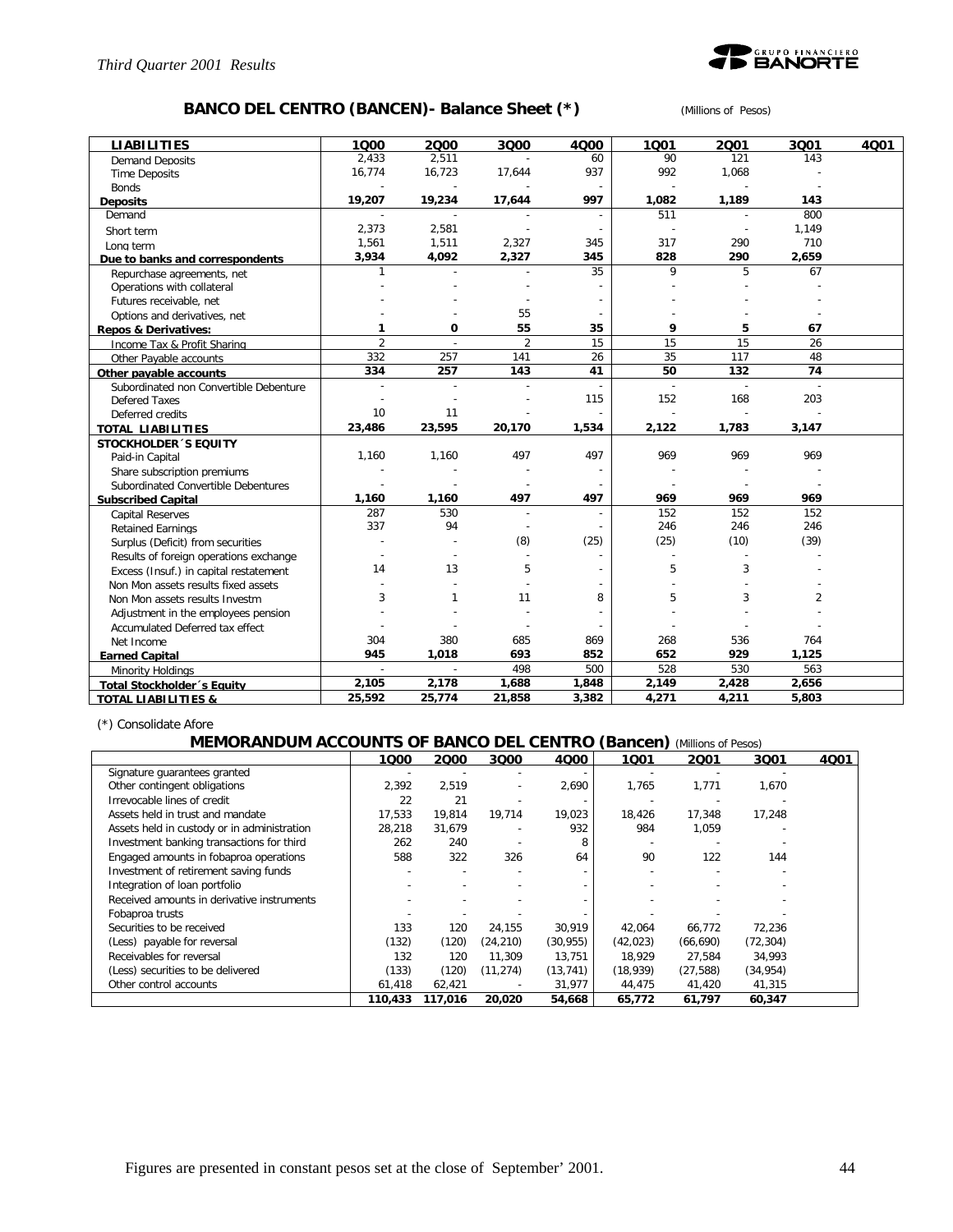

# **BANCO DEL CENTRO (BANCEN) - Income Statement (\*)** *(Millions of Pesos)*

| <b>NET INTEREST INCOME</b>              | 1000                      | 2000                     | 3000           | 4000    | 1001                     | 2001                     | 3Q01          | 4Q01 |
|-----------------------------------------|---------------------------|--------------------------|----------------|---------|--------------------------|--------------------------|---------------|------|
| Interest Income                         | 1,302.5                   | 1,050.8                  | 2,120.6        | 3,453.4 | 2,295.8                  | 1.300.9                  | 1,756.6       |      |
| <b>Interest Expense</b>                 | 791.7                     | 710.7                    | 1,887.1        | 3,347.8 | 2,290.7                  | 1,106.9                  | 1,775.1       |      |
| Loan Fees                               | 11.4                      | 10.1                     | 6.1            | 0.9     | 0.3                      | 0.2                      | 0.2           |      |
| Fees Paid                               | 1.1                       | 0.5                      | 0.4            |         | $\sim$                   | $\overline{a}$           |               |      |
| Net Interest Income (NII)               | 521.1                     | 349.7                    | 239.2          | 106.5   | 5.5                      | 194.3                    | (18.3)        |      |
| Repomo-Margin                           | (10.5)                    | (9.4)                    | (7.7)          | (3.4)   | (5.8)                    | (4.3)                    | 5.2           |      |
| <b>NII after Repomo</b>                 | 510.7                     | 340.3                    | 231.5          | 103.1   | (0.4)                    | 190.1                    | (13.1)        |      |
| Loan Loss Provisions                    | 202.2                     | 63.3                     | 6.7            | 39.8    | 30.4                     | 7.8                      | (3.9)         |      |
| Loss Sharing Provisions                 |                           |                          |                |         |                          |                          |               |      |
| <b>NII after Provisions</b>             | 308.5                     | 277.0                    | 224.9          | 63.3    | (30.8)                   | 182.3                    | (9.2)         |      |
| Fund transfers                          | 0.6                       | 0.5                      | 0.3            |         |                          | $\overline{a}$           |               |      |
| Account management                      | 6.7                       | 7.3                      | 4.4            |         |                          |                          |               |      |
| Fiduciary                               | 200.2                     | 24.5                     | 217.0          | 128.4   | 223.9                    | 96.3                     | 407.1         |      |
| Credit Card                             | 0.3                       | 0.4                      | 0.3            |         |                          |                          |               |      |
| Fees from FOBAPROA                      | 14.1                      | 4.0                      | 5.6            | 3.3     | 4.7                      | 2.6                      | 1.8           |      |
| Other fees                              | 2.5                       | 3.0                      | 83.5           | 123.8   | 182.0                    | 125.8                    | 247.5         |      |
| Fees on services,                       | 224.4                     | 39.8                     | 311.1          | 255.6   | 410.6                    | 224.7                    | 656.4         |      |
| Fund transfers                          |                           | $\overline{\phantom{a}}$ | ÷              |         | $\overline{\phantom{a}}$ | $\overline{\phantom{a}}$ |               |      |
| Other fees                              | 13.8                      | 17.0                     | 10.4           | 9.8     | 17.7                     | 17.0                     | 250.7         |      |
| Fees paid,                              | 13.8                      | 17.0                     | 10.4           | 9.8     | 17.7                     | 17.0                     | 250.7         |      |
| Foreign exchange                        | 8.0                       | 7.0                      | 4.7            |         |                          |                          |               |      |
| Securities - Realized gains             |                           |                          | 2.2            | 11.9    | 18.5                     | 7.6                      | (21.0)        |      |
| Securities- Unrealized gains            |                           |                          | (18.2)         | (0.7)   | 48.8                     | 29.1                     | (71.0)        |      |
| Market-related Income                   | 8.0                       | 7.1                      | (11.2)         | 11.2    | 67.3                     | 36.7                     | (92.0)        |      |
| <b>Total Non Interest Income</b>        | 218.5                     | 29.9                     | 289.6          | 257.0   | 460.2                    | 244.4                    | 313.7         |      |
| <b>Total Operating Income</b>           | 527.0                     | 306.9                    | 514.4          | 320.3   | 429.5                    | 426.7                    | 304.4         |      |
| Personnel                               | 81.7                      | 92.5                     | 64.8           | 37.7    | 1.5                      | 3.0                      | 1.5           |      |
| Fees Paid                               | 10.7                      | 13.7                     | 7.1            | 4.7     | 13.6                     | 7.4                      | 8.4           |      |
| Operation & Administrative expenses     | 110.8                     | 138.1                    | 84.8           | 84.4    | 106.5                    | 113.2                    | 94.9          |      |
| Rents, depreciation and amortization    | 18.9                      | 16.1                     | 21.0           | 17.6    | 19.4                     | 17.1                     | 17.8          |      |
| Taxes, other than income tax            | 17.8                      | 25.5                     | 16.6           | 15.2    | 10.1                     | 4.8                      | 4.8           |      |
| Contributions to IPAB                   | 22.1                      | 20.1                     | 15.9           | 5.2     | 1.3                      | 1.7                      | (2.6)         |      |
| Corporate expenses Recoveries           |                           |                          |                |         |                          |                          |               |      |
| <b>Non-Interest Expense</b>             | 262.1                     | 306.1                    | 210.1          | 164.8   | 152.5                    | 147.1                    | 124.9         |      |
| <b>Operating Income</b><br>Other Income | 264.9<br>79.7             | 0.8<br>87.5              | 304.3<br>55.6  | 155.5   | 277.0<br>52.6            | 279.5                    | 179.6<br>67.4 |      |
| Foreign exchange                        | 0.2                       |                          |                | 68.8    |                          | 66.5                     |               |      |
| Recoveries                              | 1.8                       | 2.0                      | 4.9            |         | 0.3                      | 0.9                      | 2.7           |      |
| Repomo-other (Debtor balance)           |                           | ÷                        |                |         | ÷                        |                          |               |      |
| <b>Total Other Products</b>             | 81.7                      | 89.5                     | 60.5           | 68.8    | 52.8                     | 67.4                     | 70.1          |      |
| Other Expense                           | (9.6)                     | (1.4)                    | (1.7)          | (0.1)   | (0.3)                    | (71.0)                   | 69.9          |      |
| Foreign exchange                        |                           |                          |                |         |                          |                          |               |      |
| Repomo-other (Creditor balance)         | (31.2)                    | (12.0)                   | (7.4)          | 2.4     | (3.9)                    | (7.4)                    | (13.6)        |      |
| <b>Total Other Expense</b>              | (40.8)                    | (13.4)                   | (9.1)          | 2.4     | (4.2)                    | (78.3)                   | 56.3          |      |
| Other revenues and expenses, net        | 40.9                      | 76.1                     | 51.4           | 71.1    | 48.7                     | (10.9)                   | 126.4         |      |
| Pre-tax Income                          | 305.9                     | 76.8                     | 355.7          | 226.6   | 325.6                    | 268.7                    | 305.9         |      |
| Income tax                              | $\overline{a}$            | $\overline{\phantom{a}}$ | $\blacksquare$ | (14.4)  | $\overline{\phantom{a}}$ | $\blacksquare$           | (11.1)        |      |
| Profit sharing                          |                           | $\overline{a}$           |                | ÷,      |                          | $\overline{\phantom{a}}$ |               |      |
| Tax on Assets                           | (1.5)                     | (1.9)                    | (2.2)          | 0.8     |                          |                          |               |      |
| Deferred Inc. Tax and Profit sharing    |                           |                          | (37.5)         | (33.5)  | (38.9)                   | (17.5)                   | (36.4)        |      |
|                                         | (1.5)                     | (1.9)                    | (39.8)         | (47.2)  | (38.9)                   | (17.5)                   | (47.5)        |      |
| Net income before subsidiaries          | 304.4                     | 74.9                     | 315.9          | 179.5   | 286.8                    | 251.2                    | 258.5         |      |
| Subsidiaries 'net income                | (0.1)                     | 0.5                      | 0.7            | 9.8     | 12.3                     | 21.1                     | 3.9           |      |
| Net Income from continuos operations    | 304.3                     | 75.4                     | 316.6          | 189.3   | 299.0                    | 272.2                    | 262.3         |      |
| Extraodinary items, net                 | $\mathbb{L}^{\mathbb{N}}$ | $\overline{\phantom{a}}$ |                |         |                          |                          |               |      |
| Minority Interest                       | $\overline{\phantom{a}}$  | $\overline{\phantom{a}}$ | (11.1)         | (5.4)   | (30.7)                   | (4.6)                    | (33.9)        |      |
| <b>TOTAL NET INCOME</b>                 | 304.3                     | 75.4                     | 305.5          | 183.8   | 268.3                    | 267.6                    | 228.5         |      |
|                                         |                           |                          |                |         |                          |                          |               |      |

(\*) Consolidate Afore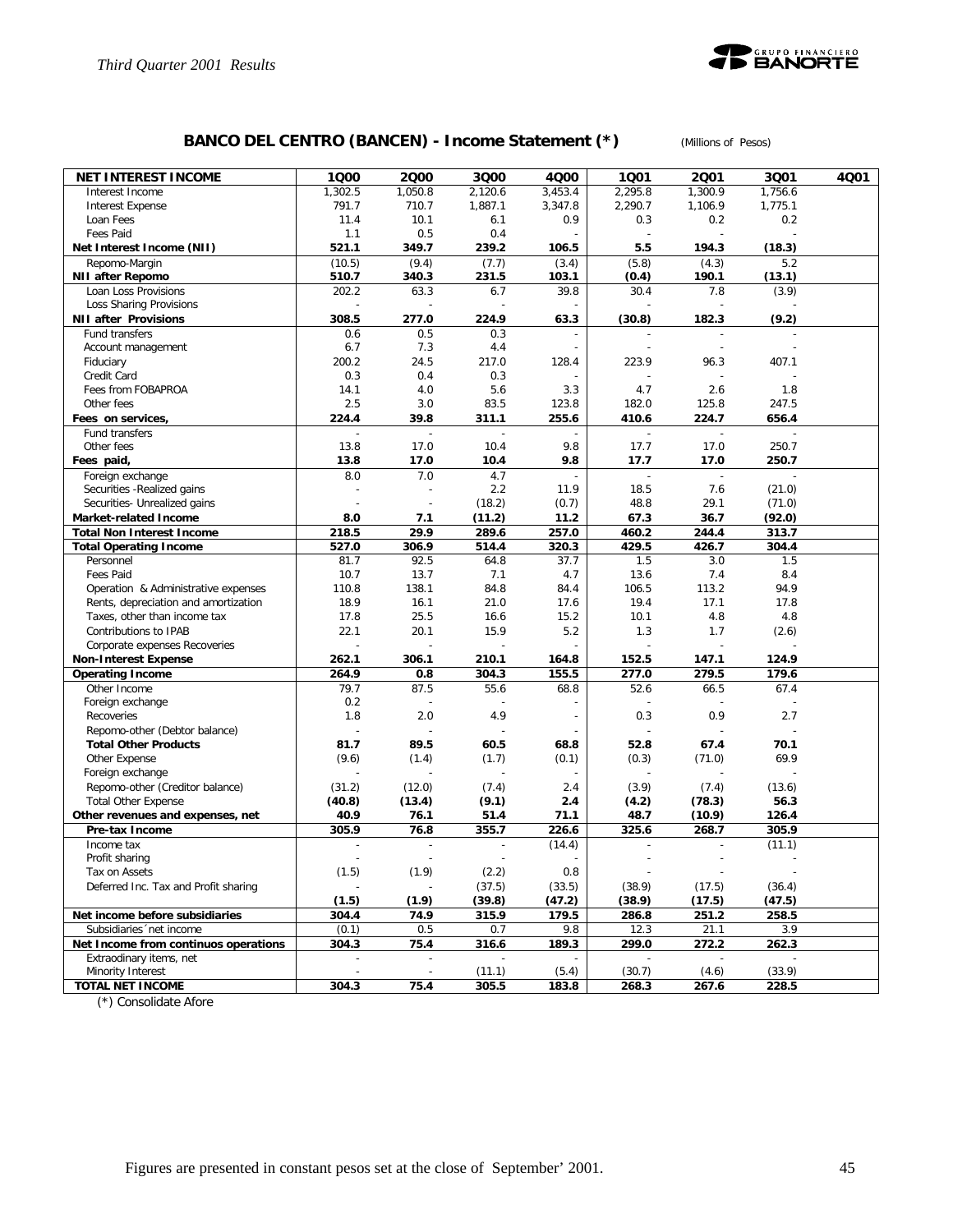# **Notes to Banking Sector Financial Statements**

### **Financial Instruments and Valuation Effects 3Q01**

*(Millions of Pesos)*

| <b>NEGOTIABLE INSTRUMENTS</b>   | <b>BOOK</b><br><b>VALUE</b> | <b>MARKET</b><br><b>VALUE</b> | <b>UNREALIZED</b><br>GAIN (LOSS) |
|---------------------------------|-----------------------------|-------------------------------|----------------------------------|
| <b>Goverment Securities</b>     | 25.6                        | 25.5                          | (0.1)                            |
| <b>Banking Securities</b>       | 676.9                       | 703.0                         | 26.1                             |
| Private                         | 103.6                       | 102.7                         | (1.0)                            |
| Commercial Paper                | 1,073.7                     | 1,072.8                       | (1.0)                            |
| Total                           | 1,879.8                     | 1,904.0                       | 24.2                             |
| <b>SECURITIES HELD FOR SALE</b> |                             |                               |                                  |
| <b>Goverment Securities</b>     |                             |                               |                                  |
| <b>Stock</b>                    | 177.0                       | 147.2                         | (29.8)                           |
| Eurobonds                       | 1,616.6                     | 1,095.4                       | (521.2)                          |
| <b>Total</b>                    | 1,793.6                     | 1,242.6                       | (551.0)                          |
| SECURITIES HELD TO MATURITY     |                             |                               |                                  |
| <b>Special Cetes</b>            | 3,918.8                     | 3,918.8                       |                                  |
| <b>Trust Bonds</b>              | (2,678.3)                   | (2,678.3)                     |                                  |
| <b>Fiduciary Rights</b>         | 28.7                        | 28.7                          |                                  |
| <b>US Clearing Master Trust</b> | 113.6                       | 113.6                         |                                  |
| Total                           | 1,382.8                     | 1,382.8                       |                                  |
| <b>TOTAL</b>                    | 5,056.2                     | 4,529.4                       | 526.8                            |

# **Repurchase Agreement Operations 3Q01**

*(Millions of Pesos)*

| <b>REPURCHASE AGREEMENT DEBTORS</b>             | <b>MARKET</b><br>VALUE (1) | <b>ASSET BALANCE</b>     |
|-------------------------------------------------|----------------------------|--------------------------|
| <b>Goverment Securities</b>                     | 87,934.9                   | (139.0)                  |
| <b>Banking Securities</b>                       | 33,235.3                   | 52                       |
| Total                                           | 121,170.2                  | (86.9)                   |
|                                                 |                            |                          |
| <b>REPURCHASE AGREEMENT</b><br><b>CREDITORS</b> | <b>MARKET</b><br>VALUE (2) | <b>LIABILITY BALANCE</b> |
|                                                 |                            |                          |
| <b>Goverment Securities</b>                     | 66.677.5                   | (116.4)                  |
| <b>Banking Securities</b>                       | 15.193.2                   | 46.1                     |

1) RECEIVABLES ON REPURCHASE AGREEMENT

2) PAYABLES ON REPURCHASE AGREEMENT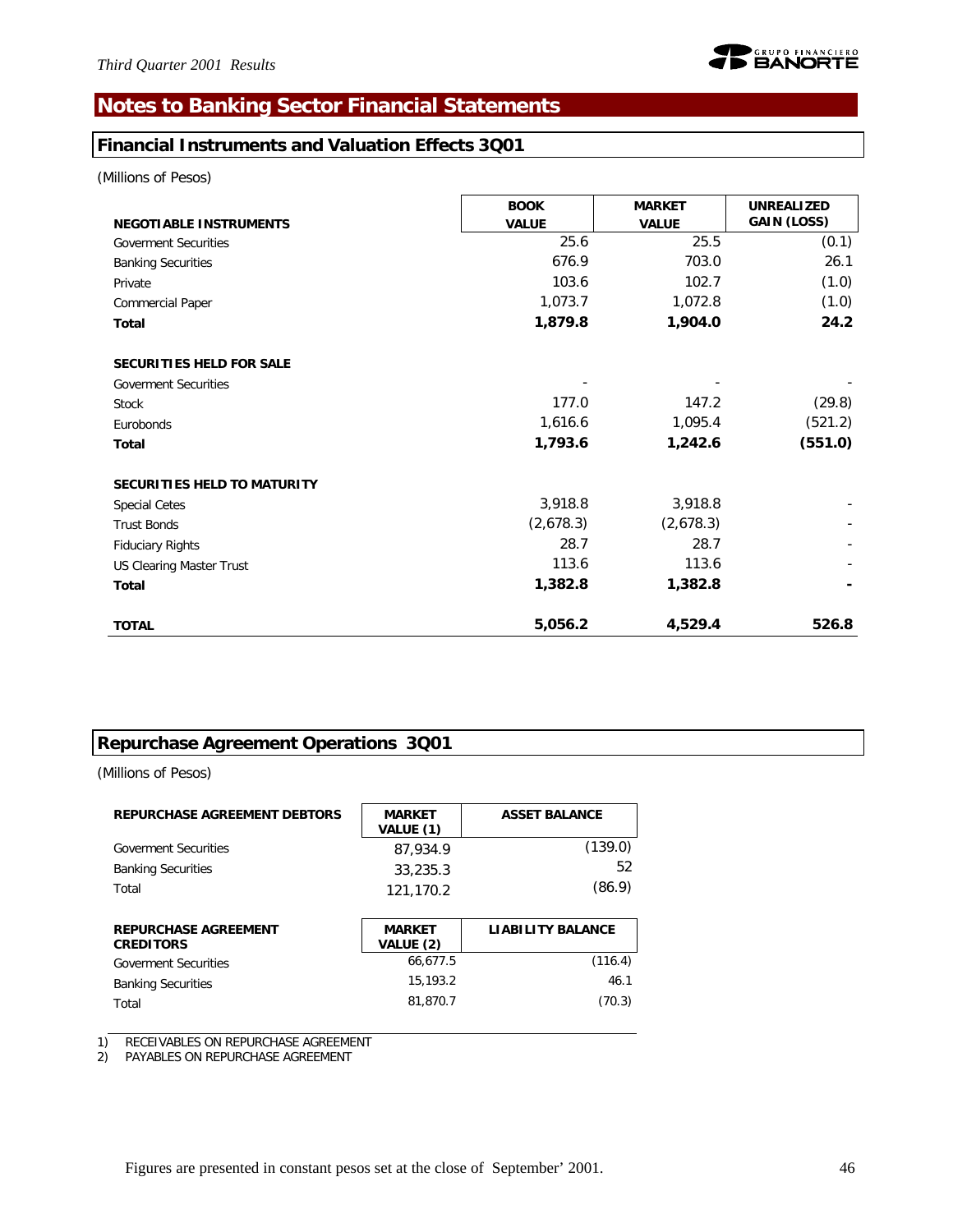

### **Derivate Financial Instruments 3Q01**

#### *(Millions of Pesos)*

| <b>NEGOTIABLE INSTRUMENTS</b>    |            |             |            |
|----------------------------------|------------|-------------|------------|
| <b>FOREIGN CURRENCY FUTURES</b>  | <b>BUY</b> | <b>SELL</b> | <b>NET</b> |
| Market Value                     |            |             |            |
| <b>Agreed Price</b>              |            |             |            |
| Total                            |            |             |            |
|                                  |            |             |            |
| <b>FOREIGN CURRENCY FORWARDS</b> |            |             |            |
| Market Value                     | 1,071.8    | (1,088.3)   | (16.6)     |
| <b>Agreed Price</b>              | (1,080.0)  | 1,096.0     | 16.0       |
| Total                            | (8.3)      | 7.7         | (0.6)      |
|                                  |            |             |            |
| DEBTOR BALANCE NOTE              |            |             |            |

| <b>COVERAGE INSTRUMENTS</b>      |                 |                                  |                        |                  |
|----------------------------------|-----------------|----------------------------------|------------------------|------------------|
|                                  |                 | <b>FLOW</b>                      | <b>FLOW RECEIVABLE</b> | <b>NET FLOWS</b> |
| <b>SWAPS</b>                     |                 | <b>PAYABLE</b>                   |                        |                  |
| <b>Cross Currency</b>            |                 | (1,440.4)                        | 1,412.2                | (28.2)           |
| Interest Rate                    |                 | (4.9)                            | 4.1                    | (0.8)            |
| Total                            |                 | (1, 445.3)                       | 1,416.3                | (29.0)           |
|                                  |                 |                                  |                        |                  |
|                                  |                 |                                  |                        |                  |
| <b>FOREIGN</b><br><b>OPTIONS</b> | <b>CURRENCY</b> | <b>OPENING</b><br><b>PREMIUM</b> | <b>VALUED PREMIUM</b>  | <b>VALUATION</b> |
| <b>Foreign Currency Options</b>  |                 | (0.8)                            | 0.1                    | (0.7)            |
| Total                            |                 | (0.8)                            | 0.1                    | (0.7)            |

# **Nongovernmental Financial Instruments above by 5% of Net Capital 3Q01**

*(Millions of Pesos)*

| <b>BANORTE</b>  |           |                       |               |               |
|-----------------|-----------|-----------------------|---------------|---------------|
| <b>INDUSTRY</b> |           | INVESTMENT INSTRUMENT | <b>AMOUNT</b> | % NET CAPITAL |
| COPAMEX         | Eurobonds |                       | 493.7         | 7.4%          |

BANCEN doesn't have Nongovernmental Financial Instruments above by 5% of Net Capital.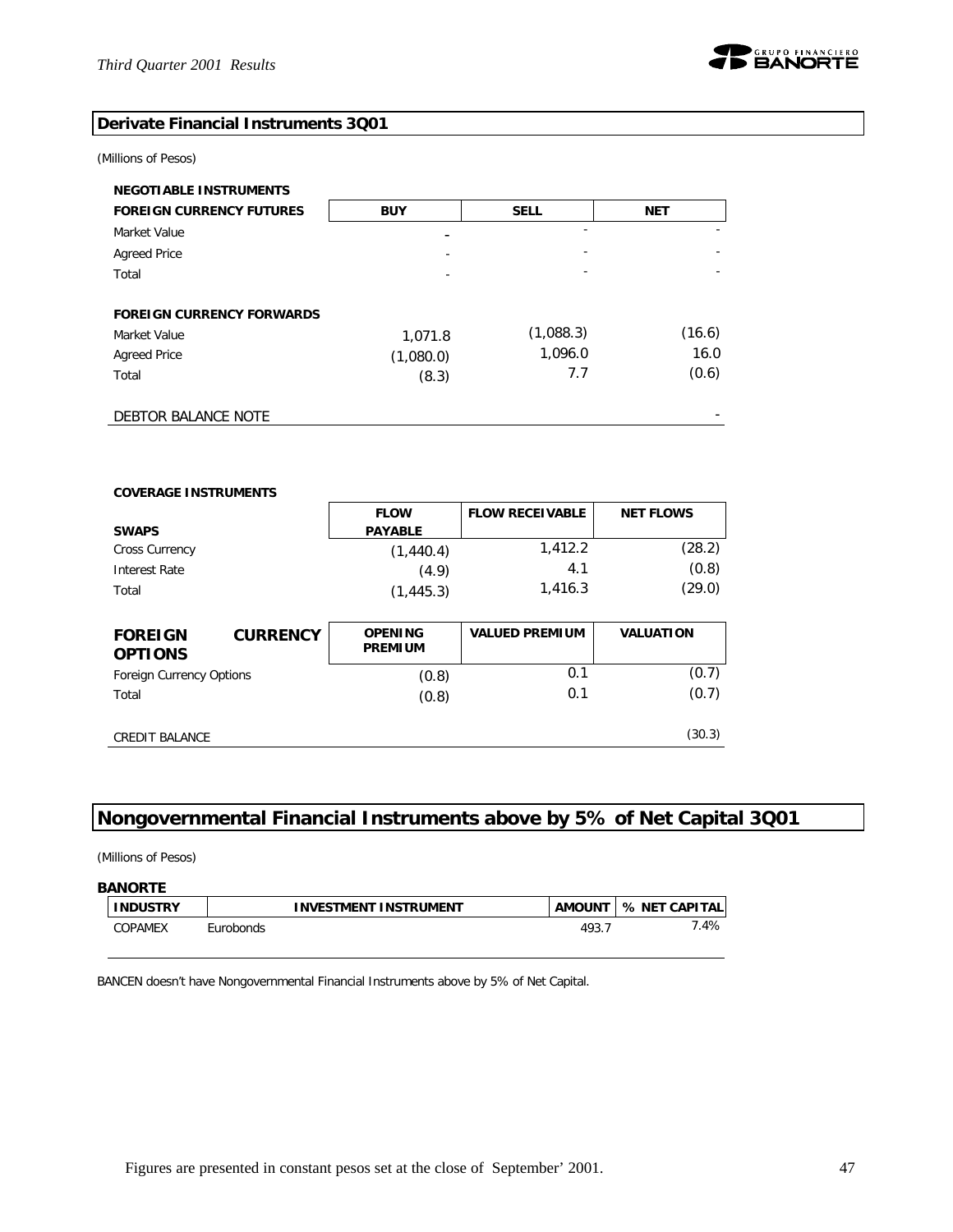### **Cost and Balances of FINAPE, FOPIME, Mortage UDIS and Mortage FOVI loan portfolios as of 3Q01**

|                    |               | <b>BANORTE</b>   |                          | <b>BANCEN</b>  | <b>TOTAL</b>  |                  |  |
|--------------------|---------------|------------------|--------------------------|----------------|---------------|------------------|--|
| (Million of Pesos) | <b>PERIOD</b> | <b>BALANCE</b>   | <b>PERIOD</b>            | <b>BALANCE</b> | <b>PERIOD</b> | <b>BALANCE</b>   |  |
|                    | <b>COST</b>   | <b>LOAN</b>      | <b>COST</b>              | <b>LOAN</b>    |               | <b>LOAN</b>      |  |
|                    |               | <b>PORTFOLIO</b> | <b>PORTFOLIO</b>         |                |               | <b>PORTFOLIO</b> |  |
| <b>FINAPE</b>      | 0.4           | 343.6            |                          | 3.0            | 0.4           | 346.6            |  |
| <b>FOPYME</b>      | 1.9           | 7.9              | $\overline{\phantom{0}}$ | 0.1            | 1.9           | 8.0              |  |
| Mortage UDIS       | 16.1          | 89.3             | 3.2                      | 15.0           | 19.3          | 104.3            |  |
| Mortage FOVI       | <u>3.3</u>    | 10.3             | <u>3.1</u>               | 8.6            | 6.4           | 18.9             |  |
|                    | 21.8          | 451.1            | 6.3                      | 26.7           | 28.0          | 477.8            |  |

The quarter ending with a balance of Ps 477.8 millon pesos in debtors support programs with a cost of the period of Ps 28.0 millon. The 94.4% of this portfolio are concentrated in Banorte.

### **Troubled Portfolio 3Q01**

The National Banking and Securities Commission (CNByV) accepted the Proposal of the Bankers Association of Mexico (ABM), to consider as a Troubled Portfolio the D and E risk grades of the portfolio classification. The following table shows the troubled portfolio.

| (Millions of Pesos)              | <b>TOTAL</b> |
|----------------------------------|--------------|
| <b>Troubled Portfolio</b>        | 3.198        |
| Total Loans                      | 78,620       |
| Troubled Portfolio / Total Loans | $4.1\%$      |

### **Deferred Taxes 3Q01**

| (Millions of Pesos)                                                                                 |                 |            |            |
|-----------------------------------------------------------------------------------------------------|-----------------|------------|------------|
| <b>ASSETS</b>                                                                                       | <b>ISR</b>      | <b>PTU</b> | <b>NET</b> |
| Allowance for loan losses (not deducted)                                                            | 247             | 18         | 266        |
| Tax loss carryforwards                                                                              | 1,115           |            | 1,115      |
| Deficit from retirement obligations                                                                 | 182             | 52         | 235        |
| Others                                                                                              | $\overline{34}$ |            | <u>34</u>  |
| <b>Total Assets</b>                                                                                 | 1,579           | 70         | 1,649      |
| <b>LIABILITIES</b>                                                                                  |                 |            |            |
| Obligations FOBAPROA, Net                                                                           | (275)           |            | (275)      |
| Accrued interest and inflationary component of del<br>Fixed Assets, Foreclosed, Intangible & Others | (475)           | (31)       | (505)      |
|                                                                                                     | (750)           | (31)       | (780)      |
| <b>Total liabilities</b><br>Assets (Liabilities) Accumulated Net                                    | 829             | 40         | 869        |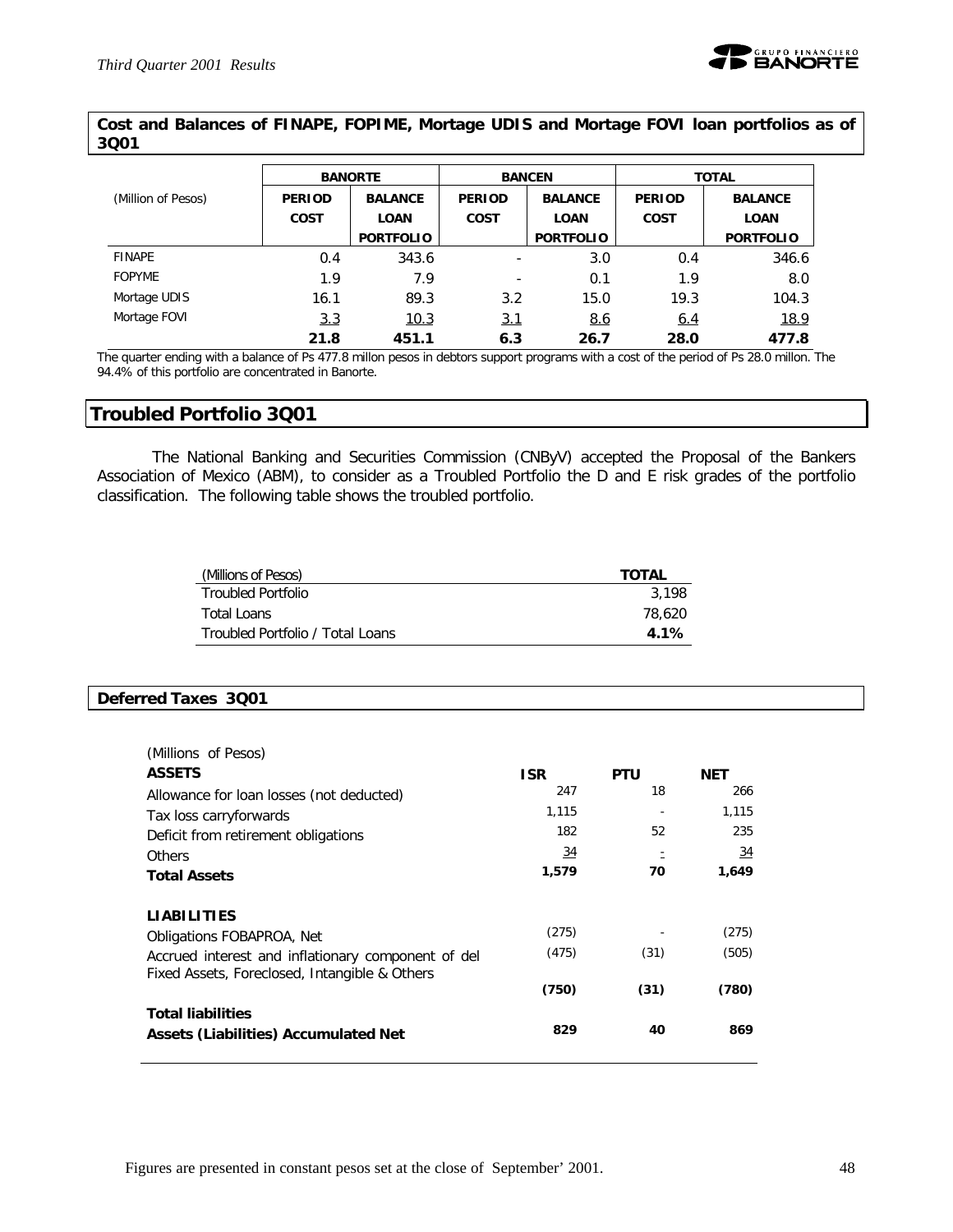### **Long term debt as of 3Q01**

| <b>TYPE OF DEBT</b>                               | <b>CURR</b><br><b>ENCY</b> | <b>DATE</b><br><b>OF</b><br><b>ISSUE</b> | <b>AMOUNT</b><br>(Millons Ps)<br>o DIs) | ORIGINAL<br><b>AMOUNT</b><br>(Millons Ps,<br>DIs o UDIS) | <b>TERM</b> | <b>INTEREST</b><br><b>RATE</b> | <b>MATURITY</b> | <b>INTEREST</b><br><b>PAYMENT</b> |
|---------------------------------------------------|----------------------------|------------------------------------------|-----------------------------------------|----------------------------------------------------------|-------------|--------------------------------|-----------------|-----------------------------------|
| <b>BANORTE</b>                                    |                            |                                          |                                         |                                                          |             |                                |                 |                                   |
| Bonos Bancarios - Banorte 1-00                    | Ps                         | 23-Mar-00                                |                                         | 1,000                                                    | 3 years     | 15.59%                         | 1- May-03       | $E/189$ days                      |
| Bonos Bancarios - Banorte 2-00                    | Ps                         | 27-Jul-00                                |                                         | 250                                                      | 3 years     | 16.00%                         | $4-Sep-03$      | $E/189$ days                      |
| Certificados-Banorte U01001                       | <b>UDIS</b>                | 11-Ene-01                                |                                         | 90                                                       | 10 years    | 8.13%                          | 30-Dec-10       | $E/182$ days                      |
| Certificados-Banorte U01002                       | Ps                         | 29-May-01                                |                                         | 20                                                       | 3 years     | TIIE-0.25%                     | 25-May-04       | E/28 días                         |
| Non Convertible Subordinate<br>Bonds-OBanorte 01U | <b>UDIS</b>                | 21-Jun-01                                |                                         | 436                                                      | 8 years     | 8.00%                          | 21-Jun-09       | $E/182$ días                      |
| Certificados Serie 1999-1                         | <b>DIs</b>                 | 15-Jul-99                                | 194.3                                   | 200                                                      | 7 years     | $Libor+1.15%$                  | 15-Jul-06       | Monthly                           |
| Certificados 1999-2A                              | <b>DIs</b>                 | 15-Jul-99                                | 55.8                                    | 75                                                       | 5 years     | 8.94%                          | 15-Jul-04       | Monthly                           |
| Certificados Serie 1999-2B                        | <b>DIs</b>                 | 15-Jul-99                                | 24.4                                    | 25                                                       | 7 years     | 9.49%                          | 15-Jul-06       | Monthly                           |

BANCEN. does not present balance as of June 30, 2001.

| Bank and Other entities loans as of 3001                         |                                 |                                |                       |                                   |                                |                          |              |  |
|------------------------------------------------------------------|---------------------------------|--------------------------------|-----------------------|-----------------------------------|--------------------------------|--------------------------|--------------|--|
| (Millions of Pesos)                                              | <b>LOCAL</b><br><b>CURRENCY</b> | <b>INTEREST</b><br><b>RATE</b> | <b>TERM</b><br>(DAYS) | <b>FOREIGN</b><br><b>CURRENCY</b> | <b>INTEREST</b><br><b>RATE</b> | <b>TERM</b><br>(DAYS)    | <b>TOTAL</b> |  |
| LOANS FROM LOCAL BANKS (*)                                       |                                 |                                |                       | 1,097.0                           | $LIBOR+6.0$                    | 822.1                    | 1,097.0      |  |
| <b>LOANS FROM LOCAL BANKS</b>                                    | $1,141.0$ <sup>**</sup> )       | N.D.                           | N.D.                  |                                   |                                |                          | 1,141.0      |  |
| LOANS FROM FOREIGN BANK CONCERTED<br><b>FROM THE COUNTRY</b>     |                                 |                                |                       | 50.2                              | 3.93                           | 265.3                    | 50.2         |  |
| LOANS FROM FOREIGN BANK CONCERTED<br><b>FROM CAYMAN</b>          |                                 |                                |                       | 1,531.5                           | 5.86                           | 175.9                    | 1,531.5      |  |
| <b>SECURITIZATION</b>                                            |                                 |                                |                       | 2,610.0                           | 5.94                           | 850.7                    | 2,610.0      |  |
| <b>LOANS</b><br><b>FROM</b><br><b>DEVELOPING</b><br><b>BANKS</b> |                                 |                                |                       | 1,401.9                           | N.D.                           | N.D.                     | 1,401.9      |  |
| <b>LOANS FROM PUBLIC FUNDS</b>                                   |                                 |                                |                       | 173.6                             | N.D.                           | N.D.                     | 173.6        |  |
| CALL & LOANS FROM BANKS                                          | 2,091.7                         | 10.46                          | 3                     |                                   |                                | $\overline{\phantom{a}}$ | 2,091.7      |  |
| LOANS FROM DEVELOPING BANKS                                      | 1,100.0                         | N.D.                           | N.D.                  |                                   |                                | $\overline{\phantom{a}}$ | 1,100.0      |  |
| <b>LOANS FROM PUBLIC FUNDS</b>                                   | 2,181.3                         | N.D.                           | N.D.                  |                                   |                                | $\overline{\phantom{a}}$ | 2,181.3      |  |
| LOANS FROM FIDUCIARY FUNDS                                       | 1,628.2                         | N.D.                           | N.D.                  |                                   |                                | $\overline{\phantom{a}}$ | 1,628.2      |  |
| PROVISIONS FOR INTEREST                                          | 128.4                           | N.D.                           | N.D.                  |                                   |                                |                          | 128.4        |  |
|                                                                  | 8,270.6                         |                                |                       | 6,864.2                           |                                |                          | 15,134.7     |  |

(\*) Includes "Banco Nacional de Comercio Exterior".  $(**)$  In UDIS.

### **Trading Income 3Q01**

*(Millions of Pesos)*

|                           | NET   |
|---------------------------|-------|
| <b>VALUATION EFFECTS</b>  |       |
| Negotiable Instruments    | 8.2   |
| Repurchase                | (3.4) |
| <b>Futures</b>            |       |
| Foreign Currency Forwards | (1.6) |
| Options                   | (0.1) |
| Inflation Adjustment      | 1.2   |
| Total                     | 4.4   |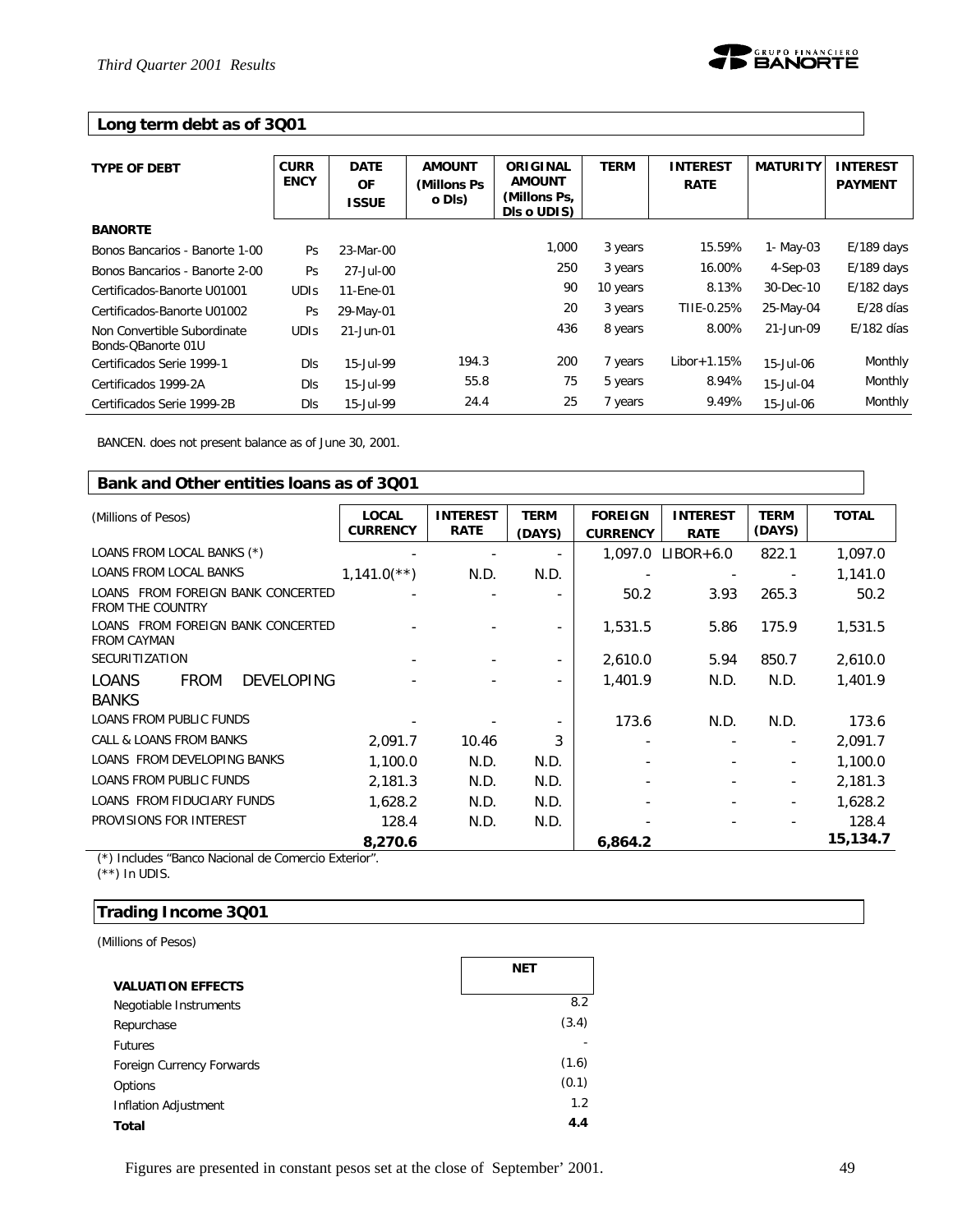

#### **RESULTS FROM BUYING AND SELLING**

| Negotiable Instruments                         | 88.2  |
|------------------------------------------------|-------|
| Securities Held for Sell                       | 1.1   |
| Inflation Adjustment                           |       |
| <b>Total of Buying and Selling Instruments</b> | 89.3  |
|                                                |       |
| <b>FX Spot</b>                                 | 137.0 |
| <b>FX Forwards</b>                             | 1.4   |
| <b>FX Futures</b>                              | 1.7   |
| <b>FX Futures TIIE</b>                         | 0.3   |
| <b>Forwards</b>                                | 1.2   |
| <b>Total of Foreign Exchange</b>               | 141.7 |
|                                                |       |
| Inflation Adjustment                           | 4.7   |
| TOTAL INGRESOS POR INTERMEDIACION              | 235.6 |
|                                                |       |
|                                                | 240.1 |

# **Capitalization**

| (Millions of Pesos)                                                                            | <b>2003 RULES</b> |               |  |
|------------------------------------------------------------------------------------------------|-------------------|---------------|--|
|                                                                                                | <b>BANORTE</b>    | <b>BANCEN</b> |  |
| Tier 1 Capital:                                                                                |                   |               |  |
| <b>Stockholders Equity</b>                                                                     | 5,954             | 2,094         |  |
| (+) Subordinated debt and Capitalization Instruments                                           |                   |               |  |
| (-) Investment in Subordinated debt                                                            |                   |               |  |
| (-) Investment in Financial Institutions                                                       | 36                | 5             |  |
| (-) Investment in Non-Financial Institutions                                                   |                   |               |  |
| (-) Financing granted for the acquisition of shares of the bank or other<br>Group subsidiaries | 134               | 586           |  |
| (-) Excess on deferred taxes                                                                   | 393               |               |  |
| (-) Restructuring Charges and others intangibles                                               | 411               | 3             |  |
| (-) Others Assets                                                                              |                   |               |  |
| <b>Total Deductions</b>                                                                        | 973               | 594           |  |
| <b>Total Tier 1</b>                                                                            | 4,980             | 1,499         |  |
| Tier 2 Capital:                                                                                |                   |               |  |
| Capitalization Instruments                                                                     | 1,313             |               |  |
| (+) General Preventive Reserves                                                                | 404               | 27            |  |
| (-) Subordinated Debt                                                                          |                   |               |  |
| <b>Total Tier 2</b>                                                                            | 1,717             | 27            |  |
| <b>Net Capital</b>                                                                             | 6,697             | 1,526         |  |

|                              | <b>BANORTE</b>      |                           |                          | <b>BANCEN</b>       |                           |                     |
|------------------------------|---------------------|---------------------------|--------------------------|---------------------|---------------------------|---------------------|
|                              | <b>Total Assets</b> | Weighted<br><b>Assets</b> | Required<br>Capital      | <b>Total Assets</b> | Weighted<br><b>Assets</b> | Required<br>Capital |
| <b>Credit Risk-Weighted</b>  |                     |                           |                          |                     |                           |                     |
| Group 1 (risk weight 0%)     | 59,332              | $\overline{\phantom{0}}$  | $\overline{\phantom{0}}$ | 21.949              |                           |                     |
| Group 2 (risk weight 20%)    | 7.002               | 1,400                     | 112                      | 16,486              | 3.297                     | 264                 |
| Group 2bis (risk weight 10%) | 5.727               | 573                       | 41                       | 404                 | 40                        | 3                   |
| Group 3 (risk weight 100%)   | 31,498              | 31,498                    | 2.522                    | 3.717               | 3.717                     | 297                 |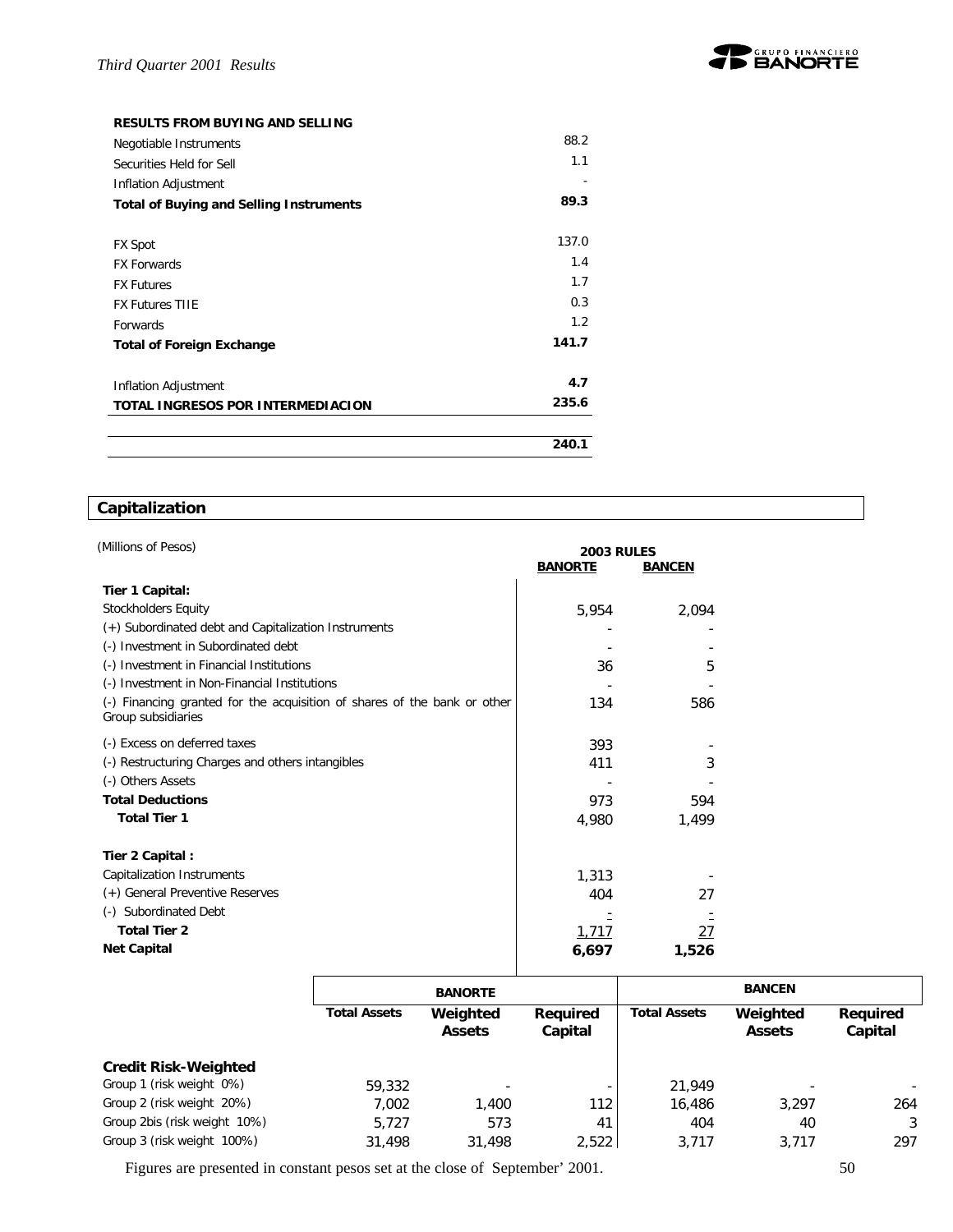### *Third Quarter 2001 Results*



| Group 3bis2 (risk weight 115%)                                 | 1,659   | 1,908  | 153                                                      |                     |                                                   |                     |
|----------------------------------------------------------------|---------|--------|----------------------------------------------------------|---------------------|---------------------------------------------------|---------------------|
| Group 3V (risk weight 150%)                                    | 645     | 967    | 77                                                       |                     |                                                   |                     |
| <b>Total Credit Risk-Weighted</b>                              | 105,862 | 36,346 | 2,904                                                    | 42,556              | 7,055                                             | 564                 |
| <b>Assets</b>                                                  |         |        |                                                          |                     |                                                   |                     |
|                                                                |         |        | <b>BANORTE</b>                                           |                     | <b>BANCEN</b>                                     |                     |
|                                                                |         |        | <b>Amount in</b><br>equivalent<br>positions in<br>assets | Required<br>Capital | Amount in<br>equivalent<br>positions in<br>assets | Required<br>Capital |
| Market risk-weighted assets:                                   |         |        |                                                          |                     |                                                   |                     |
| Peso Nominal interest rate operations                          |         |        | 3,607                                                    | 289                 | 3,975                                             | 318                 |
| Peso or UDI real interest rate operations                      |         |        | 1,514                                                    | 121                 | 99                                                | 8                   |
| Interest rate operations in foreign currency with nominal rate |         |        | 753                                                      | 61                  | 11                                                | 1                   |
| Position in UDIS or with a return indexed to inflation         |         |        | 2                                                        |                     | 11                                                | 1                   |
| Positions in foreign currency or indexed to the FX rate        |         |        | 86                                                       |                     |                                                   |                     |
| Positions in share or index to the price of securities         |         |        |                                                          |                     |                                                   |                     |
| Total market risk weighted assets                              |         |        | 5,965                                                    | 477                 | 4,095                                             | 328                 |
| Total credit and market risk-weighted assets                   |         |        | 42,311                                                   | 3,382               | 11,149                                            | 892                 |
|                                                                |         |        |                                                          |                     |                                                   |                     |

#### **Risk Management**

#### **Loan Risk**

Loan Risk is the risk of clients failing to comply with their payments. Therefore, it is essential to correctly manage such a risk in order to maintain a quality loan portfolio.

The objectives of loan risk management at GFNorte are:

- To develop and carry out loan risk policies that are compatible with the strategic objectives of the institution.
- To support strategic decision making, maximizing the creation of value for the stockholders and guaranteeing security for our clients.
- To set specific policies and procedures to identify the level of risk of the debtor, using said procedures as a basis for granting loans as well as for their follow-up.
- To calculate the exposure of loan risk in time, considering and evaluating the concentration of exposure by qualifying risk, geographical regions, economic activities, currency and type of product.
- To create diversification strategies of the loan portfolio, setting down its limits.
- To implement a global loan risk management supervising all the operations and aspects related to loan risk.

#### **Individual Loan Risk**

Individual risk is identified and measured at GFNorte by Qualifying Loan Risk, by Target Markets and by the Risk Acceptance Criteria.

As to the Qualification of Loan Risk, during the year 2000 the clients were qualified applying two methods: the first, proposed by the CNBV in Circular 1128, consists of 5 levels of risk: A, B, C, D, and E; and the second is the Banorte Loan Risk Qualification method, developed internally in accordance with internationally accepted standards and practices. It indicates 10 levels of risk, in which 1 is the lowest and 10 is the highest. Additionally there is a parameter-oriented risk level calculation system for minor loans.

The Target Markets and the Risk Acceptance Criteria are tools that are part of GFNorte's loan strategy which help in determining individual loan risk levels. The Target Markets are activities selected by region and economic activity, backed up by economic and quality studies of the portfolio in which Banorte is interested in placing loans. The Risk Acceptance Criteria are parameters that describe the identified risks per industry, making it possible to identify the risk implied for the bank in granting a loan to a client depending on the economic activity involved. The types of risk considered in the Risk Acceptance Criteria are financial, operation, market, company life cycle, legal and regulatory, loan experience and management quality.

#### **Portfolio Loan Risk**

GFNorte has designed a portfolio loan risk method that, besides contemplating the major and latest international practices in identification, measurement, control and follow-up, has been adapted to work within the context of the Mexican Financial System.